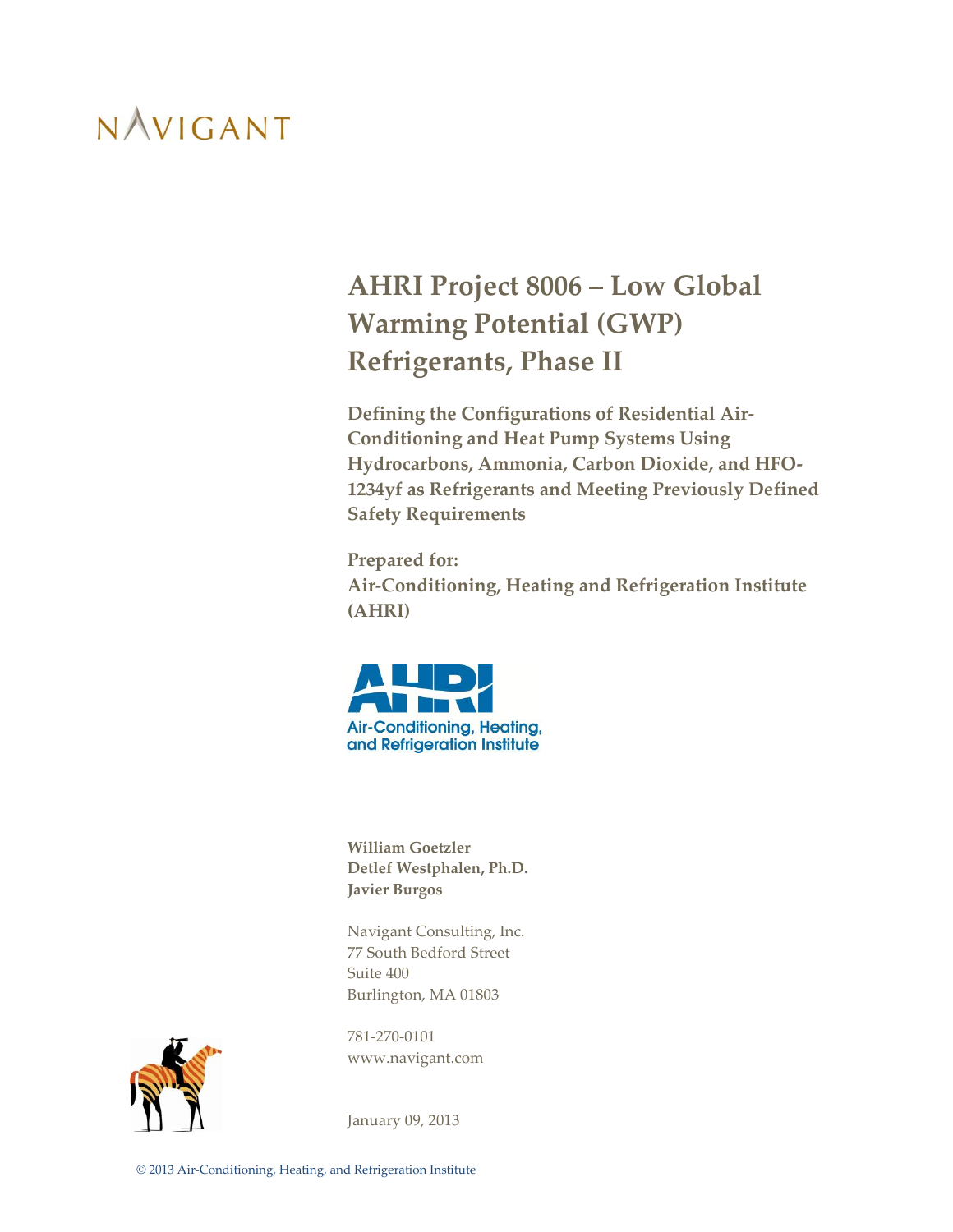### **Table of Contents**

| 1. |     |       |  |  |
|----|-----|-------|--|--|
| 2. |     |       |  |  |
|    | 2.1 |       |  |  |
|    | 2.2 |       |  |  |
|    | 2.3 |       |  |  |
| 3. |     |       |  |  |
|    | 3.1 |       |  |  |
|    | 3.2 |       |  |  |
|    | 3.3 |       |  |  |
| 4. |     |       |  |  |
|    | 4.1 |       |  |  |
|    |     | 4.1.1 |  |  |
|    |     | 4.1.2 |  |  |
|    |     | 4.1.3 |  |  |
|    |     | 4.1.4 |  |  |
|    | 4.2 |       |  |  |
|    |     | 4.2.1 |  |  |
|    |     | 4.2.2 |  |  |
|    |     | 4.2.3 |  |  |
|    |     | 4.2.4 |  |  |
|    | 4.3 |       |  |  |
|    |     | 4.3.1 |  |  |
|    |     | 4.3.2 |  |  |
|    |     | 4.3.3 |  |  |
|    |     | 4.3.4 |  |  |
|    | 4.4 |       |  |  |
|    |     | 4.4.1 |  |  |
|    |     | 4.4.2 |  |  |
|    |     | 4.4.3 |  |  |
|    |     | 4.4.4 |  |  |
| 5. |     |       |  |  |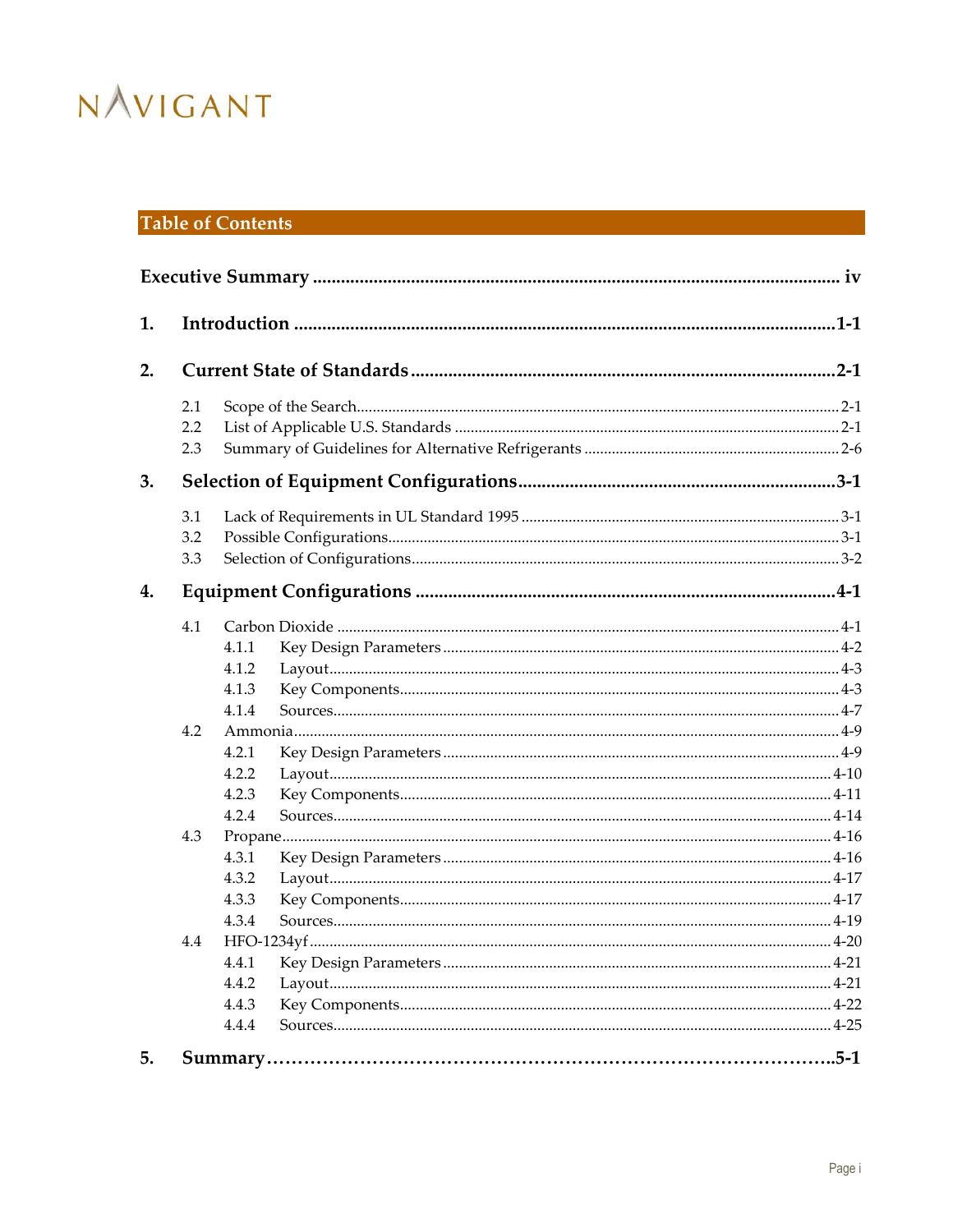### **List of Figures and Tables**

### *Figures:*

### *Tables:*

| Table 2-4: UL 484 Drop Test Heights for Equipment using Flammable Refrigerants2-8 |  |
|-----------------------------------------------------------------------------------|--|
|                                                                                   |  |
|                                                                                   |  |
|                                                                                   |  |
|                                                                                   |  |
|                                                                                   |  |
|                                                                                   |  |
|                                                                                   |  |
|                                                                                   |  |
|                                                                                   |  |
|                                                                                   |  |
|                                                                                   |  |
|                                                                                   |  |
|                                                                                   |  |
|                                                                                   |  |
|                                                                                   |  |
|                                                                                   |  |
|                                                                                   |  |
|                                                                                   |  |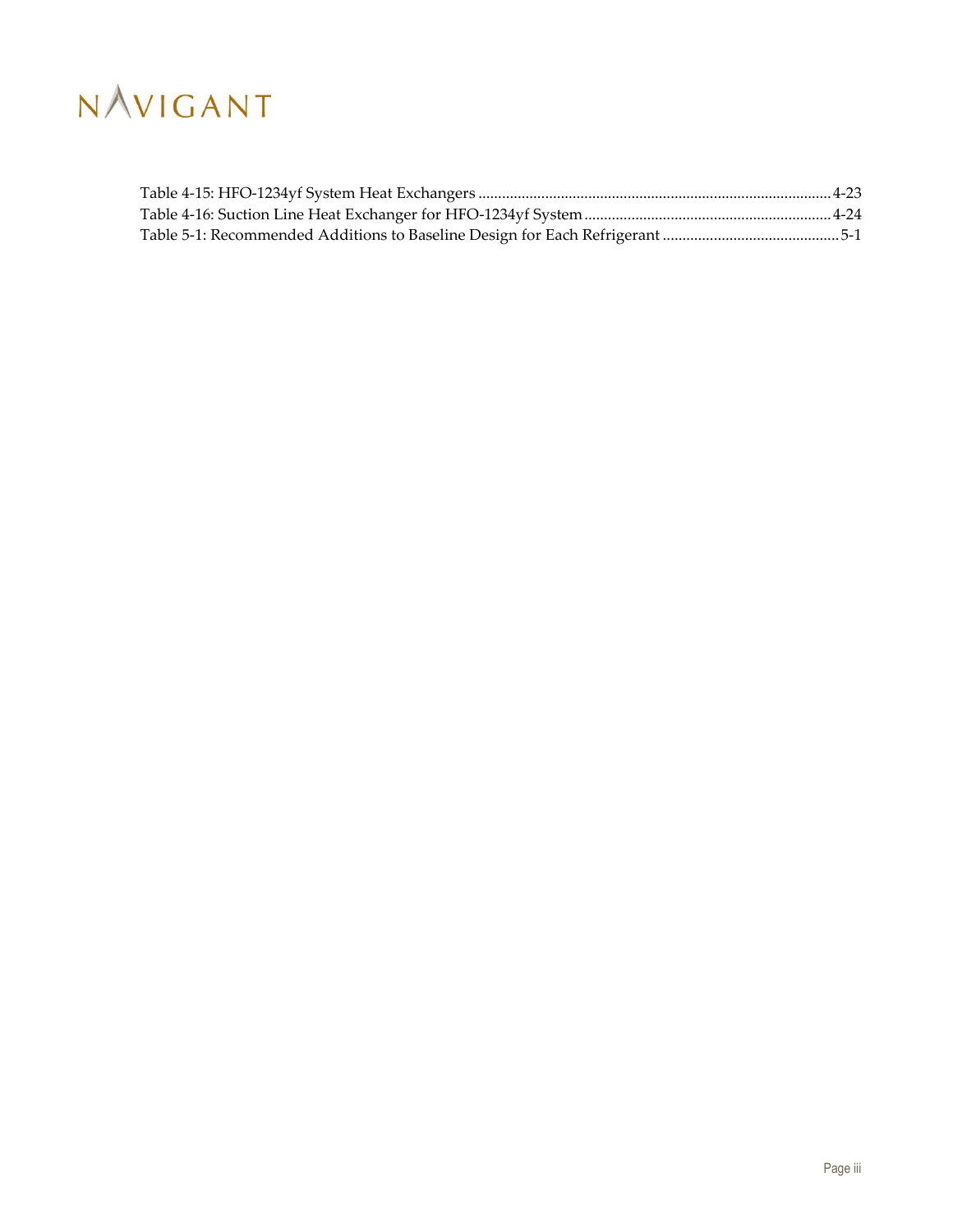#### <span id="page-4-0"></span>**Executive Summary**

As concerns about the global warming potential (GWP) of common fluorocarbon refrigerants have mounted in recent years, lower GWP refrigerants have garnered increasing attention. Among the options being evaluated are hydrocarbons like propane, ammonia, carbon dioxide (CO2), and newly developed refrigerants like hydrofluoroolefins (HFOs). Industry is seeking alternative refrigerants which have low flammability as well as low GWP, combined with good thermodynamic efficiency and thermodynamic properties similar to those of conventional refrigerants.

In order to assess the viability of using candidate low-GWP refrigerants in ducted residential air conditioners and heat pumps, system configurations consistent with safety requirements and performance goals must be defined. Applicable codes and standards contain the relevant safety requirements. The costs and other relevant features of these system configurations (i.e. technical risk, suitability for the large replacement market, etc.) must be determined. This evaluation provides a first step towards completing such assessments by (a) identifying current applicable codes and standards that would dictate system design requirements, (b) development of the most attractive system configurations compliant with the applicable codes for four candidate low-GWP refrigerants, and (c) definition of system configuration design details.

The four candidate refrigerants considered in this work include propane, ammonia, carbon dioxide, and HFO-1234yf. All of these have low GWP, but some have potential drawbacks such as flammability, toxicity, potentially low efficiency, and/or operating conditions that are very different from those of conventional refrigerants.

Our study included three tasks:

- 1. Perform a review of current U.S. standards that guide the design of residential air-conditioning equipment.
- 2. Evaluate and compare different system design configurations for the alternative refrigerants under consideration. The configurations should be compatible (if possible) with conventional split-system designs and provide both air-conditioning and heat pumping.
- 3. Provide detailed descriptions of the best candidate system configuration for each of the alternative refrigerants under consideration, which will serve as a starting point for future design investigations.

[Table 1-1](#page-5-0) below shows the equipment configurations selected for each candidate refrigerant and a justification for the selection.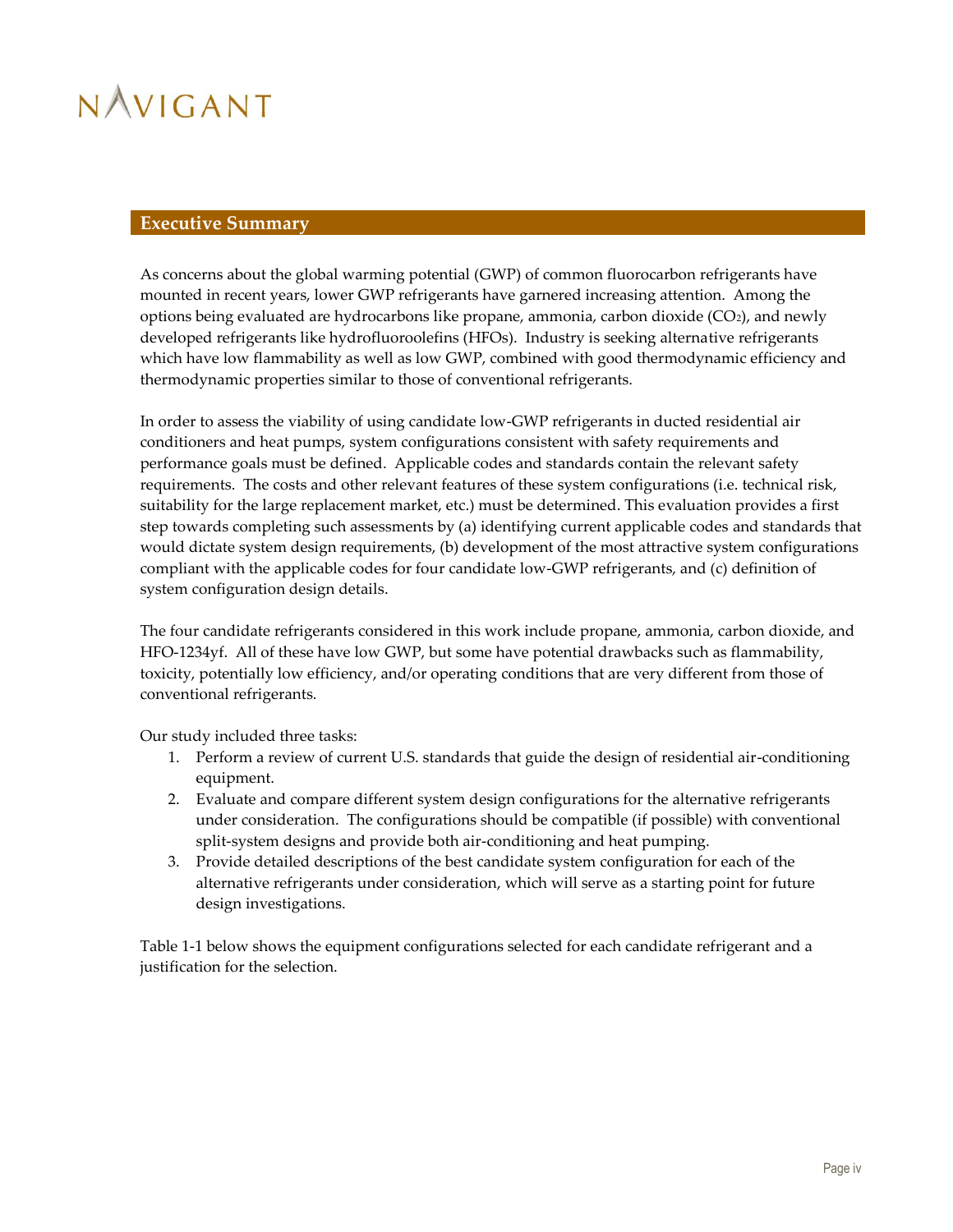<span id="page-5-0"></span>

| <b>Refrigerant</b> | Configuration               | Justification                                                                                                                                                                                                                                                                                                 |
|--------------------|-----------------------------|---------------------------------------------------------------------------------------------------------------------------------------------------------------------------------------------------------------------------------------------------------------------------------------------------------------|
| Carbon Dioxide     | Direct split-system         | No restriction on use of direct split-systems, which offer<br>the best choice of efficiency, cost, and compatibility<br>with current systems.                                                                                                                                                                 |
| Ammonia            | Indirect                    | RCL limits for ammonia in ASHRAE 34 make direct<br>configurations impractical.                                                                                                                                                                                                                                |
| Propane            | Direct room air conditioner | Safety standards limit the potential configurations to<br>direct room air conditioner configurations.                                                                                                                                                                                                         |
| HFO-1234yf         | Direct split-system         | Some restriction on use of direct split-systems, based on<br>charge limits, but preliminary analysis shows that this<br>issue can be addressed using design approaches that<br>minimize charge. Direct split-systems offer the best<br>choice of efficiency, cost, and compatibility with current<br>systems. |

This report presents the following key findings, summarized for each refrigerant type.

#### Carbon Dioxide

According to the safety requirements provided in ASHRAE Standard 15 and UL 1995, carbon dioxide systems are not limited in charge size or in their design. However, carbon dioxide systems must meet general strength requirements for all refrigerant-containing parts, requirements that are more restrictive for carbon dioxide due to the relatively high pressures of a transcritical carbon dioxide system.

<span id="page-5-1"></span>[Table 1-2](#page-5-1) below contains a summary of all relevant requirements.

| <b>Table 1-2: Summary of Requirements for Carbon Dioxide</b> |                              |  |
|--------------------------------------------------------------|------------------------------|--|
| Requirements                                                 | <b>Source of Requirement</b> |  |
| Strength requirements for pressure                           | UL 1995                      |  |

Based on our requirements, our selected configuration for carbon dioxide is a 3-ton split-system heat pump. Such a system has not been commercialized, nor is there published information available that documents the viability of the specific suggested design. Key questions regarding technical readiness of the system are associated with robust operation of the refrigerant expander, the expander and overall system efficiency level, and the use of microchannel heat exchangers as the outdoor coils for heat pumps.

[Table 1-3](#page-6-0) below contains a list of the key components in the carbon dioxide configuration.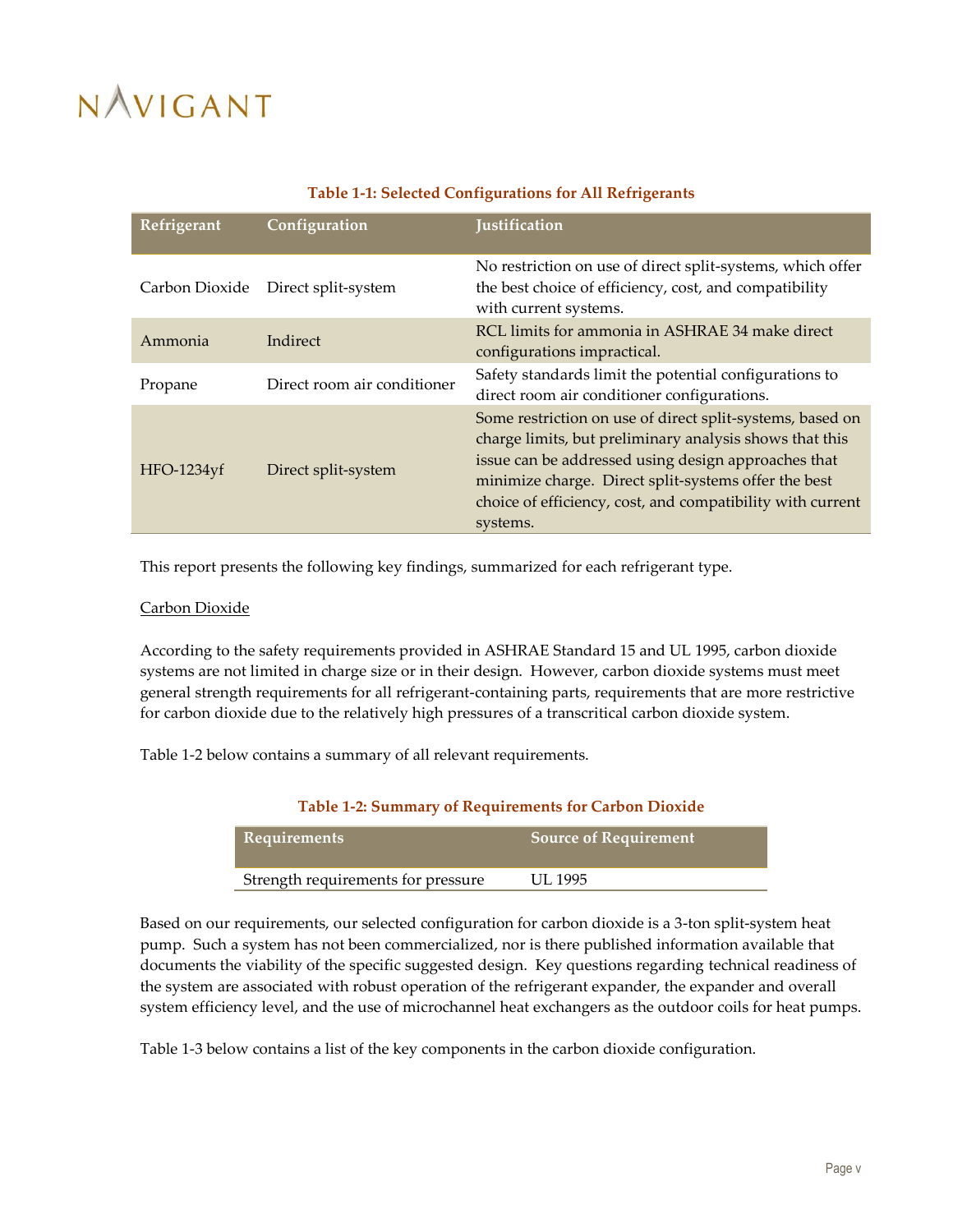### **Table 1-3: Key Components for Carbon Dioxide Configuration**

<span id="page-6-0"></span>

| Components                                      | Refrigerant System Specific Features                                                                                                                                                     |
|-------------------------------------------------|------------------------------------------------------------------------------------------------------------------------------------------------------------------------------------------|
| Heat Exchangers                                 | Microchannel Indoor Coil, Microchannel Outdoor Coil                                                                                                                                      |
| Compressor                                      | Hermetic 3-ton rotary compressor                                                                                                                                                         |
| <b>Expansion Device</b>                         | Hermetic scroll expander/generator for work-recovery with<br>power electronics and controls for conversion to 60Hz power<br>while maintaining optimized high-side pressure. <sup>1</sup> |
| Additional Refrigerant Cycle<br><b>Features</b> | Reversing valves to reverse refrigerant flow for heat<br>pumping, Refrigerant Charge Compensator, Suction Line<br>Accumulator                                                            |

1 : Expander efficiency in the range of 60-70% would likely be required to approach parity with conventional HFC systems.

### Ammonia

According to the safety requirements provided in ASHRAE Standards 15 and 34, and UL 1995, use of ammonia is very restricted in direct systems and not restricted in indirect systems. The driving design requirement is the ASHRAE Standard 34 RCL limits that only allow very small quantities of ammonia refrigerant in direct systems (compared to typical systems). There are no charge restrictions for indirect systems.

<span id="page-6-1"></span>[Table 1-4](#page-6-1) below contains a summary of all relevant requirements.

### **Table 1-4: Summary of Requirements for Ammonia**

| <b>Requirements</b>                                                           | <b>Source of Requirement</b> |
|-------------------------------------------------------------------------------|------------------------------|
| 6.6 lbs charge restriction in (direct) unit systems                           | ASHRAE 15                    |
| Heavily restrictive RCL limit of 0.014 lbs/mcf in high<br>probability systems | ASHRAE 34 and 15             |
| No copper or copper-containing alloys in contact with<br>ammonia refrigerant  | <b>ASHRAE 15, UL 1995</b>    |

Based on our requirements, the selected configuration for ammonia is a 3-ton heat-pump chiller system. The heat-pump chiller configuration is best suited to meet the RCL requirements for ammonia in ASHRAE Standards 15 and 34, which are much lower than those for other candidate refrigerants. Such a system has not been commercialized, nor are there known prototypes with the specific characteristics listed below. The key question regarding technical readiness of the system is associated with the use of microchannel heat exchangers as the outdoor coils for heat pumps.

[Table 1-5](#page-7-0) below contains a list of the key components in the ammonia configuration.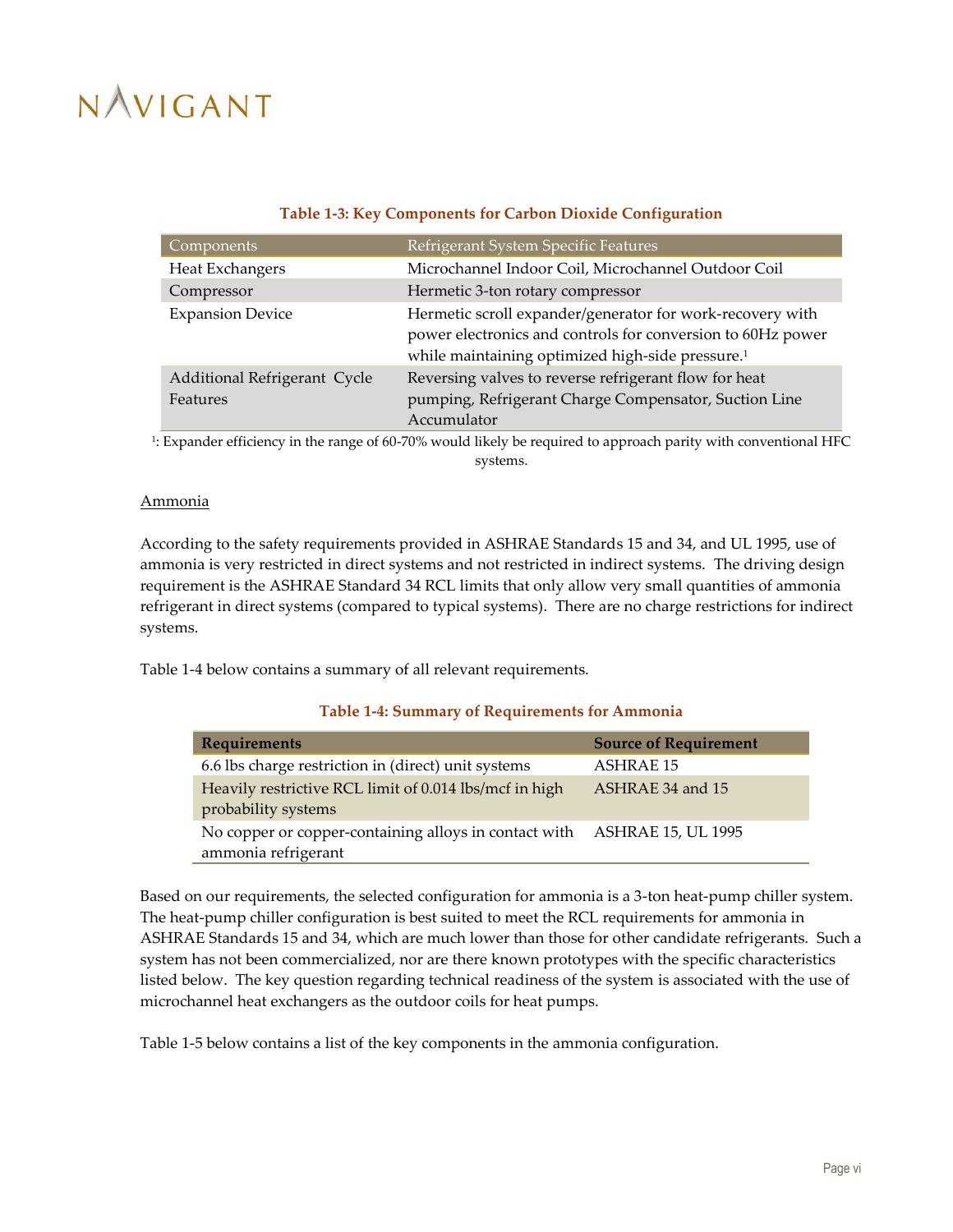<span id="page-7-0"></span>

| <b>Components</b>                            | <b>Refrigerant System Specific Features</b>                   |
|----------------------------------------------|---------------------------------------------------------------|
| Heat Exchangers                              | Brazed-Plate Evaporator, Microchannel Condenser, Hydronic     |
|                                              | Air Handler                                                   |
| Compressor                                   | Hermetic ammonia scroll compressor                            |
| <b>Expansion Device</b>                      | 2 Bi-Directional Expansion/Check Valves                       |
| <b>Connective Tubing</b>                     | <b>Steel Tubing</b>                                           |
| <b>Efficiency Enhancement Features</b>       | None <sup>1</sup>                                             |
| <b>Additional Refrigerant Cycle Features</b> | Reversing valve to reverse refrigerant flow for heat pumping, |
|                                              | Refrigerant Charge Compensator, Suction Line Accumulator      |
| Secondary Loop Features                      | Water-Propylene Glycol loop serving Hydronic Air-Handler,     |
|                                              | Propylene Glycol Pump, Expansion Tank with Diaphragm          |

### **Table 1-5: Key Components for Ammonia Configuration**

1 : No energy-efficiency enhancements beyond the inherent efficiency advantages of using ammonia

#### Propane

According to the safety requirements provided by ASHRAE 15, UL 1995 and UL 484, use of propane is highly restricted. ASHRAE Standard 15 does not allow the use of A3 refrigerants in configurations other than portable-unit systems containing up to 150g of refrigerant, and UL Standard 484 allows certain charge sizes based on the LFL of the refrigerant; for example, up to 150g of propane in room air conditioners without restriction (consistent with ASHRAE Standard 15 requirements) and up to 1 kg of propane with charge restrictions based on room size. The ASHRAE Standard 15 restriction effectively precludes consideration of the larger charge allowances of UL Standard 484.

<span id="page-7-1"></span>[Table 1-6](#page-7-1) below contains a summary of all relevant requirements.

### **Table 1-6: Summary of Requirements for Propane**

| <b>Requirements</b>                                   | <b>Source of Requirement</b> |
|-------------------------------------------------------|------------------------------|
| Restriction of design to room air conditioner systems | ASHRAE 15                    |
| with no more than 150g charge                         |                              |
| <b>Electrical Equipment Requirements</b>              | <b>UL 484</b>                |
| Ability to resist drop test                           | <b>UL 484</b>                |

Based on our requirements, the selected configuration for propane is a 0.34 ton cooling and heating room air conditioner system. The room air conditioner has been designed to use 150 g of propane as a refrigerant. The room air conditioner configuration is the only configuration that meets the requirements of ASHRAE 15 and UL 484. Such a system has not been commercialized, nor are there known prototypes with the specific characteristics listed below. The key question regarding technical readiness of the system is associated with the use of microchannel heat exchangers as the outdoor coils for heat pumps.

[Table 1-7](#page-8-0) below contains a list of the key components in the propane configuration.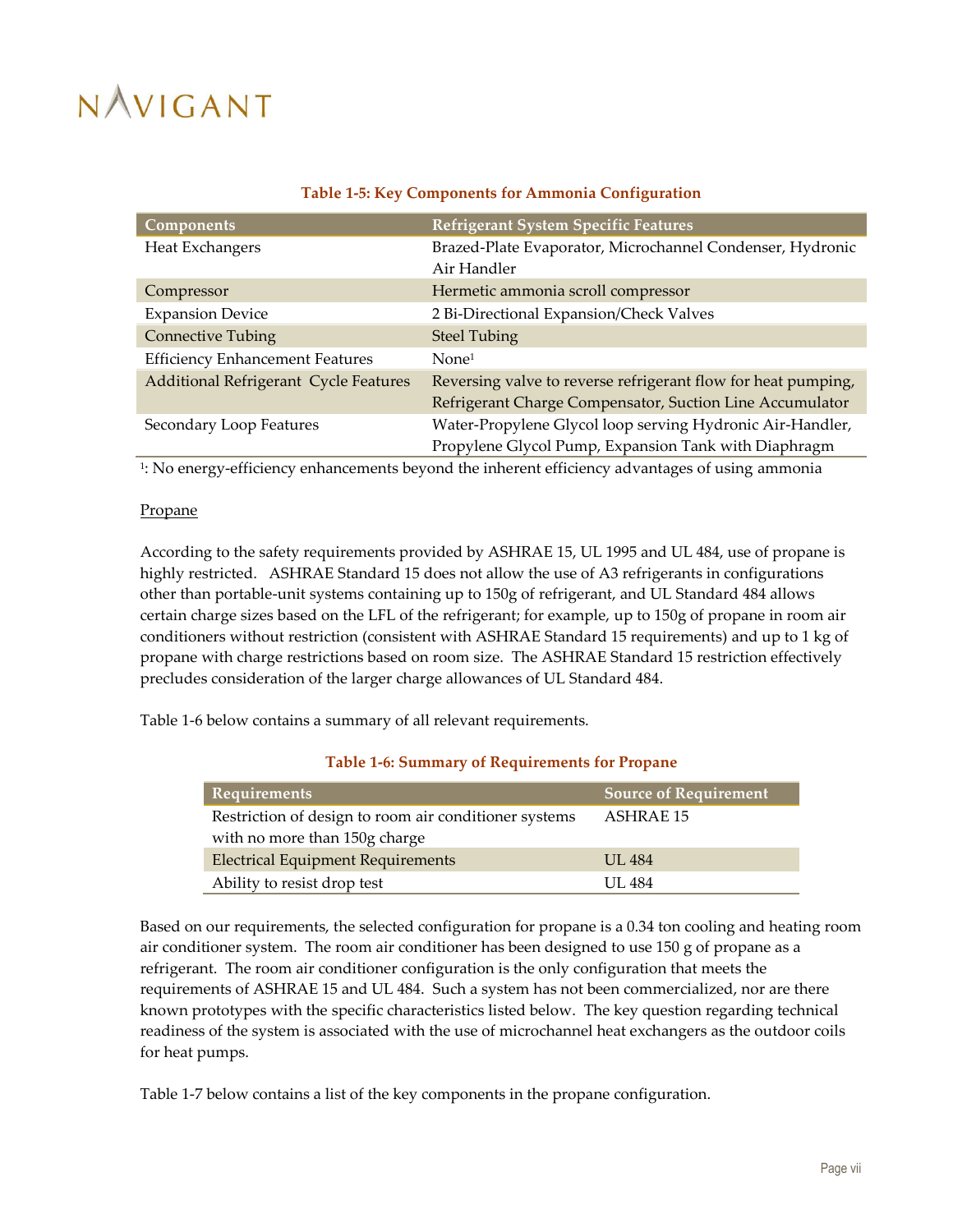<span id="page-8-0"></span>

| Components                               | Refrigerant System Specific Features                                                                                                                                                                 |
|------------------------------------------|------------------------------------------------------------------------------------------------------------------------------------------------------------------------------------------------------|
| Heat Exchangers                          | Microchannel Evaporator, Microchannel Condenser                                                                                                                                                      |
| Compressor                               | R-290 Rotary Compressor                                                                                                                                                                              |
| <b>Expansion Device</b>                  | 2 Capillary Tubes                                                                                                                                                                                    |
| <b>Unique Safety Features</b>            | All electrical components should be ignition-proof,<br>$\bullet$<br>separated from the main chamber, or be located in an<br>enclosure<br>Totally-enclosed air-over double-shafted motor<br>$\bullet$ |
| Additional Refrigerant Cycle<br>Features | Reversing valve to reverse refrigerant flow for heat pumping                                                                                                                                         |

### **Table 1-7: Key Components for Propane Configuration**

#### HFO-1234yf

According to the safety requirements provided in ASHRAE Standard 15 and UL 1995, use of HFO-1234yf is somewhat restricted in direct systems and not restricted in indirect systems. ASHRAE Standard 15 restricts A2 systems using direct configurations to unit systems using no more than 6.6 lbs of charge. There are no charge restrictions for indirect systems.

<span id="page-8-1"></span>[Table 1-8](#page-8-1) below contains a summary of all relevant requirements.

### **Table 1-8: Summary of Requirements for HFO-1234yf**

| <b>Requirements</b>                                 | <b>Source of Requirement</b> |
|-----------------------------------------------------|------------------------------|
| 6.6 lbs charge restriction in (direct) unit systems | ASHRAE 15                    |

Based on our requirements, the selected configuration for HFO-1234yf is a 3-ton split-system airconditioner and heat pump. While the charge limits are restrictive for large capacity split-system airconditioners, the 3-ton configuration is likely to meet the 6.6 lbs limitation. Such a system has not been commercialized, nor is there published information available that documents the viability of the specific suggested design. The key question regarding technical readiness of the system is associated with the use of microchannel heat exchangers as the outdoor coils for heat pumps.

[Table 1-9](#page-8-2) below contains a list of the key components in the HFO-1234yf configuration.

### **Table 1-9: Key Components for HFO-1234yf Configuration**

<span id="page-8-2"></span>

| <b>Components</b>             | <b>Refrigerant System Specific Features</b>     |
|-------------------------------|-------------------------------------------------|
| Heat Exchangers               | Microchannel Evaporator, Microchannel Condenser |
| Compressor                    | Scroll or Rotary compressor                     |
| <b>Expansion Device</b>       | 2 Thermostatic expansion valves                 |
| <b>Efficiency Enhancement</b> | Suction-Line Heat Exchanger                     |
| Features                      |                                                 |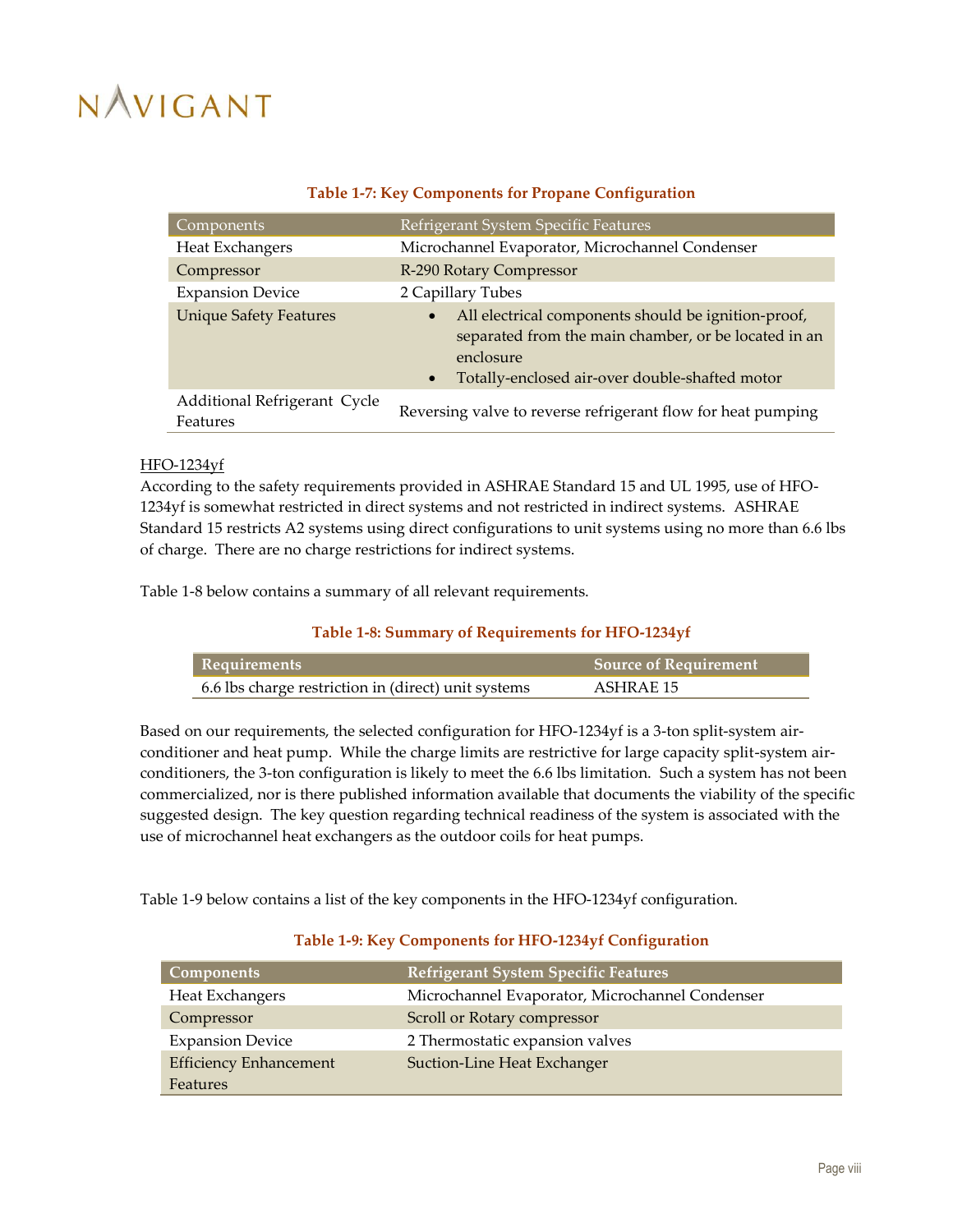| Additional Refrigerant Cycle | Reversing valve to reverse refrigerant flow for heat pumping, |
|------------------------------|---------------------------------------------------------------|
| Features                     | Block valve connectors to connect tubing sections from the    |
|                              | indoor and outdoor units, Refrigerant Charge Compensator,     |
|                              | Suction Line Accumulator                                      |

In summary, each refrigerant poses unique challenges that will require additional design features to address. [Table 1-10](#page-9-0) shows the additional design features that were included in each of the systems designs.

### **Table 1-10: Recommended Additions to Baseline Design for Each Refrigerant**

<span id="page-9-0"></span>

| Refrigerant    | Configuration                  | <b>Additional Design Features</b>                                                                                                                                                                                                                                                                                                                                                            |
|----------------|--------------------------------|----------------------------------------------------------------------------------------------------------------------------------------------------------------------------------------------------------------------------------------------------------------------------------------------------------------------------------------------------------------------------------------------|
| Carbon Dioxide | Direct split-system            | Microchannel Evaporator and Condenser<br>$\bullet$<br>Hermetic scroll expander/generator for work-recovery<br>$\bullet$<br>with power electronics and controls for conversion to<br>60Hz power while maintaining optimized high-side<br>pressure<br>More complicated valve system to reverse refrigerant<br>$\bullet$<br>flow for heat pumping                                               |
| Ammonia        | Indirect                       | Brazed-Plate Evaporator and Hydronic Indoor Coil to<br>$\bullet$<br>replace single Refrigerant/Air Indoor Coil<br>Microchannel Condenser<br>$\bullet$<br>Steel Tubing for Ammonia circuit, copper or plastic<br>$\bullet$<br>tubing for glycol circuit<br>Water-Propylene Glycol loop serving Hydronic Air-<br>$\bullet$<br>Handler, Propylene Glycol Pump, Expansion Tank<br>with Diaphragm |
| Propane        | Direct room air<br>conditioner | System has a capacity of 0.34 RT; several air<br>$\bullet$<br>conditioners will be needed to meet full cooling and<br>heating needs<br>Microchannel Evaporator and Condenser<br>٠<br>All electrical components ignition-proof, separated<br>$\bullet$<br>from the main chamber, or located in an enclosure<br>Totally-enclosed air-over double-shafted motor<br>٠                            |
| HFO-1234yf     | Direct split-system            | System can reach a maximum capacity of 3.5RT; larger<br>$\bullet$<br>systems will require multiple circuits<br>Microchannel Evaporator and Condenser<br>$\bullet$<br><b>Suction-Line Heat Exchanger</b><br>$\bullet$<br><b>Block Valve Connectors</b>                                                                                                                                        |

The information found in this report can be used in subsequent study to provide additional definition of the system and component design details to support development of cost estimates for the systems.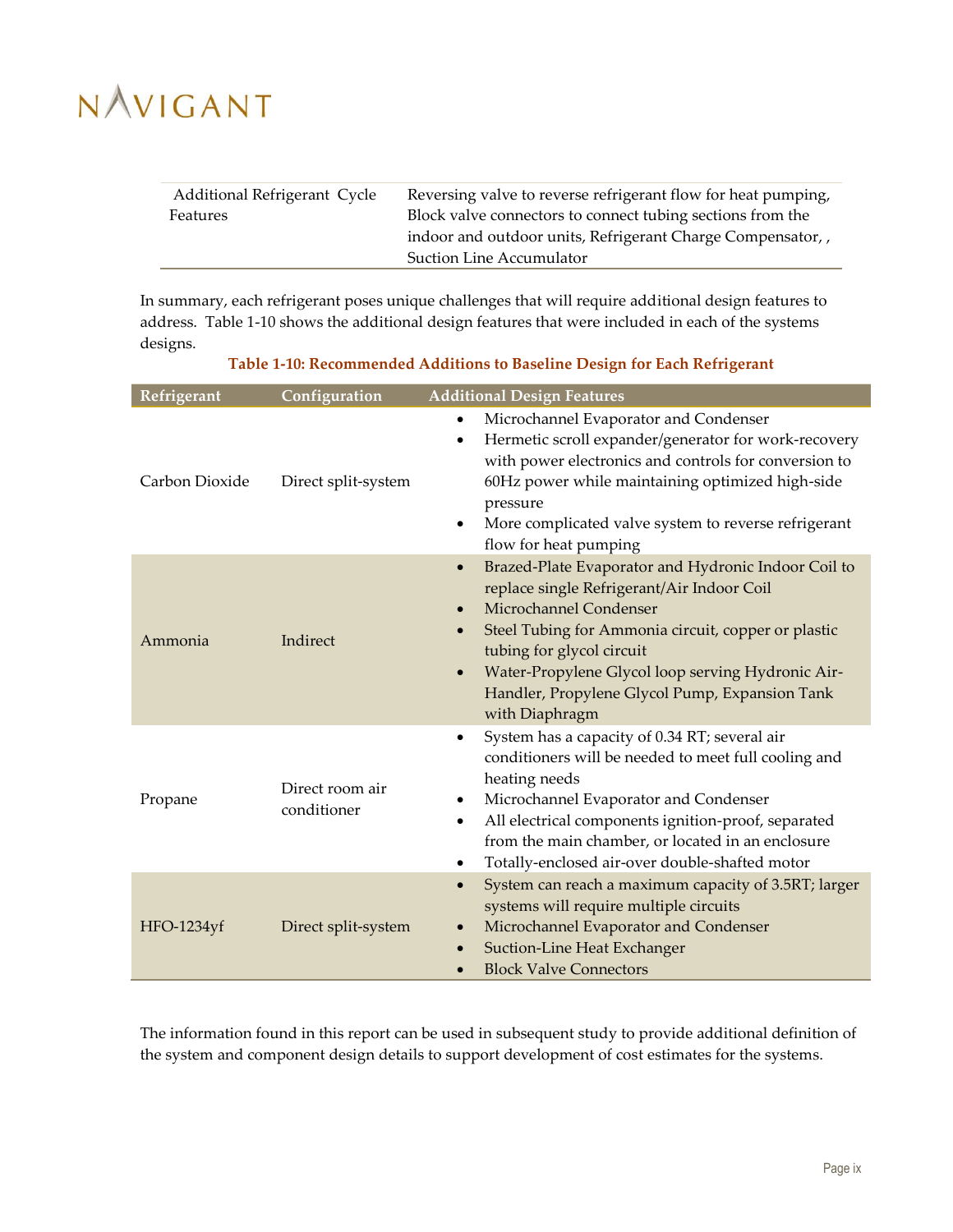### <span id="page-10-0"></span>**1. Introduction**

As concerns about the global warming potential (GWP) of common fluorocarbon refrigerants have mounted in recent years, lower GWP refrigerants have garnered increasing attention. Among the options being evaluated are hydrocarbons like propane, ammonia, carbon dioxide (CO2), and newly developed refrigerants like hydrofluoroolefins (HFOs). Industry is seeking alternative refrigerants which have low flammability as well as low GWP, combined with good thermodynamic efficiency and thermodynamic properties similar to those of conventional refrigerants. The high flammability associated with hydrocarbons makes them hazardous in most air conditioning applications. Carbon dioxide's thermodynamic cycle efficiency is lower than that of typical HFCs, and its properties are so different from fluorocarbons that they necessitate a complete and costly system redesign. Ammonia is a lower flammability refrigerant that is toxic and harmful to skin, eyes, and lungs. HFOs like HFO-1234yf are of particular interest due to their near zero GWP, similar properties to conventional fluorocarbon refrigerants such as R-134A and R-410A (used extensively for residential air conditioning). In order to assess the viability of using candidate low-GWP refrigerants in ducted residential air conditioners and heat pumps, system configurations consistent with safety requirements and performance goals must be defined. Applicable codes and standards contain the relevant safety requirements. The costs and other relevant features of these system configurations (i.e. technical risk, suitability for the large replacement market, etc.) must be determined. This evaluation provides a first step towards completing such assessments by (a) identifying current applicable codes and standards that would dictate system design requirements, (b) development of the most attractive system configurations compliant with the applicable codes for four candidate low-GWP refrigerants, and (c) definition of system configuration design details.

The key performance goals for the system configurations include:

- 1) Suitable for use in both air-conditioning and heat pump applications.
- 2) Range of capacity consistent with conventional residential air conditioners, i.e. 1 to 5 tons.
- 3) Target efficiency comparable to current energy standards for residential central air conditioners and heat pumps, i.e. 13 SEER<sup>1</sup> for cooling performance and 7.7 HSPF.<sup>2</sup> This may not be feasible for some systems, and a full efficiency and feasibility analysis will require more research and development of this system and components.

The four candidate refrigerants considered in this work include propane, ammonia, carbon dioxide, and HFO-1234yf. All of these have low GWP, but some have potential drawbacks such as flammability, toxicity, potentially low efficiency, and/or operating conditions that are very different from those of conventional refrigerants.

The results of this study lead to the definition of key design details of the most promising system configurations for the candidate refrigerants. The information can be used in subsequent study to provide additional definition of the system and component design details to support development of cost estimates for the systems.

 $\overline{a}$ 

<sup>1</sup> Seasonal energy efficiency ratio

<sup>2</sup> Heating seasonal performance factor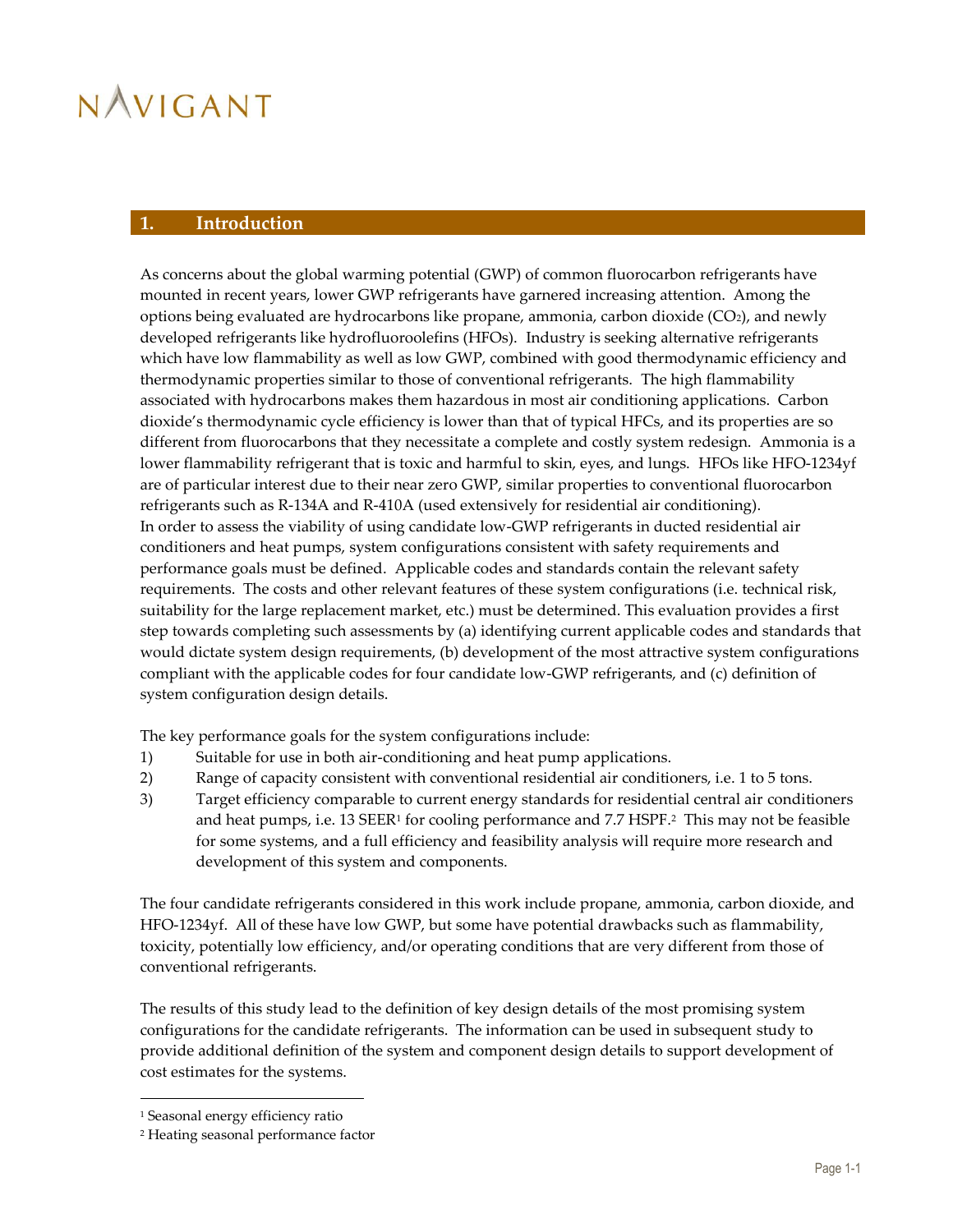The study included the three key tasks described below.

### Task 1: Literature review

The tasks that were performed as part of Task 1 include:

- Review codes and standards that specify design requirements for residential air conditioning systems.
- Review published literature relevant to this performance assessment, to obtain information on existing design configurations and performance of direct expansion (DX) air-conditioning equipment using low-GWP alternative refrigerants.

### Task 2: Evaluation of Candidate Systems

The tasks that were performed as part of Task 2 include:

 Evaluate and compare different system design configurations for the alternative refrigerants under consideration. Consider systems specifically for use of propane, ammonia, carbon dioxide, and HFO-1234yf refrigerants.

### Task 3: Description of Selected System Configurations

The tasks that were performed as part of Task 3 include:

 Provide detailed descriptions of the best candidate system configuration for each of the alternative refrigerants under consideration, which will serve as a starting point for future design investigations.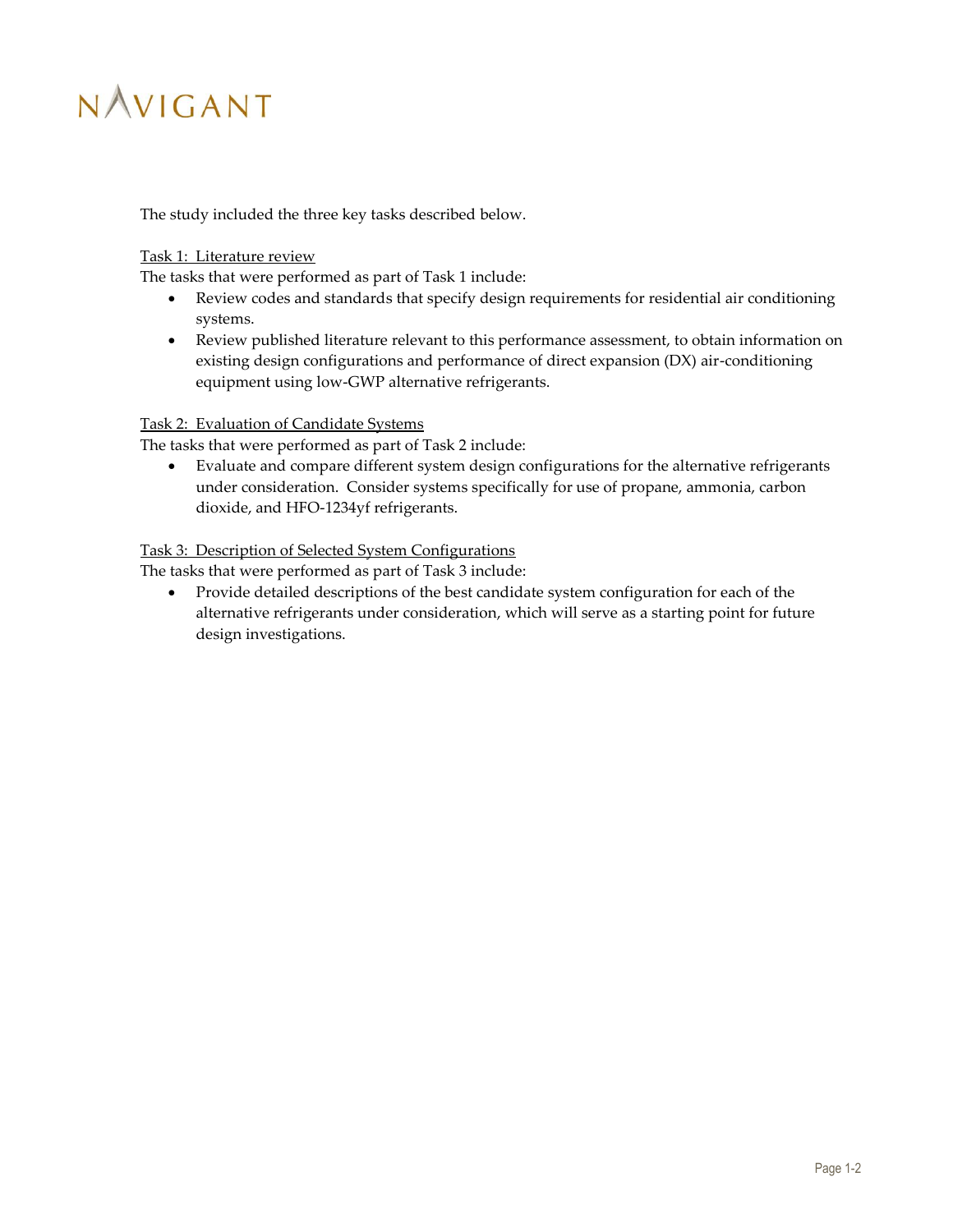### <span id="page-12-0"></span>**2. Current State of Standards**

### <span id="page-12-1"></span>*2.1 Scope of the Search*

The review of U.S. safety standards included technical standards that are published and maintained by engineering societies and organizations. These standards are often developed through consensus processes and are continually updated every 5 to 10 years. Only published standards were considered; draft versions may be subject to change during the development process. Key organizations include the American Society of Heating, Refrigerating and Air-Conditioning Engineers (ASHRAE) and Underwriter's Laboratories (UL).

The literature review looked at the Environmental Protection Agency's (EPA's) Significantly New Alternatives Policy (SNAP) requirements, but did not consider them when determining the final design configurations. None of the refrigerants under consideration in this study are approved for use for residential air conditioning under the SNAP Program. Hence, assessment of current requirements for these refrigerants would conclude that there would be no system configurations that are acceptable for use. However, for the purposes of this study we assume that achieving SNAP approval is a matter of formality, assuming other current codes are met by the proposed system configurations, and that submission of a complete application for SNAP approval by a manufacturer interested in selling such a system would lead to approval with limited delay. Hence, the study did not consider SNAP requirements in further analysis.

The literature did not include any reviews of international standards such as IEC or ISO standards, which may contain requirements that differ from or are not found in U.S. standards. We only considered standards which drive designs of U.S. equipment.

### <span id="page-12-2"></span>*2.2 List of Applicable U.S. Standards*

The following are standards and regulatory programs that influence the design of U.S. residential air conditioning equipment. While not all of these guidelines are mandatory for equipment, they collectively represent the current guidelines for acceptance of equipment using carbon dioxide, ammonia, propane, and HFO-1234yf.

In order to address the unique safety risks posed by flammable and toxic refrigerants, the majority of standards contain specific provisions that apply to A2, A3, B2, and B3 refrigerants. Special provisions may also apply to specific refrigerants, particularly ammonia. Note that current codes do not establish different requirements specifically for A2L refrigerants, for example HFO-1234yf. Such requirements are under discussion by various standards groups but have not yet been implemented in current standards. Hence, we treated HFO-1234yf as an A2 refrigerant for the purposes of this study.

Our previous report, "Review of Regulations and Standards for the Use of Refrigerants with GWP values less than 20 in HVAC&R Applications," provided an in-depth review of each current U.S. standard as it treats each refrigerant across many different applications. This report provides summaries of the relevant U.S. standards (current at the time of publication), highlighting the provisions of those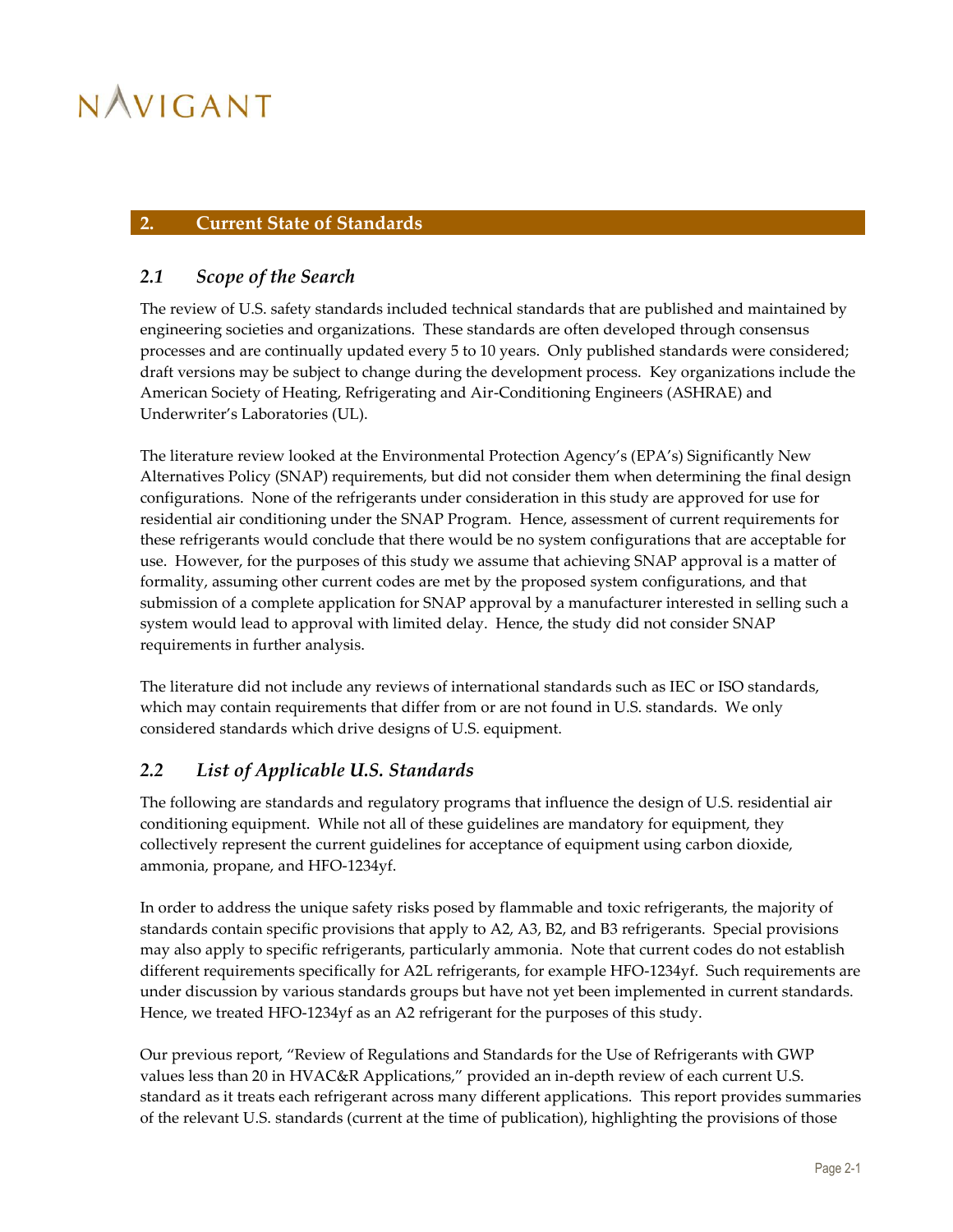standards that are relevant for the purposes of this study. Section [2.3](#page-17-0) below summarizes the design requirements for the four refrigerants we addressed in this study as stipulated by these relevant standards for residential air-conditioning applications.

#### EPA Significantly New Alternatives Policy (SNAP) Program

EPA established the SNAP Program to evaluate and regulate substitutes for current Class I (CFC) and Class II (HCFC) ozone depleting refrigerants used in US industry. The EPA SNAP Program considers each refrigerant end use separately, including 16 different end uses for refrigeration and air conditioning.

At the end of an evaluation, EPA determines whether a particular refrigerant is deemed acceptable for use in a particular end use. Refrigerants can be deemed acceptable with certain restrictions on equipment design or installation. Use conditions and limits may include restrictions such as maximum charge size. The four listings that are available are the following:

- Acceptable
- Acceptable subject to use conditions
- Acceptable subject to narrowed use limits
- Unacceptable

Substitute refrigerants found to be unacceptable for a particular end-use cannot be used for that end-use in the US. Substitutes do not have to be considered risk-free to be considered acceptable, but should minimize risk during use. Substitutes are evaluated based on the following criteria:

- Atmospheric effects
- Exposure assessments
- Toxicity data Flammability
- Other environmental impacts

In the past, the EPA SNAP Program has granted certain users limited permission to test equipment using substitute refrigerants not considered acceptable for their particular end-use. The purpose of these waivers is to assess the risk of using the particular refrigerant.

As mentioned above, SNAP does not list any of the refrigerants of this study as acceptable for residential air conditioning applications, but we do not consider this in the assessment because it is expected that any serious application for approval that meets other applicable standards would likely be accepted.

### ASHRAE Standard 15

ASHRAE Standard 15-2010 ("ASHRAE 15") is published by the American Society of Heating, Refrigeration, and Air-Conditioning Engineers (ASHRAE). The purpose of the standard is to specify the safe design, construction, installation, and operation of refrigeration systems. The standard applies to all refrigeration and stationary air conditioning applications. Many building codes and bulletins look to harmonize with ASHRAE 15; for example, the International Mechanical Code incorporates most of the safety clauses for mechanical systems found in ASHRAE Standard 15. Refrigerants classified as mildly or highly flammable or as highly toxic in ASHRAE Standard 34, described below, receive restrictions on their use in ASHRAE 15.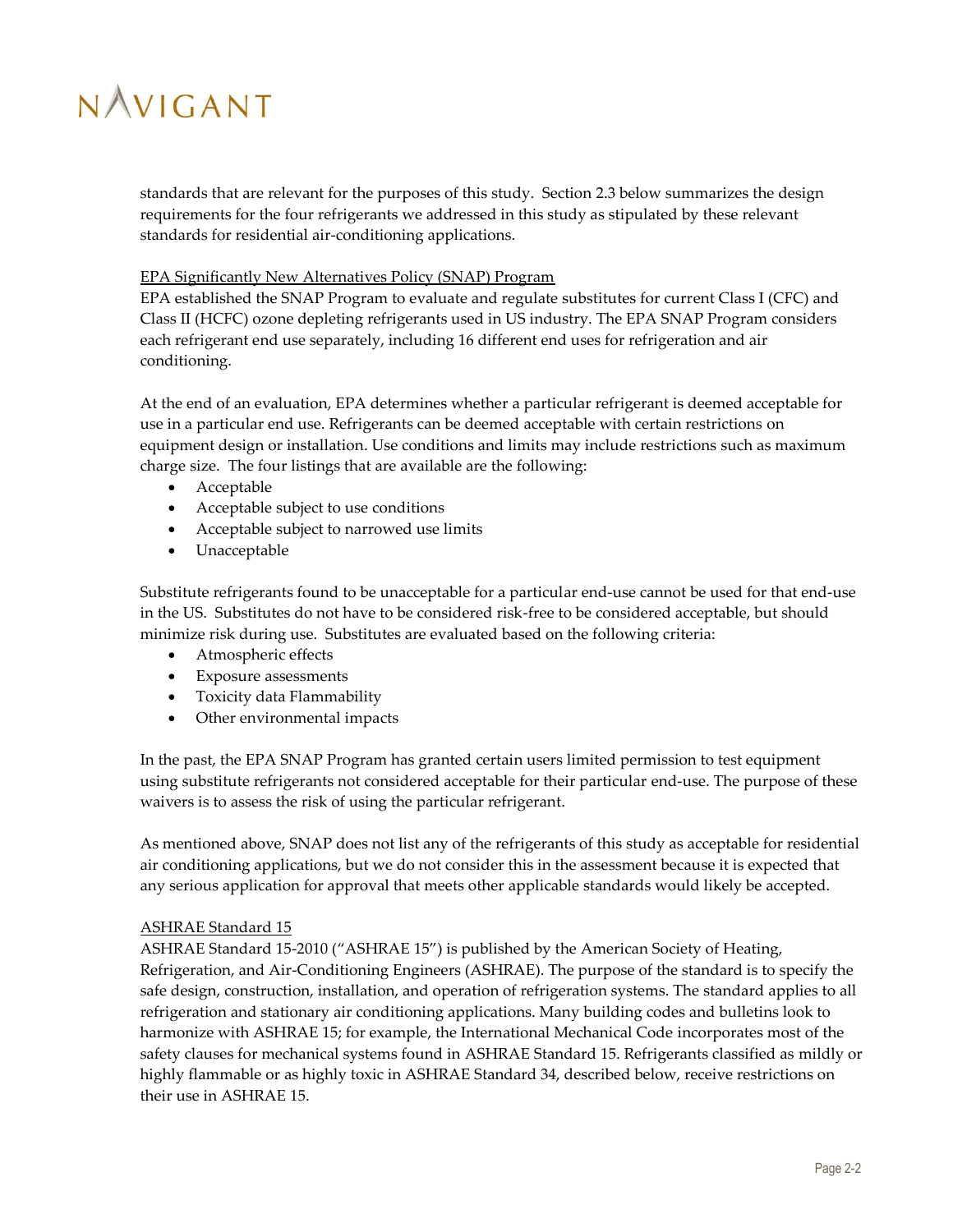The sections of ASHRAE 15 that are most relevant to specification of design requirements for the refrigerants considered in this study include the following:

- 1. Section 3 provides a definition for "self-contained" (equivalent to "unit") system as being a complete, factory-assembled and factory-tested system that is shipped in one or more sections and has no refrigerant-containing parts that are joined in the field by other than companion or block valves. These types of valves allow isolation of the refrigerant in the separate sections when they are not connected, thus allowing installation and connection of separate components without field brazing or system charging.
- 2. Section 5.2 provides a definition for "high-probability" systems, which are those systems for which refrigerant that leaks from a failed component, tubing, or seal would likely enter the occupied space. This would apply for "direct" systems, in which the refrigerant is contained in components that directly condition the air of the occupied spaces, as is done in most conventional residential air conditioning systems in the U.S.
- 3. Section 7.2 indicates that potential refrigerant concentrations in case of release shall be within the limits of ASHRAE Standard 34 Tables 1 and 2.
- 4. Section 7.3 provides guidelines for calculating the volume associated with the potential refrigerant concentrations in case of release.
- 5. Section 7.5.2 indicates that refrigerants of Groups A2, A3, B1, B2, and B3 shall not be used in high probability systems for human comfort, but indicates that there are exceptions to this restriction, in particular for unit systems with refrigerant charges no more than those listed in Table 1 of the standard. For residential occupancy, the charge limit listed in Table 1 is 6.6 lbs (3 kg).
- 6. Section 7.5.3 indicates that flammable refrigerants of Groups A3 and B3 shall not be used unless allowed by the Authority Having Jurisdiction, meaning an authority such as a building inspector. This section also allows three exceptions, including use of portable-unit systems containing no more than  $0.331$  lbs  $(150 g)$  of Group A3 refrigerant. While some building inspectors may approve use of equipment with flammable refrigerant, it is not reasonable to expect that inspectors would generally make such an exception. Hence, this requirement effectively bans use of B3 refrigerants and limits use of A3 refrigerants in residences to portableunit systems (e.g. room air conditioners) with the aforementioned charge limits.

### ASHRAE Standard 34

ASHRAE Standard 34-2010 ("ASHRAE 34") is published by ASHRAE. The purpose of the standard is to provide a system for referencing refrigerants and classifying refrigerants based on toxicity and flammability. The different safety classifications developed in ASHRAE 34 are used in ASHRAE 15 to provide safety guidelines for the design and installation of refrigerating systems, based on the refrigerant that is used. In addition, ASHRAE 34 defines the permissible concentration limits allowed by ASHRAE 15.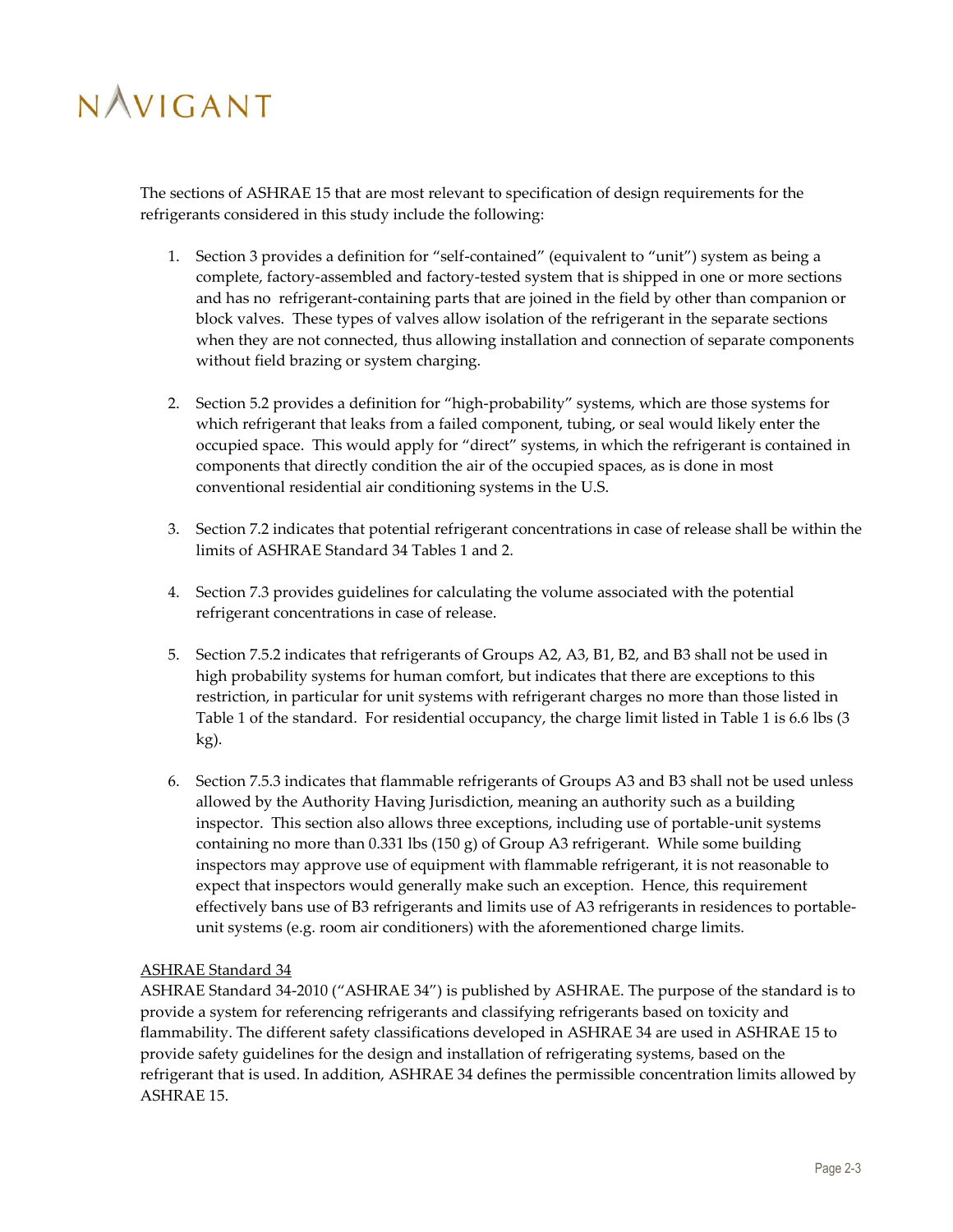The sections of ASHRAE 34 that are most relevant to specification of design requirements for the refrigerants considered in this study include the following.

- 1. Safety classifications, as defined for individual refrigerants using toxicity and flammability groups. The classifications are summarized in the figure below.
	- Based on the lower flammability limit (LFL) and heat combustion of the refrigerant, a refrigerant can be classified as either class 1 (no flame propagation), 2 (lower flammability) or 3 (higher flammability). Class 2 refrigerants with a maximum burning velocity of 10 cm/s can also be designated as 2L.
	- Based on the permissible exposure level (PEL) and occupational exposure limit (OEL) of the refrigerant, a refrigerant can be classified as either class A (lower toxicity) or class B (higher toxicity).

| Higher<br>Flammability        | A3             | B <sub>3</sub>         |
|-------------------------------|----------------|------------------------|
|                               | A2             | Β2                     |
| Lower Flammability            | $A2L*$         | $B2L*$                 |
| No Flame<br>A1<br>Propagation |                | <b>B1</b>              |
|                               | Lower Toxicity | <b>Higher Toxicity</b> |

Refrigerant Safety Groups - ASHRAE Standard 34-2010

\* A2L and B2L are lower flammability refrigerants with a maximum burning velocity of  $\leq 10$  cm/s

### **Figure 2-1: Refrigerant safety groupings in ASHRAE Standard 34-2010**

<span id="page-15-0"></span>2. Refrigerant Concentration Limit (RCL) as the maximum allowable concentration limits of the refrigerant in air in order to reduce the risks of acute toxicity, asphyxiation, and flammability hazards in normally occupied, enclosed spaces.

<span id="page-15-1"></span>[Table 2-1](#page-15-1) below lists the refrigerant concentration limits for each of the candidate refrigerants and two currently used refrigerants.

| Refrigerant    | $RCL$ (lbs/Mcf) |
|----------------|-----------------|
| Carbon Dioxide | 4.5             |
| Ammonia        | 0.014           |
| Propane        | 0.56            |
| HFO-1234yf     | 4.7             |
| $R-410A$       | 25              |

R-134A 13

### **Table 2-1: RCL Limits from ASHRAE 34**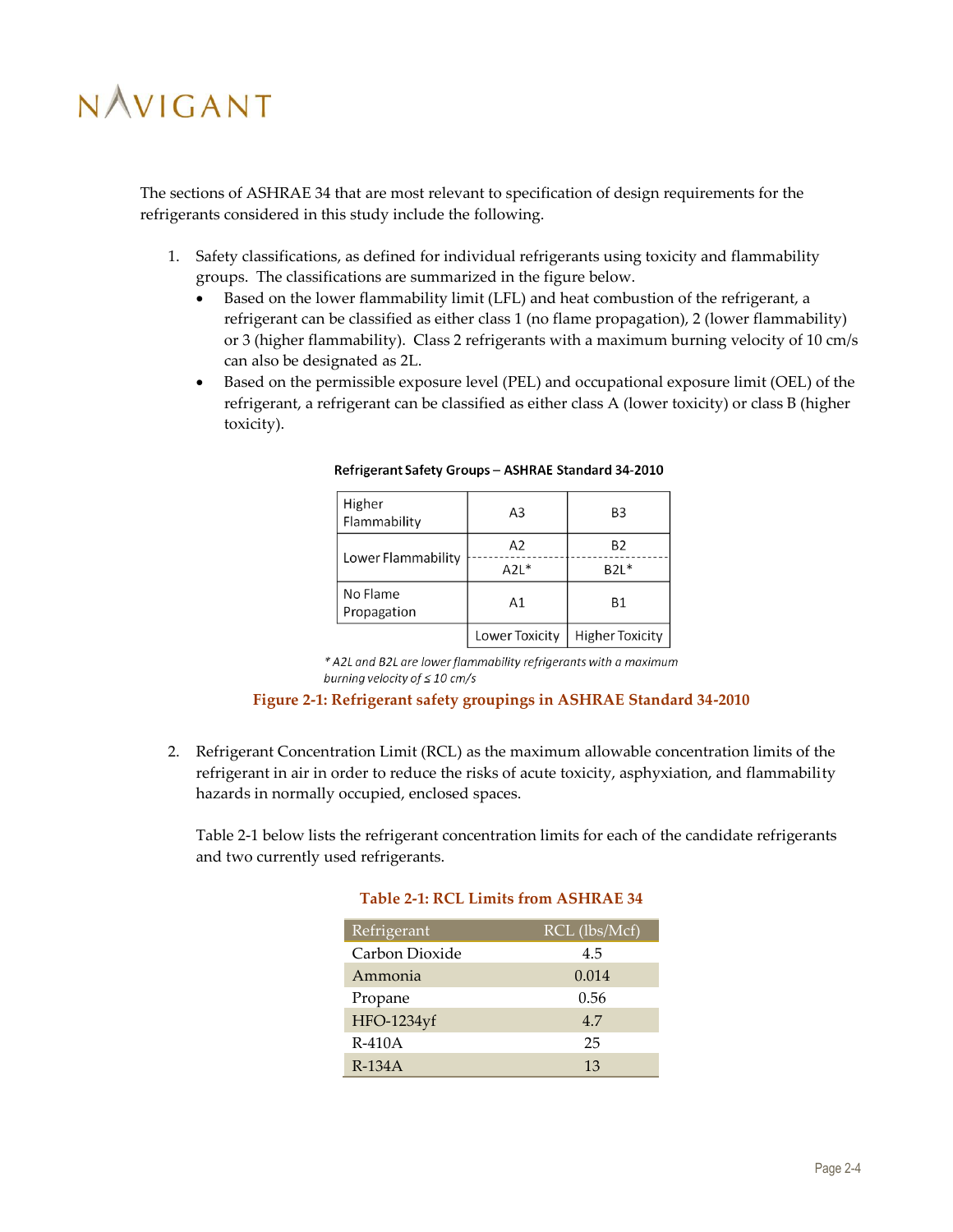- 3. Section 7.1 and subsections 7.1.1 through 7.1.3 provide requirements for determination of RCL for single-component refrigerants, such as the refrigerants under consideration in this study. Concentration limits are determined based on toxic effects, oxygen deprivation, and flammability—the lowest of these limits takes precedent.
- 4. Tables 1 and 2 in the standard provide RCLs for single-component and blend refrigerants.

International Residential Code, International Mechanical Code, and Uniform Mechanical Code The International Residential Code for One- and Two-Family Dwellings (IRC) compiles all building, plumbing, mechanical, fuel gas and electrical requirements for one- and two-family dwellings in one convenient code. The regulations cover dwellings and townhouses up to three stories. The IRC has been adopted by the vast majority of localities as their official residential building code, with and without amendments. The IRC requires that all equipment must be UL-listed. Hence, the significance of the IRC to this study is that it establishes that equipment used in residences shall meet requirements developed and codified in UL standards.

The International Building Code (IBC) provides standards for the construction, alteration, movement, enlargement, replacement, repair, equipment, use and occupancy, location, maintenance, removal, and demolition of every building or structure. The International Code Council publishes the IBC and updates it every three years. The latest version of the IBC code is IBC 2009, but many state building codes reference the older 2006 and 2003 versions. The IBC has been adopted by the vast majority of states as their official building code, with and without amendments. The IBC defers to the International Mechanical Code for standards on HVAC&R equipment.

The International Mechanical Code (IMC) provides safety regulations for the design, installation, construction, and repair of refrigeration systems that vaporize and liquefy a fluid during the refrigerating cycle. The International Code Council publishes the IMC and updates it every three years. The IMC draws many of its regulatory requirements from ASHRAE Standard 15, though it does deviate from the standard in some places. The IMC is referenced by the IBC as the regulatory source for mechanical systems. The latest version of the IMC code is IMC 2009, but many state mechanical codes reference the older 2006 and 2003 versions. The IMC has been adopted by nearly three-quarters of the states as their official mechanical code, with and without amendments. The IMC provides the same function as the Uniform Mechanical Code, and states can adopt either code.

The IBC and IMC generally would not supersede the IRC in mandating requirements for equipment used in residences. However, they establish requirements that are for the most part identical to ASHRAE Standard 15 to address equipment containing refrigerants.

### Underwriter's Laboratories (UL) Standards

#### *UL 484 (8th Edition)*

UL Standard 484 covers safety standards for room air conditioners, including packaged terminal air conditioners, special purpose air conditioners, and recreational vehicle air conditioners. This standard provides additional requirements for room air conditioners using a flammable refrigerant.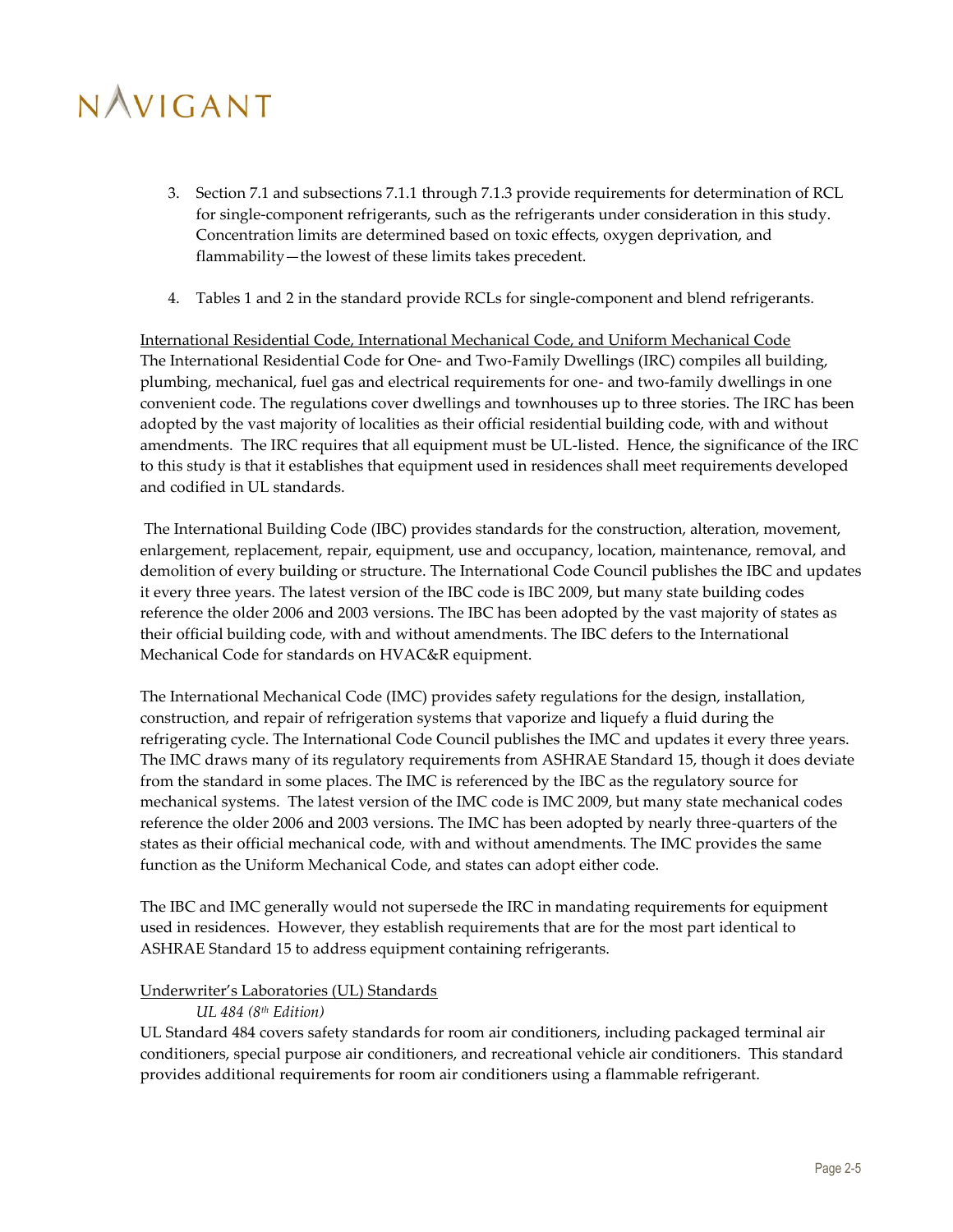#### *UL 984 (7th Edition)*

UL Standard 984 covers safety standards for hermetic refrigerant motor-compressors, rated 7200V or less, used in both air conditioning and refrigerating equipment.

### *UL 1995 (4rth Edition)*

UL Standard 1995 covers safety standards for a variety of stationary heating and cooling equipment, including heat pumps, air conditioners, combination heating and cooling equipment, liquid chillers, and condensing units. This equipment is intended for use in nonhazardous locations, rated 7200 V or less, single- or 3-phase.

UL Standard 1995 does not contain separate requirements for flammable refrigerants. As such, the current requirements in UL 1995 do not represent the full requirements that are required for equipment seeking UL listings with flammable refrigerants. For equipment using flammable refrigerants to be listed by UL, new requirements will have to be created.

### <span id="page-17-0"></span>*2.3 Summary of Guidelines for Alternative Refrigerants*

The sections below summarize the main safety requirements for each refrigerant, as contained within each of the standards considered in section [2.2](#page-12-2) of this report.

### Carbon Dioxide

According to the safety requirements provided in ASHRAE 15 and UL 1995, carbon dioxide systems are not limited in charge size or in their design. However, carbon dioxide systems must meet general strength requirements for all refrigerant-containing parts, requirements that are more restrictive for carbon dioxide due to the relatively high pressures of a transcritical carbon dioxide system.

UL Standard 1995 requires that all refrigerant-containing components be able to withstand test pressures (using the strength test in Section 61 of UL 1995) that are:

- 1. Five times the maximum normal working pressure
- 2. Three times the maximum abnormal pressure
- 3. Five times the minimum design pressures

UL 1995 does allow for an exception to the design pressures above, to systems that can withstand a fatigue test (in accordance to Section 61A of UL 1995) using the following test pressures:

- 1. Three times the maximum normal working pressure;
- 2. Three times the maximum abnormal pressure developed; or
- 3. Three times the saturation pressure of the refrigerant at:
	- a. 80˚ F (for equipment on the low-side)
	- b. 125˚ F (for equipment on the high-side)

Carbon dioxide has not been approved by the EPA SNAP program for use in residential air-conditioning systems.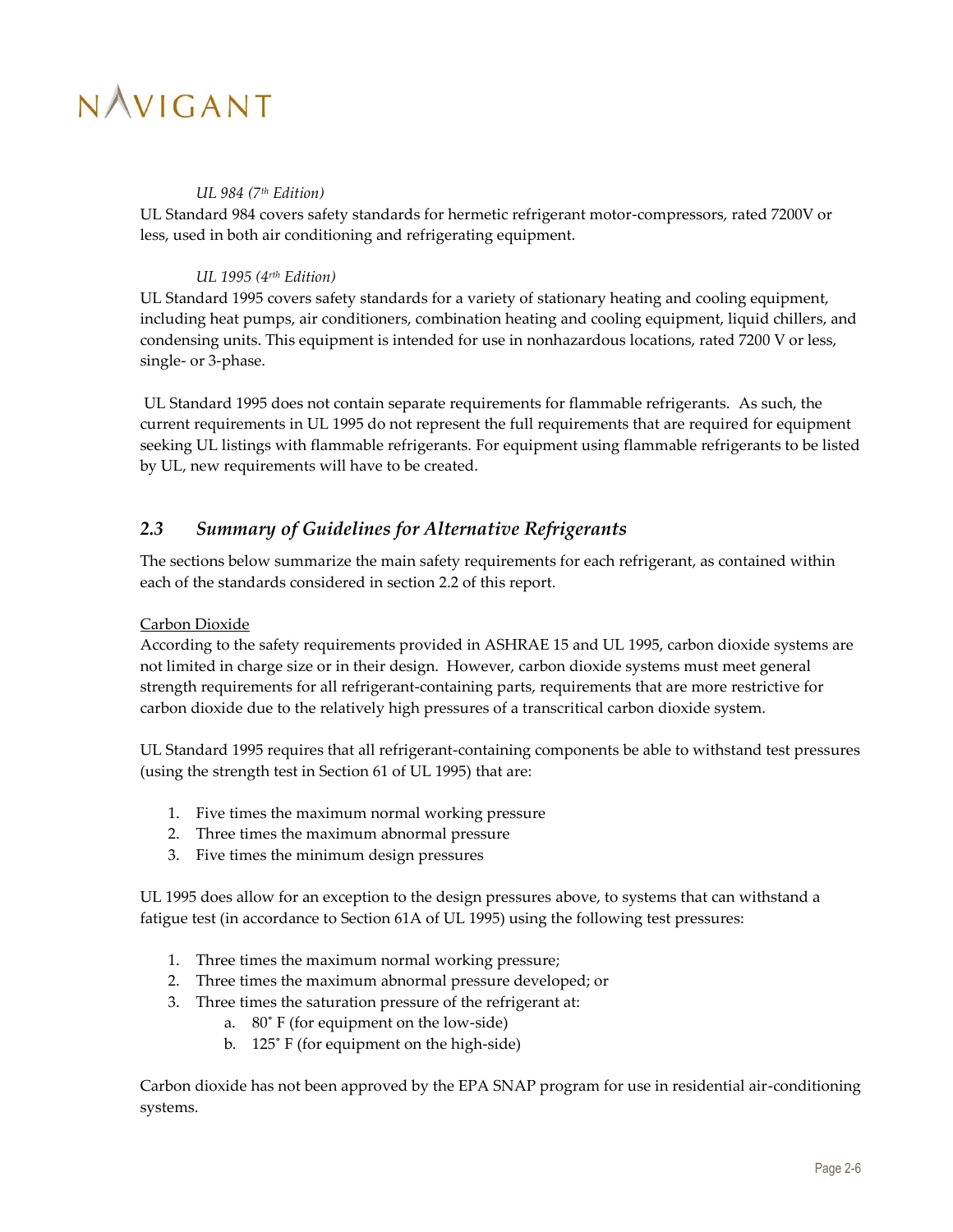### <span id="page-18-0"></span>[Table 2-2](#page-18-0) below contains a summary of all relevant requirements.

#### **Table 2-2: Standard Requirements for Carbon Dioxide**

| Requirements                       | <b>Source of Requirement</b> |
|------------------------------------|------------------------------|
| Strength requirements for pressure | UL 1995                      |

### Ammonia

 $\overline{a}$ 

According to the safety requirements provided in ASHRAE 15 and ASHRAE 34, and UL 1995, use of ammonia is very restricted in direct systems and not restricted in indirect systems.

ASHRAE 34 sets an RCL of 0.014 lbs/mcf for ammonia. In the best-case scenario, in which the entire volume of a house can be considered for refrigerant dispersion, this would limit the charge for a system serving a 1,700 sq. ft. house with 8-foot ceilings to 0.2 lbs, or 87 g. The 1,700 sq. ft. house size was the median for existing single detached and manufactured homes in the Census Bureau's 2009 Housing Survey.<sup>3</sup>

Providing the required cooling capacity in a direct split-system configuration generally requires a number of pounds of refrigerant in conventional systems (typically 6 to 10 lbs in R-410A systems<sup>4</sup> ). Less refrigerant charge may be required in a system using microchannel heat exchangers, but available information suggests that 0.2 lbs is not sufficient. Work by Hrnjak et al. showed that a 3.7-ton ammonia chiller with microchannel heat exchangers used 240 g of ammonia refrigerant, including 120 g in the microchannel condenser<sup>5</sup> . Assuming that charge is proportional to capacity and the 65g/ton ratio of this example, the 0.2 lbs  $(87 g)$  limit may be sufficient for 1.3 tons capacity, but this would not account for charge increases due to heat pumping features and additional piping into the residence (the liquid line piping in particular will add significantly more charge), nor the possibility that the volume to be considered for refrigerant dispersion would be limited by doors closing off parts of the residence.

UL Standard 1995 requires that all refrigerant-containing parts be resistant to corrosion. This will influence design of ammonia systems, as ammonia is highly corrosive to copper tubing.

Ammonia has not been approved by the EPA SNAP program for use in residential air-conditioning systems.

[Table 2-3](#page-19-0) below contains a summary of all relevant requirements.

<sup>&</sup>lt;sup>3</sup> "American Housing Survey for the United States: 2009", U.S. Department of Housing and Urban Development, Issued March 2009, Table 1-3, http://www.census.gov/prod/2011pubs/h150-09.pdf

<sup>4</sup> Ingram's Water and Air Equipment. "Installation and Operation Manual". Central Air Conditioner. Models: HC18-60A1VAR/S, HC18-60C1VAR, HC18-60D1VAR." <http://ingramswaterandair.com/>

<sup>5</sup> Hrnjak, P. et al. "Microchannel heat exchangers for charge minimization in air-cooled ammonia condensers and chillers." University of Illinois at Urbana-Champaign. January 2008.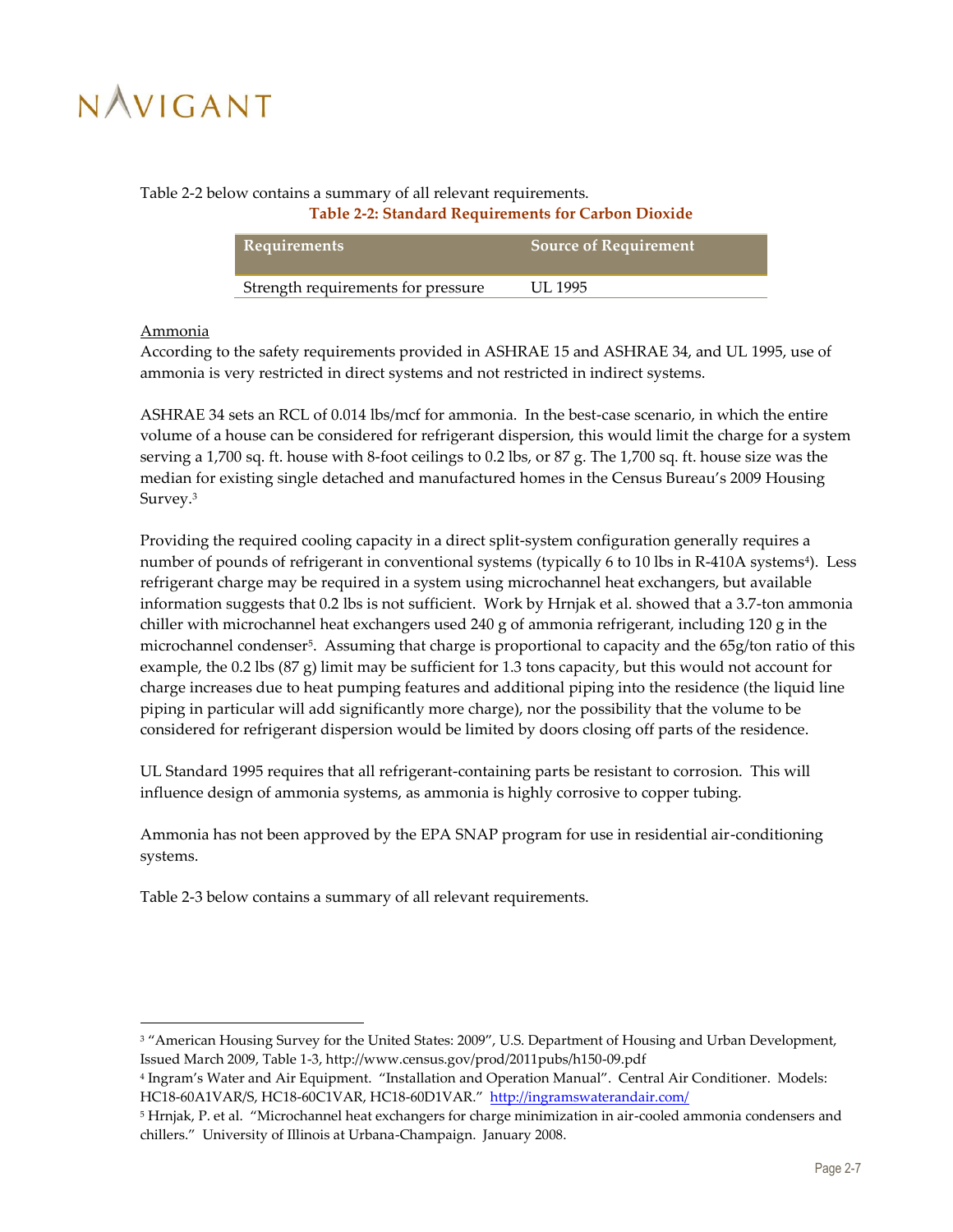### **Table 2-3: Standard Requirements for Ammonia**

<span id="page-19-0"></span>

| Requirements                                           | <b>Source of Requirement</b> |
|--------------------------------------------------------|------------------------------|
| 6.6 lbs charge restriction in (direct) unit systems    | <b>ASHRAE 15</b>             |
| Heavily restrictive RCL limit of 0.014 lbs/mcf in high | ASHRAE 34 and 15             |
| probability systems                                    |                              |
| No copper or copper-containing alloys in contact with  | <b>ASHRAE 15, UL 1995</b>    |
| ammonia refrigerant                                    |                              |

#### **Propane**

1

According to the safety requirements provided by ASHRAE 15, UL 1995 and UL 484, use of propane is highly restricted.

ASHRAE Standard 15 does not allow the use of A3 refrigerants in configurations other than portableunit systems (portable and complete, factory-assembled and factory-tested systems) containing up to 150g of refrigerant. UL Standard 484 allows certain charge sizes based on the LFL of the refrigerant; for example, up to 150g of propane in room air conditioners<sup>6</sup> without restriction (consistent with ASHRAE Standard 15 requirements) and up to 1 kg of propane with charge restrictions based on room size. The ASHRAE charge restriction is intended to apply to individual refrigerant circuits within the appliance, while the UL Standard 484 charge restriction amounts apply to the total amount of charge used in the appliance. The ASHRAE Standard 15 restriction effectively precludes consideration of the larger charge allowances of UL Standard 484.

UL Standard 484 notes that, for equipment using flammable refrigerants, electrical components that are potential ignition sources during normal operation or a leak must either:

- Be ignition-proof
- Be separated from the likely leak area
- Be located in a separate enclosure suitable for the refrigerant used

UL Standard 484 also notes that the appliance should be able to withstand a drop with either the bottom or any one of the sides pointed downwards. [Table 2-4](#page-19-1) below contains the drop heights that the individual appliance must withstand.

<span id="page-19-1"></span>

| Table 2-4: UL 484 Drop Test Heights for Equipment using Flammable Refrigerants |  |  |  |
|--------------------------------------------------------------------------------|--|--|--|
|                                                                                |  |  |  |

| Appliance weight, kg | Drop height, cm |
|----------------------|-----------------|
| $<$ 10               | 20              |
| $>= 10$ and $< 20$   | 17              |
| $>= 20$ and $< 30$   | 15              |
| $>= 30$ and $< 40$   | 12              |
| $>= 40$              | 10              |
| Source: UL 484       |                 |

<sup>6</sup> UL Standard 484 defines a room air conditioner as a "factory-made encased assembly […] intended for installation in a window, through a wall, or as a console located in or adjacent to the room, zone, or space to be conditioned." Source: UL Standard 484 (1998).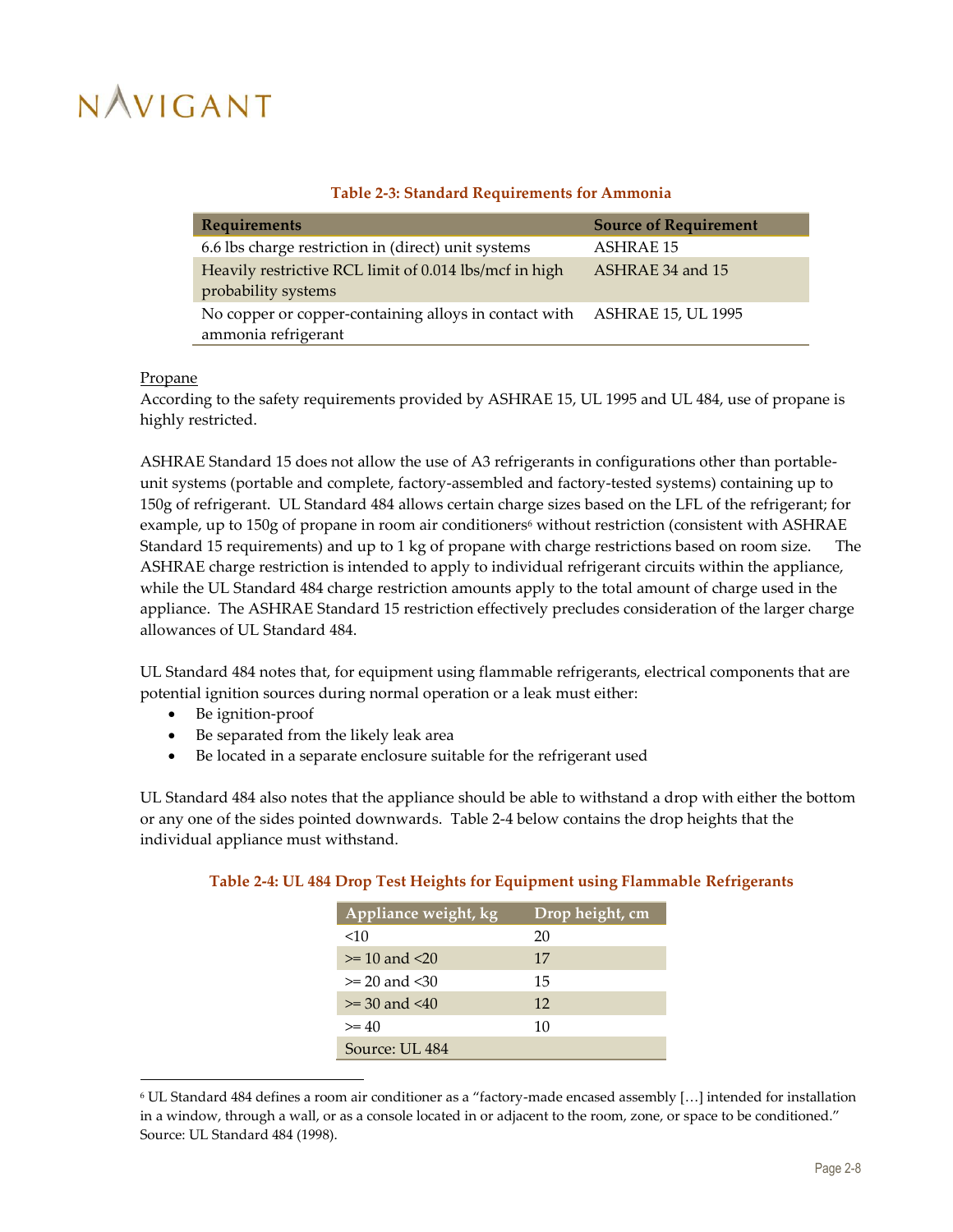Propane has not been approved by the EPA SNAP program for use in residential air-conditioning systems.

<span id="page-20-0"></span>[Table 2-5](#page-20-0) below contains a summary of all relevant requirements.

### **Table 2-5: Standard Requirements for Propane**

| Requirements                                          | <b>Source of Requirement</b> |
|-------------------------------------------------------|------------------------------|
| Restriction of design to room air conditioner systems | ASHRAE 15                    |
| with no more than 150g charge                         |                              |
| <b>Electrical Equipment Requirements</b>              | <b>UL 484</b>                |
| Ability to resist drop test                           | <b>UL 484</b>                |

### HFO-1234yf

According to the safety requirements provided in ASHRAE Standard 15 and UL 1995, use of HFO-1234yf is somewhat restricted in direct systems and not restricted in indirect systems. ASHRAE Standard 15 restricts A2 systems using direct configurations to unit systems using no more than 6.6 lbs of charge. The direct equipment must be a factory-assembled product that requires no brazing of refrigerant parts in the field. A2 refrigerants are also restricted to no more than 1100 lbs within an occupancy setting, in combination with any B2, A3, and B3 refrigerants, but this requirement is not likely to be applicable for residential air conditioning systems, which would not have such high charge levels.

HFO-1234yf has not been approved by the EPA SNAP program for use in residential air-conditioning systems.

<span id="page-20-1"></span>[Table 2-6](#page-20-1) below contains a summary of all relevant requirements.

| Table 2-6: Standard Requirements for HFO-1234yf |
|-------------------------------------------------|
|-------------------------------------------------|

| Requirements                                        | Source of Requirement |
|-----------------------------------------------------|-----------------------|
| 6.6 lbs charge restriction in (direct) unit systems | ASHRAE 15             |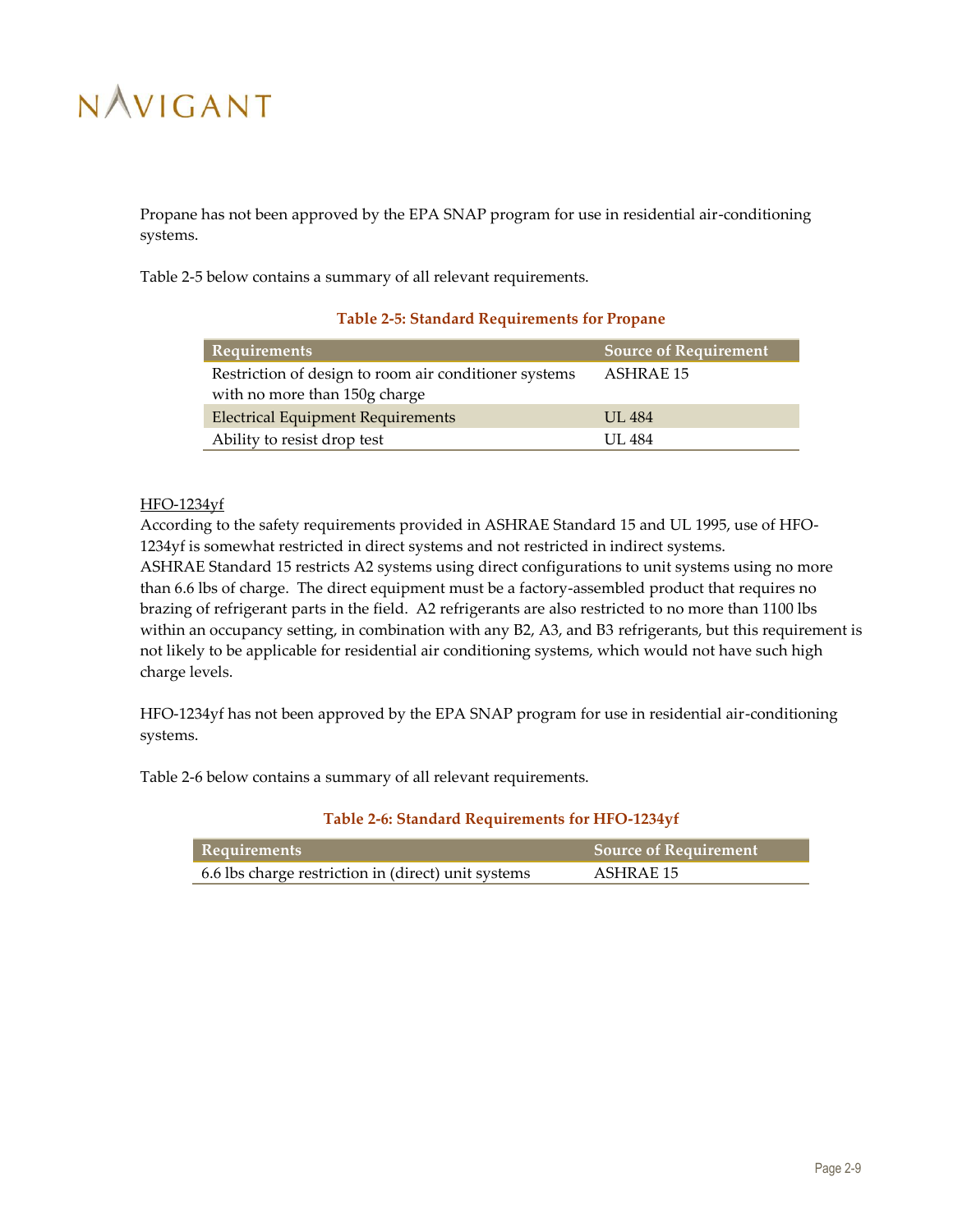### <span id="page-21-0"></span>**3. Selection of Equipment Configurations**

After reviewing the requirements contained within the standards for each refrigerant, we selected the best configuration for each refrigerant as the basis for detailed equipment descriptions. We considered requirements from all applicable U.S. safety standards, addressing ambiguities as described in Section [3.1](#page-21-1) below. We then considered several potential configurations, and selected one based on its fit with current standard requirements and the attractiveness of the configuration in terms of cost and efficiency.

<span id="page-21-1"></span>Section[s 3.1,](#page-21-1) [3.2,](#page-21-2) and [3.3](#page-22-0) below describe the elements of the configuration selection process.

### *3.1 Lack of Requirements in UL Standard 1995*

When defining equipment configurations for each candidate refrigerant, we considered the requirements in current U.S. standards. However, by the publication of this report, UL requirements had not been developed for use of flammable refrigerants in all air conditioning applications. While some UL standards like UL standard 250 and UL standard 484 have specific requirements for equipment using flammable refrigerants, UL Standard 1995 currently does not have specific requirements for flammable refrigerants. While this would not specifically ban the use of these refrigerants in air-conditioning equipment, it does mean that UL must develop requirements in the future to list this equipment.

Because UL 1995 does not provide specific requirements for flammable refrigerants, we used the requirements in ASHRAE Standard 15 as a model for potential revisions to UL 1995. For equipment using flammable refrigerants in configurations covered by UL Standard 1995, we assumed no further requirements beyond those in ASHRAE Standard 15.

### <span id="page-21-2"></span>*3.2 Possible Configurations*

Equipment configurations can be separated into two categories: direct systems and indirect systems. Standards such as ASHRAE Standard 15 contain separate provisions for each kind of system.

### **Direct**

A direct system contains one refrigerant loop which is in contact with both the occupied space and the outdoor space.

In the U.S. market, the most common equipment configuration for residential air-conditioning is a direct split-system. A direct split-system configuration includes an indoor unit with an evaporator (or indoor coil in the case of a heat pump) within the occupied space and a condensing unit with a condenser (or outdoor coil in the case of a heat pump) in the outdoor space. The two units are connected through refrigerant lines that complete the refrigerant circuit. Air cooled by the evaporator is circulated in ductwork to the air-conditioned rooms.

Single-packaged systems are also used but are not as common. One example of single-packaged systems are room air conditioners, which contain one refrigerant loop and are installed in a window, in order to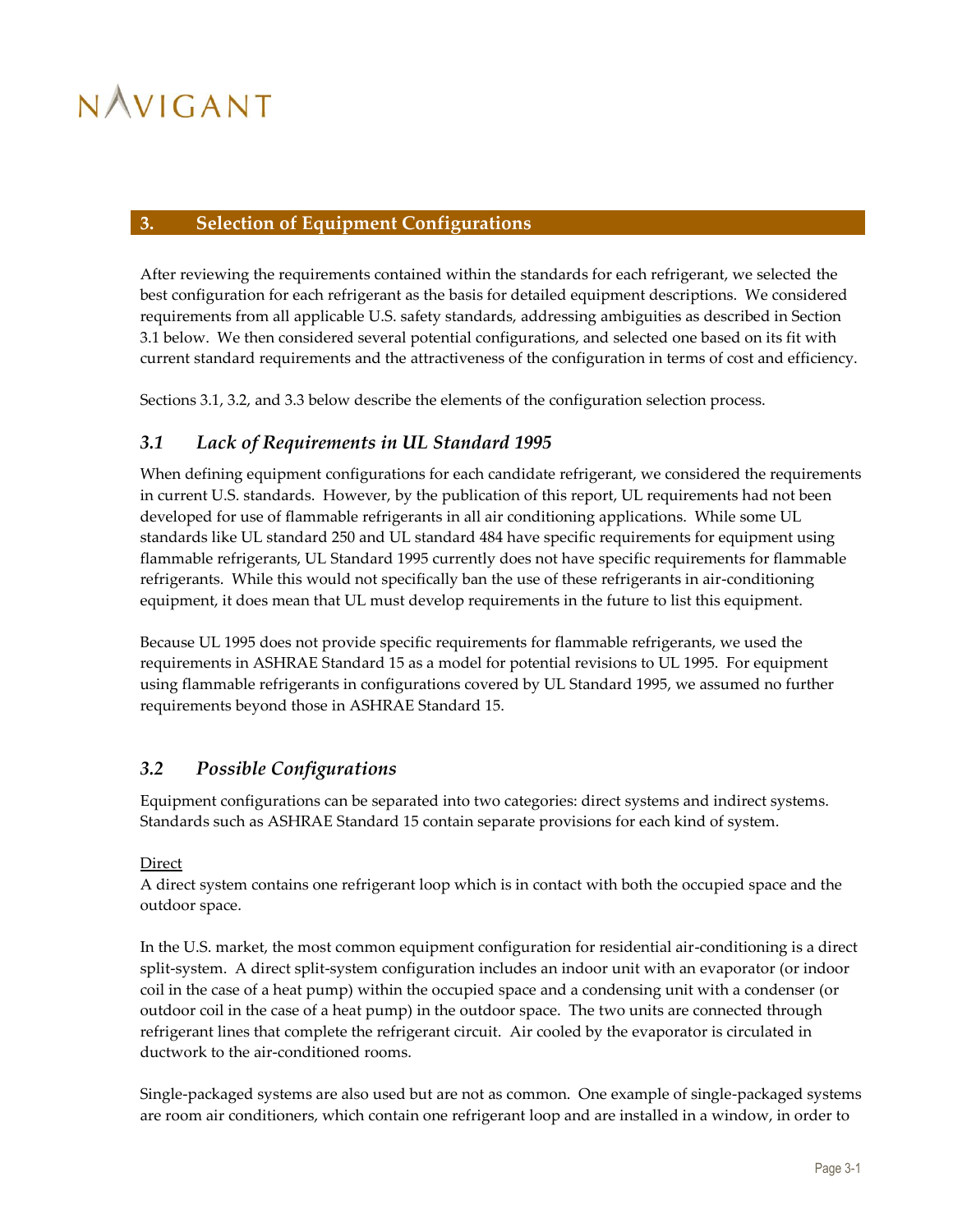have contact with both the occupied space and the outdoor space. Another example would be a singlepackaged system that connects to a duct network.

### Indirect

An indirect system isolates the primary refrigerant from the occupied space. The primary refrigerant is contained within a refrigerant loop that is completely located in the outdoor space. It transfers heat to a secondary fluid, which is in a loop that is in contact with the occupied space. In this configuration, the primary refrigerant is never in contact with the occupied space.

A typical indirect configuration would be a residential chiller serving a hydronic air handing unit. It would have an air-handler with a cooling coil in the occupied space; the cooling coil would be cooled with a secondary refrigerant such as a propylene glycol-water solution (a propylene glycol solution would be used to avoid freezing during winter). The secondary refrigerant would flow through tubing to an outdoor unit (i.e. a chiller), where it would be cooled in an intermediate heat exchanger that is cooled by the primary refrigerant loop.

### <span id="page-22-0"></span>*3.3 Selection of Configurations*

For each candidate refrigerant, we selected one of the following configurations for further study.

- Direct split-system
- Direct room air conditioner system
- Indirect

Of these three possible configurations, we consider direct split-systems to be the best choice because it avoids the potential efficiency reduction and added cost associated with an indirect configuration, and is most compatible with current systems. Room air conditioner systems are not compatible with the majority of the U.S. market, and are otherwise considered a compromise approach due to aesthetic reasons and the need to install numerous units for proper distribution of cooling. Indirect systems add several levels of cost associated with the additional heat exchanger and the propylene glycol circulating system. The need for transfer of heat in the intermediate heat exchanger and the added power input of the pump also make achieving equivalent efficiency more difficult for indirect systems without resorting to design adjustments such as larger heat exchangers, which in turn lead to further cost increase. When possible, we selected a direct split-system as the configuration of choice. When a direct split-system was not selected, it was due to the requirements of safety standards identified in Section [2.3](#page-17-0) of this report.

[Table 3-1](#page-23-0) below shows the equipment configurations selected for each candidate refrigerant, along with a justification for the selection.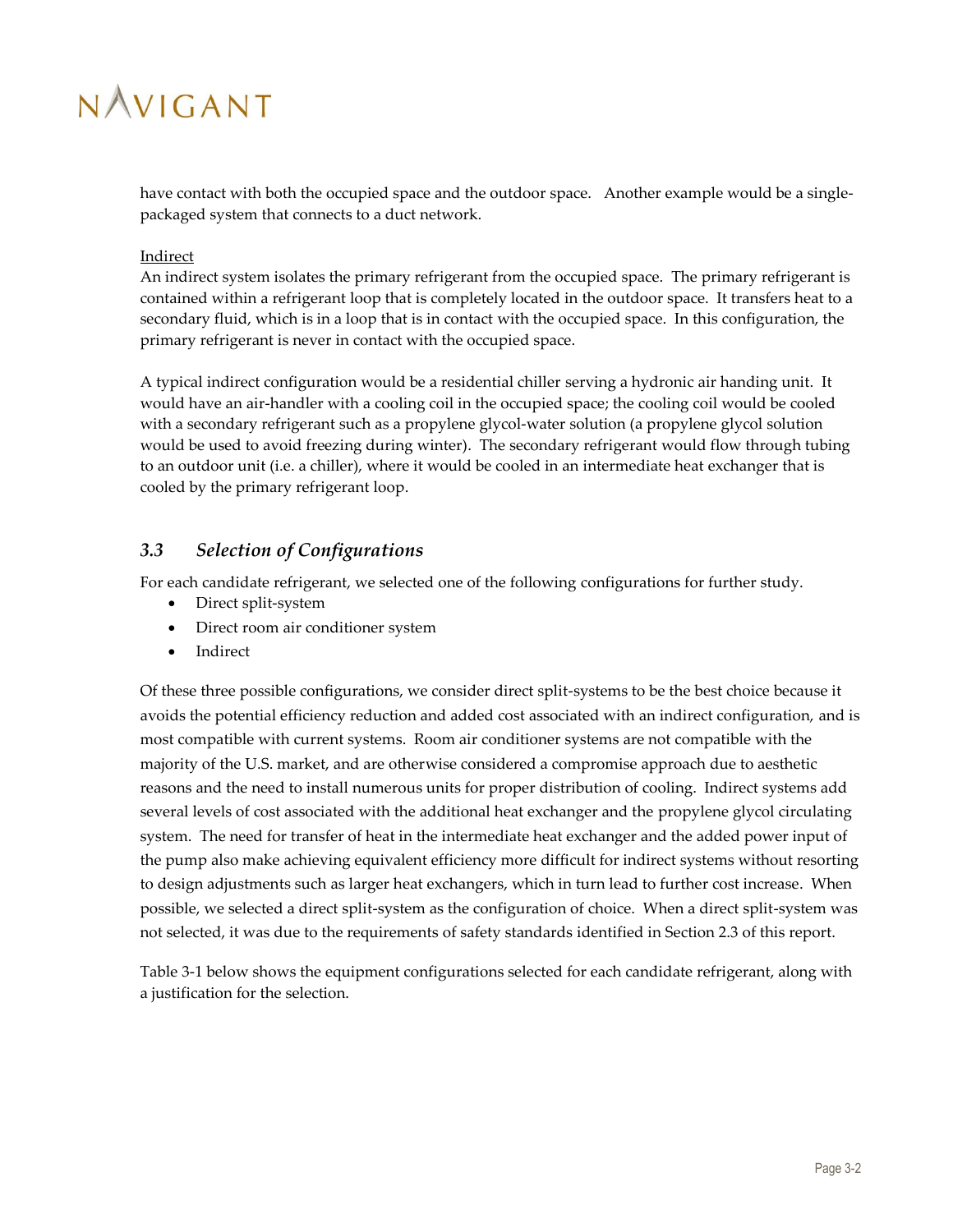<span id="page-23-0"></span>

| Refrigerant    | Configuration               | <b>Justification</b>                                                                                                                                                                                                                                                                                          |
|----------------|-----------------------------|---------------------------------------------------------------------------------------------------------------------------------------------------------------------------------------------------------------------------------------------------------------------------------------------------------------|
| Carbon Dioxide | Direct split-system         | No restriction on use of direct split-systems, which offer<br>the best choice of efficiency, cost, and compatibility<br>with current systems.                                                                                                                                                                 |
| Ammonia        | Indirect                    | RCL limits for ammonia in ASHRAE 34 make direct<br>configurations impractical.                                                                                                                                                                                                                                |
| Propane        | Direct room air conditioner | Safety standards limit the potential configurations to<br>direct room air conditioner configurations.                                                                                                                                                                                                         |
| HFO-1234yf     | Direct split-system         | Some restriction on use of direct split-systems, based on<br>charge limits, but preliminary analysis shows that this<br>issue can be addressed using design approaches that<br>minimize charge. Direct split-systems offer the best<br>choice of efficiency, cost, and compatibility with current<br>systems. |

### **Table 3-1: Selected Configurations for All Refrigerants**

Sectio[n 4](#page-24-0) of this report describes the configuration for each refrigerant in detail.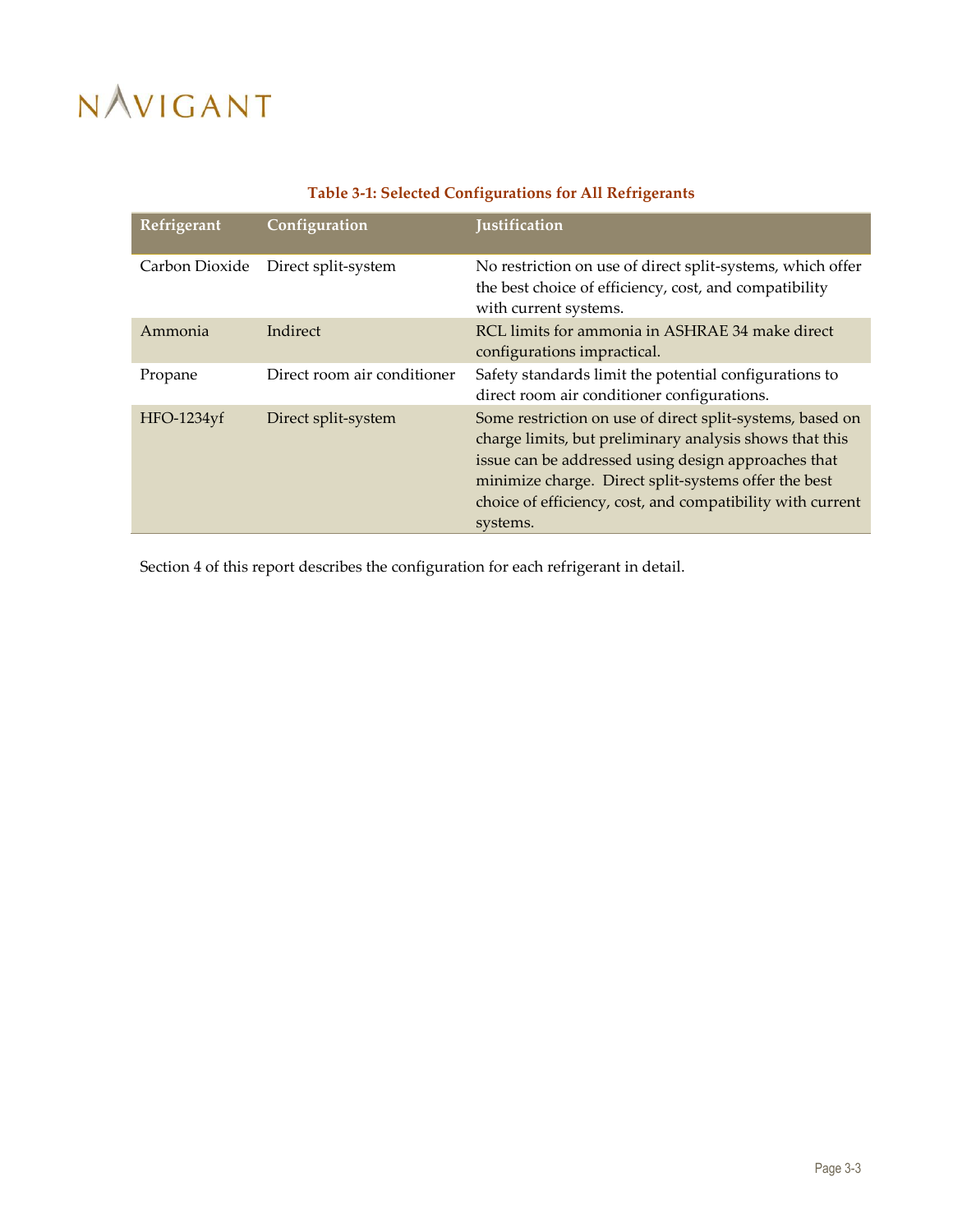### <span id="page-24-0"></span>**4. Equipment Configurations**

<span id="page-24-1"></span>The sections below describe the selected configurations for each of the candidate refrigerants.

### *4.1 Carbon Dioxide*

The sections below describe our configuration for carbon dioxide. Our selected configuration for carbon dioxide is a 3-ton split-system air-conditioner and heat pump. The proposed system meets all of the code requirements listed in Section [2.3](#page-17-0) above.

Carbon dioxide systems must use transcritical cycles, because the critical temperature of carbon dioxide is 88˚ F (31˚ C), which is insufficient to meet air-conditioning and heat pump operating conditions. High throttling loss during the expansion process reduces the efficiency of transcritical carbon dioxide systems (Huff, Hans-Joachim and Radermacher, Reinhard, 2003). Hence, a key consideration for design of a carbon dioxide system is achieving target efficiency levels. At a minimum, such a system would be expected to meet U.S. Department of Energy efficiency regulations, which currently require air conditioners to achieve a SEER level of 13.0 Btu/h-W and heat pumps to achieve a SEER of 13.0 Btu/h-W and HSPH of 7.7 Btu/h-W (unless they are through-the-wall or space-constrained units). 7 However, manufacturers generally offer air conditioners and heat pumps that span a wide range of efficiencies extending significantly higher than these levels.

In order to address the efficiency challenges associated with carbon dioxide, heat exchanger performance improvement including increase of heat exchanger size could be considered at a baseline efficiency level. However, such an approach would not likely be feasible across the range of efficiency levels of current product offerings. Hence, the target efficiency for a carbon dioxide system would be the same as that of a conventional R-410A system without allowing significant increase in size of the system components. Our proposed system is intended to represent the most likely design path to reach this goal, but it is not certain, based on publicly available information, whether it would.

To help mitigate the gap in efficiency, the proposed system will use a work-recovery expander instead of a thermostatic expansion valve to reduce the losses associated with the throttling expansion used in most conventional systems. Theoretical studies have shown that, when integrating a work-recovery expander in the cycle, the carbon dioxide systems can approach the efficiency of R-410A systems. For example, theoretical computer modeling studies showed that an expander of 80% efficiency allows carbon dioxide to achieve a similar efficiency to R-22 at 97˚ F (36˚ C), and a better efficiency at lower outdoor temperatures, without additional changes to the system (Huff, Hans-Joachim and Radermacher, Reinhard, 2003).

Published test results of operating carbon dioxide expanders have not yet shown that such expansion efficiency levels have been attained. Even with further development, our proposed non-integrated expander design will likely not achieve an expander efficiency of 80%, and our design took a more conservative estimate of the expander-generator's efficiency. Achieving full parity may require

 $\overline{a}$ 

<sup>7</sup> U.S. Code of Federal Regulations, Title 10, Part 430, Section 32(c)(2).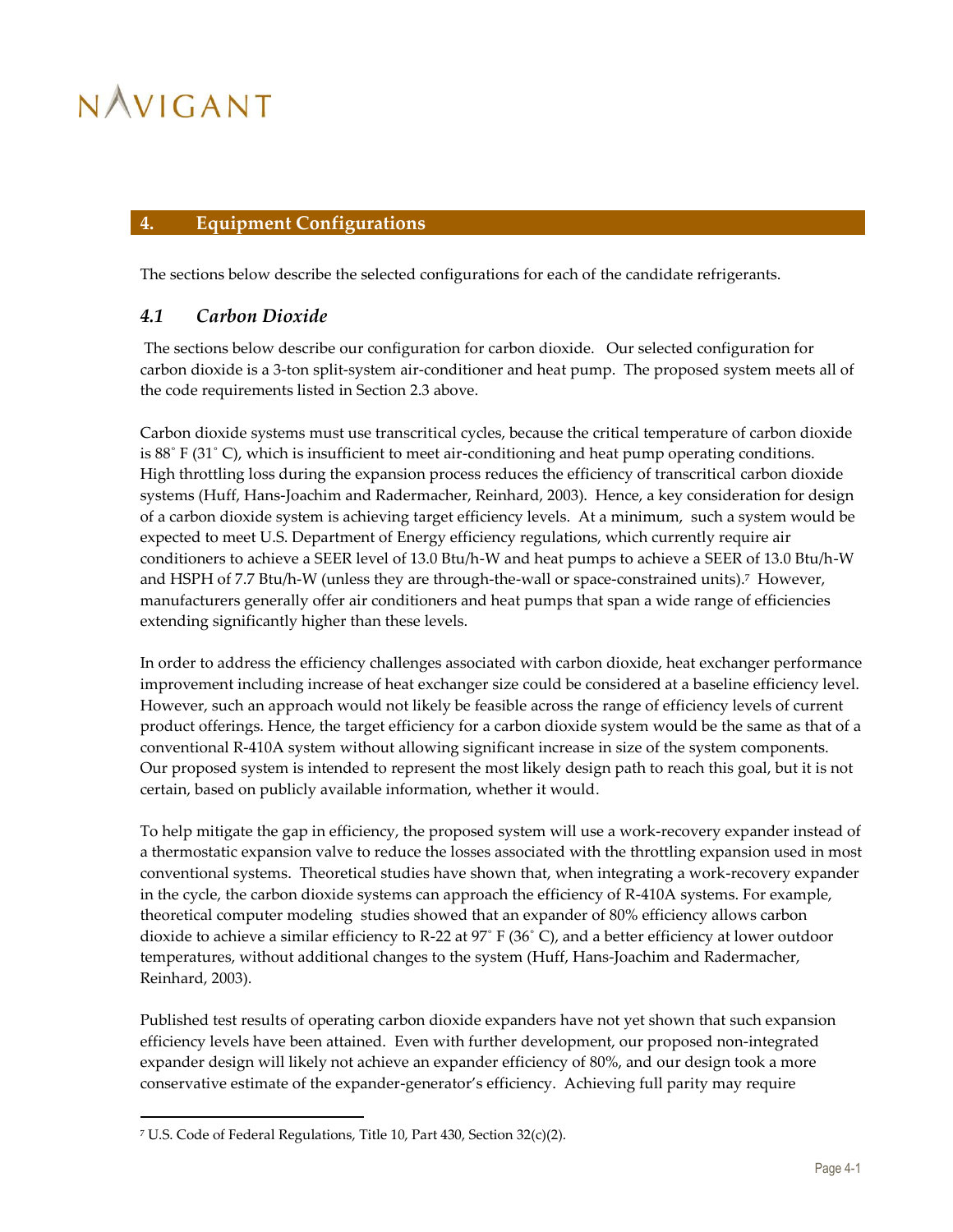additional design changes to increase the heat exchanger and/or compressor efficiencies. Furthermore, accurate prediction of carbon dioxide system performance would require a more thorough analysis than was completed as part of this study, including careful evaluation of heat exchanger performance. A full efficiency and feasibility analysis will require more research and development of this system and components.

While there are no known prototypes for a dual cooling and heating carbon dioxide heat pump, heat pump operation could be achieved using valves to reverse the flow. Unlike in conventional air conditioning systems, this is more complicated in a system using a work-recovery expander. This issue and a suggested approach to address it are discussed in more detail below.

The sections below describe:

- The key design parameters used to design the system and size the components
- The physical positioning of all relevant components and sections
- The components that are used by this system

#### <span id="page-25-0"></span>**4.1.1 Key Design Parameters**

[Table 4-1](#page-25-1) below contains the key design parameters for the carbon dioxide air-conditioning system. These design parameters will guide the sizing of the key components and any relevant safety features. The charge size was calculated based on a typical 8.4 lbs charge of a 3-ton R-410A system, adjusted for the ratio of volumetric capacities between the refrigerant and a 40% refrigerant charge savings when going from round-tube to microchannel heat exchangers (Ingram's Water and Air Equipment).

<span id="page-25-1"></span>

| <b>Design Parameters</b>        | Value                                                                                                   |
|---------------------------------|---------------------------------------------------------------------------------------------------------|
| Capacity                        | 3 RT                                                                                                    |
| <b>Target Efficiency</b>        | 13 SEER; 7.7 HSPF <sup>1</sup>                                                                          |
| System-type                     | Direct split-system with indoor and outdoor units                                                       |
| Applicable Standards            | <b>ASHRAE 15, UL 1995</b>                                                                               |
| Refrigerant Charge              | $5.5$ lbs                                                                                               |
| Design Requirements             | Design for High Pressures, Enhancements to Address Low<br>Efficiency of Simple Carbon Dioxide Cycles    |
| <b>High Pressure Mitigation</b> | Increased tube wall/diameter ratio                                                                      |
| Low-Efficiency Mitigation       | Work-Recovery Expander with Generator                                                                   |
|                                 | <sup>1</sup> : Due to the low technical readiness of the design options discussed, further research and |
|                                 | development may be required to establish the viability of the work-recovery expander                    |
| design.                         |                                                                                                         |

#### **Table 4-1: Carbon Dioxide System Design Parameters**

While the details in this section apply specifically to a 3-ton air-conditioning system, there are no barriers to prevent this configuration from being used in larger systems, such as a 5-ton air-conditioning system.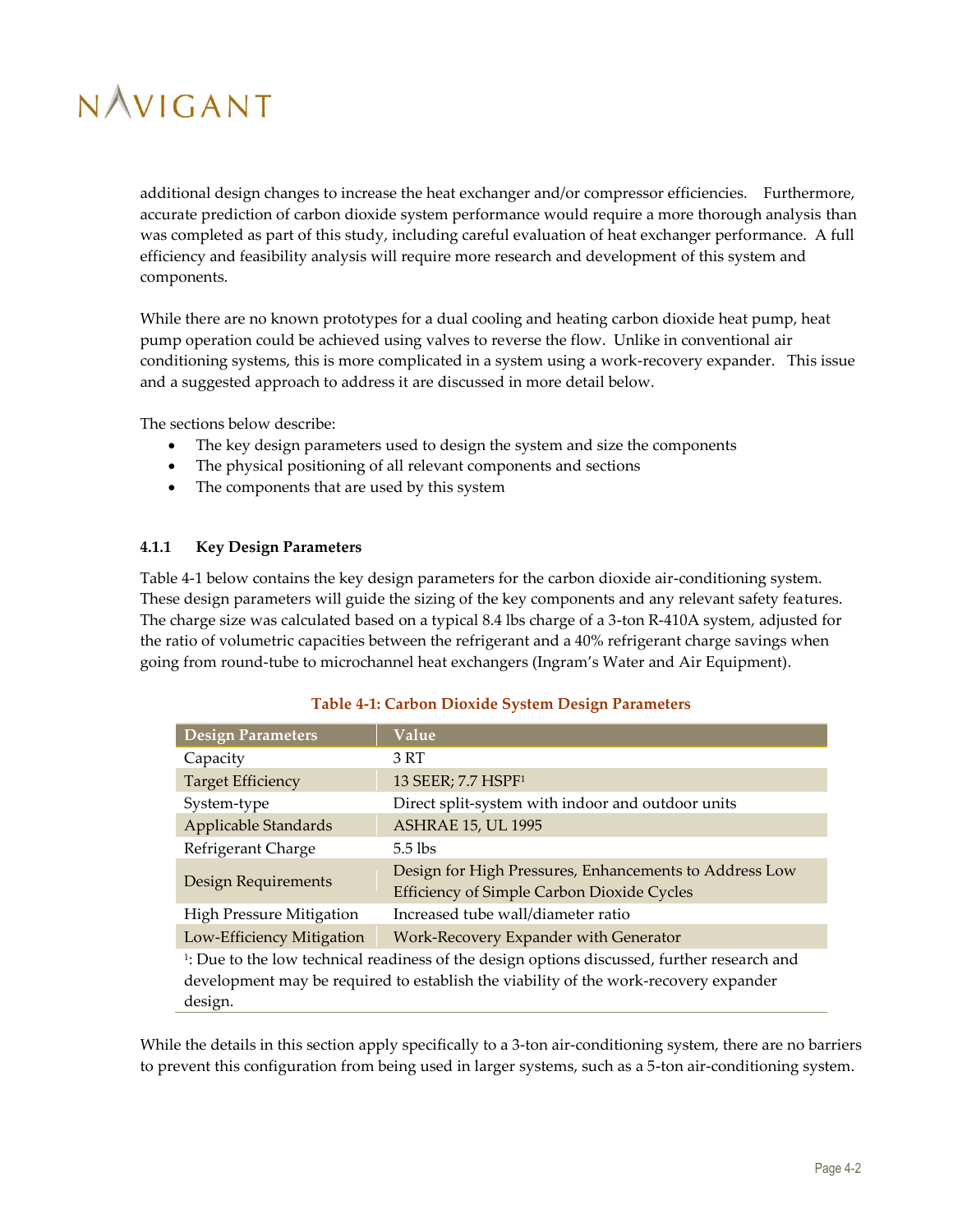

#### <span id="page-26-0"></span>**4.1.2 Layout**

[Figure 4-1](#page-26-2) below shows a schematic of the full refrigeration system and the carbon dioxide's relation to the occupied space. The A1 ASHRAE rating of the refrigerant allows the refrigeration system to be placed in direct contact with the indoor space.



**Figure 4-1: Layout of the Full Carbon Dioxide System**

### <span id="page-26-2"></span><span id="page-26-1"></span>**4.1.3 Key Components**

[Table 4-2](#page-26-3) below contains a list of key system components. Detailed descriptions of the heat exchangers, compressor, and expander follow the table.

<span id="page-26-3"></span>

| Components                               | Refrigerant System Specific Features                                                                                                                                                     |
|------------------------------------------|------------------------------------------------------------------------------------------------------------------------------------------------------------------------------------------|
| Heat Exchangers                          | Microchannel Indoor Coil, Microchannel Outdoor Coil                                                                                                                                      |
| Compressor                               | Hermetic 3-ton rotary compressor                                                                                                                                                         |
| <b>Expansion Device</b>                  | Hermetic scroll expander/generator for work-recovery with<br>power electronics and controls for conversion to 60Hz power<br>while maintaining optimized high-side pressure. <sup>1</sup> |
| Additional Refrigerant Cycle<br>Features | Reversing valves to reverse refrigerant flow for heat<br>pumping, Refrigerant Charge Compensator, Suction Line<br>Accumulator                                                            |

### **Table 4-2: Carbon Dioxide System Key Components**

1 : Expander efficiency in the range of 60-70% would likely be required to approach parity with conventional HFC systems.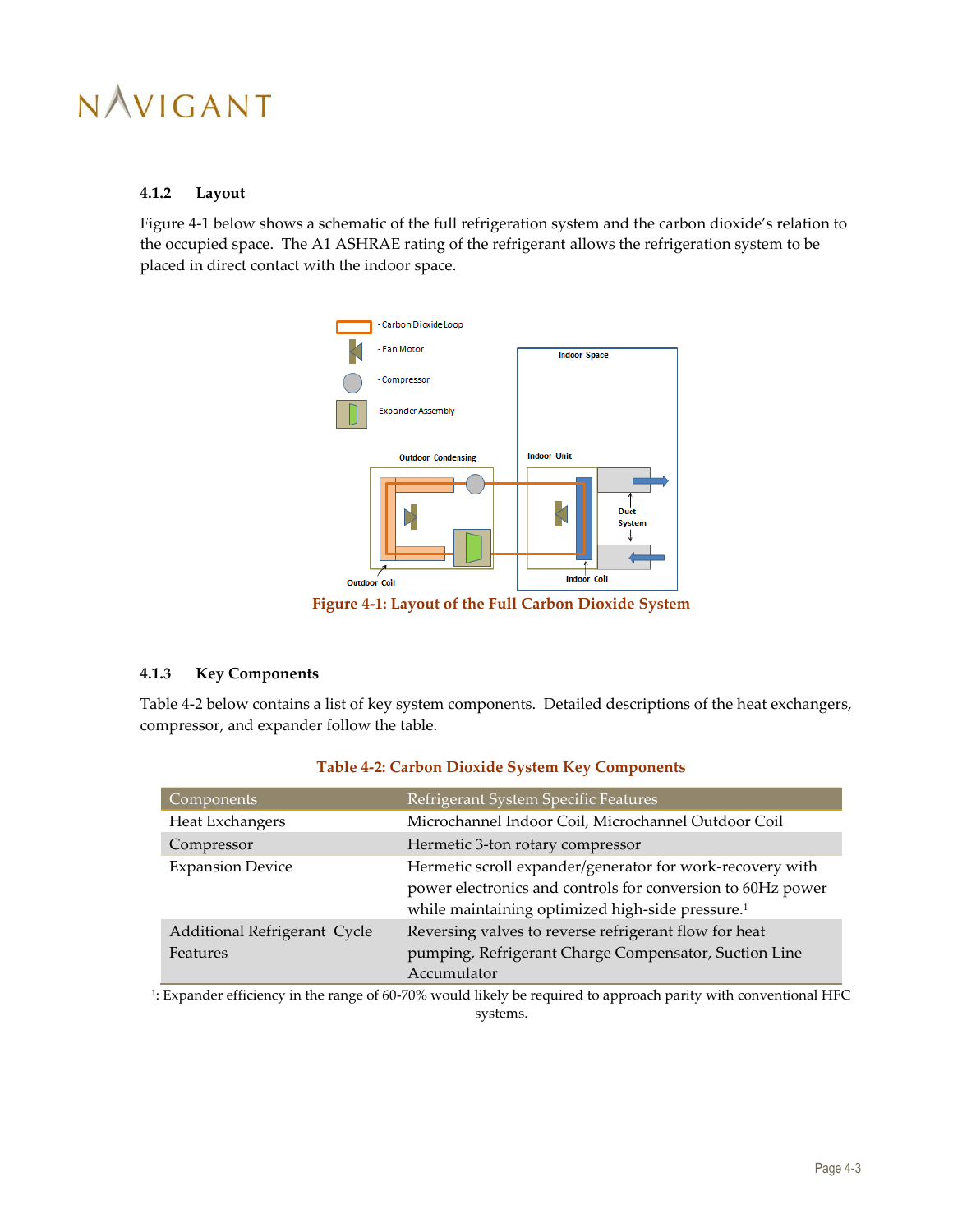### Heat Exchangers

Microchannel heat exchangers offer advantages for carbon dioxide systems over round-tube configurations, including:

- Smaller diameter tubes in microchannel can withstand higher operating pressures
- Lower viscosity in carbon dioxide allows for higher mass-flow rates in microchannel and more tolerance for pressure drops
- Equivalent heat transfer performance in a more compact size

However, Padhmanabhan, Sankar et al. noted that microchannel heat exchangers experienced more frequent frosting and greater performance impacts in frosting conditions, due to imperfect defrosting performance. These heat exchangers may require further development to assure their viability for use in as outdoor heat exchangers for heat pumps. It may be necessary instead to use conventional round-tube heat exchangers in the carbon dioxide system, in which case the heat exchanger size and system size may have to increase in order to achieve comparable efficiency levels.

[Table 4-3](#page-27-0) below contains specifications for the two heat exchangers in this system. The heat exchanger details were developed based on the following considerations:

- The heat exchanger face areas are equivalent to those in a typical R-410A split-system (DOE CAC TSD).
- The heat exchanger depth, tube diameter, and fins per inch are based on a microchannel prototypical air conditioner using carbon dioxide (Zhao, Y. et al).
- The fan motor sizes are equivalent to those of a typical R-410A split-system (DOE CAC TSD). Because of the reduced pressure drop associated with the microchannel heat exchangers, the fan motor sizes could potentially be reduced by 5-10%.

<span id="page-27-0"></span>

| Characteristic                                                                           | <b>Outdoor Coil</b>              | <b>Indoor Coil</b>  |
|------------------------------------------------------------------------------------------|----------------------------------|---------------------|
| Type of Heat Exchanger                                                                   | Microchannel                     | Microchannel        |
| Material                                                                                 | Aluminum                         | Aluminum            |
| Configuration                                                                            | Air/Refrigerant                  | Air/Refrigerant     |
| Capacity                                                                                 | Sized for a 3-ton heat pump unit |                     |
| Channel Diameter                                                                         | $0.04$ inches                    | $0.04$ inches       |
| Face Area                                                                                | $3024$ sq. inches <sup>1</sup>   | 1152 sq. inches $1$ |
| Depth                                                                                    | 0.6inches                        | 0.6 inches          |
| Fins Per Inch                                                                            | 16                               | 16                  |
| Fan Motor Sizes                                                                          | $0.25$ HP                        | $0.45$ HP           |
| Source: Zhao, Y. et al                                                                   |                                  |                     |
| <sup>1</sup> : The face area was assumed to be equivalent to a typical R-410A system, as |                                  |                     |
| described in the DOE CAC TSD.                                                            |                                  |                     |

### **Table 4-3: Carbon Dioxide System Heat Exchangers**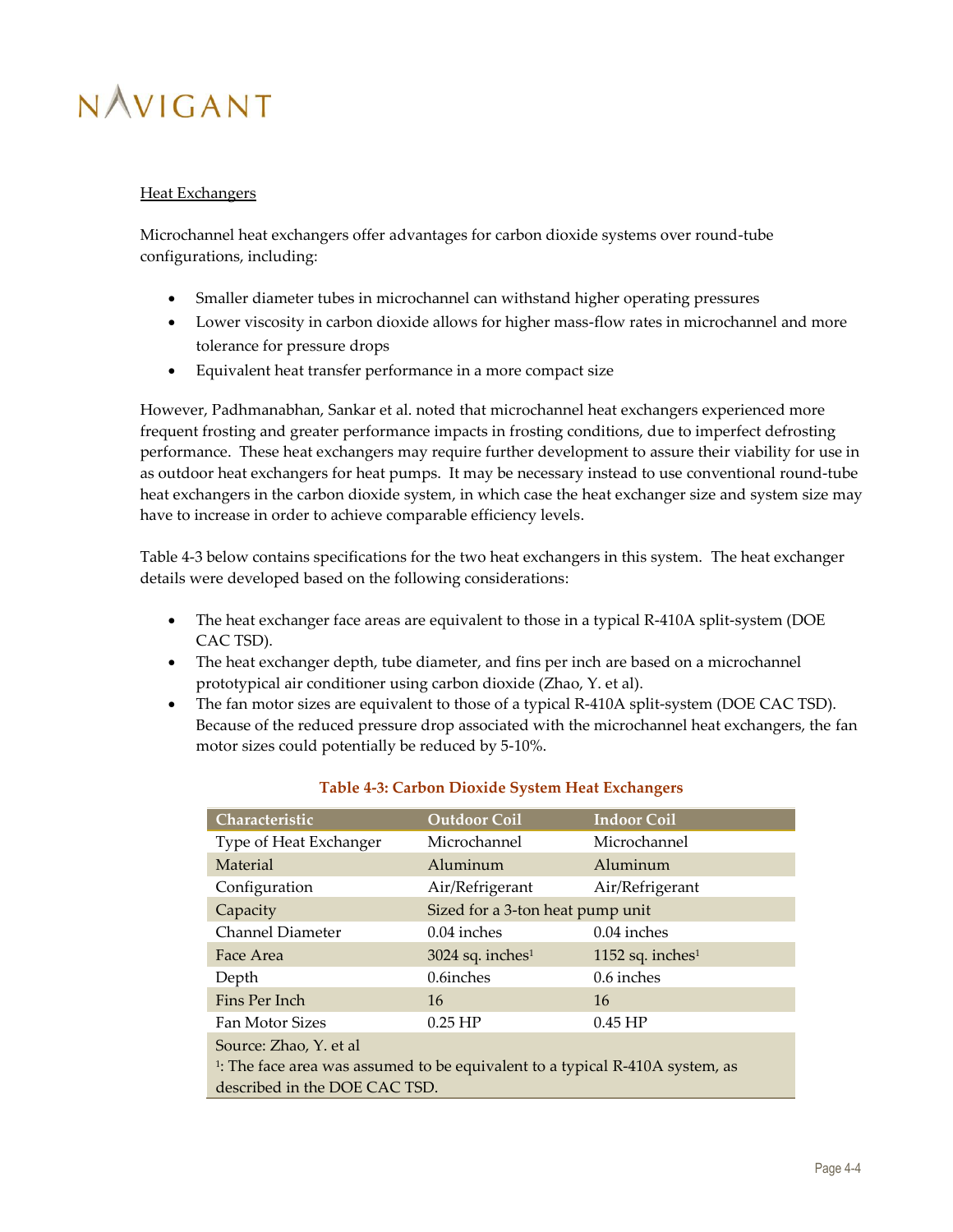Heat exchanger designs must account for the high operating pressures within the carbon dioxide transcritical cycle to meet current safety standards. The safety requirements listed in Section [2.3](#page-17-0) of this report note that the components must pass either strength tests using test pressures of 5 times the operating pressure or fatigue tests using test pressure of 3 times the operating pressure. Tests of one set of prototypical carbon dioxide microchannel heat exchangers used high-side test conditions of up to 12.5 MPa in order to meet outdoor conditions of up to 95˚ F (Zhao, Y. et al, 2011); the burst pressure would thereby have to be at least 62.5 MPa for the strength tests, or 37.5 MPa for the fatigue tests. Furthermore, design for 95 ˚F ambient does not sufficiently address design conditions for U.S. localities, and even higher pressures could be required.

The literature review did not provide sufficient information to allow confident prediction of the likely burst pressures of tested prototypes (and hence the safety factors applicable for these designs), nor regarding the design details required to achieve the UL-mandated safety factors for expected design operating conditions. Zhao, Y. et al, 2011 used headers with a 0.14 inch thickness and a 0.83 inch outer diameter; and microchannel tubes with a diameter of 0.04 inches. However, ultimate strength of these heat exchanger designs was not reported.

Design of the microchannel tubes and the tubes used to transfer refrigerant between components to withstand the required pressure levels (i.e. up to at least 62.5 MPa) is relatively straightforward because tube wall hoop stress can be readily estimated for these configurations. Design of the interface between the header and the microchannel tubes is much more complicated, and it is this part of the heat exchangers that is generally weakest. This portion of the design may require implementation of manufacturing techniques to meet the safety requirements that could increase the cost of the heat exchangers, as compared with microchannel heat exchangers designed for conventional refrigerants. As the literature provides no guidance regarding design details or cost, defining this part of the design and projecting its cost would require more in-depth engineering analysis than has been conducted in this study.

### Carbon Dioxide Compressor

Several carbon dioxide compressors are available as either prototypes or commercial products. Sanyo Electric Co. Ltd. developed two-stage rotary carbon dioxide compressors (Sanyo), and researchers have developed several scroll prototypes (Holloway, Seth et al.). These compressors incorporate brushless DC motors and are resistant to high working pressures.

#### Scroll Expander

Several prototype scroll expanders have been developed, and recent prototypes have achieved total efficiencies of 55% (Fukuta, Mitsuhiro et al., 2006). The scroll expanders use scroll elements from scroll compressors.

While integrated compressor-expander systems have been theorized and studied through simulation, and prototype units have been built and tested, these systems have not been fully developed to commercialization. It is not clear that concerns about displacement match for performance optimization over a wide range of operating conditions have been resolved, particularly for both air conditioning and heat pumping operation. A more conservative approach would study a non-integrated system that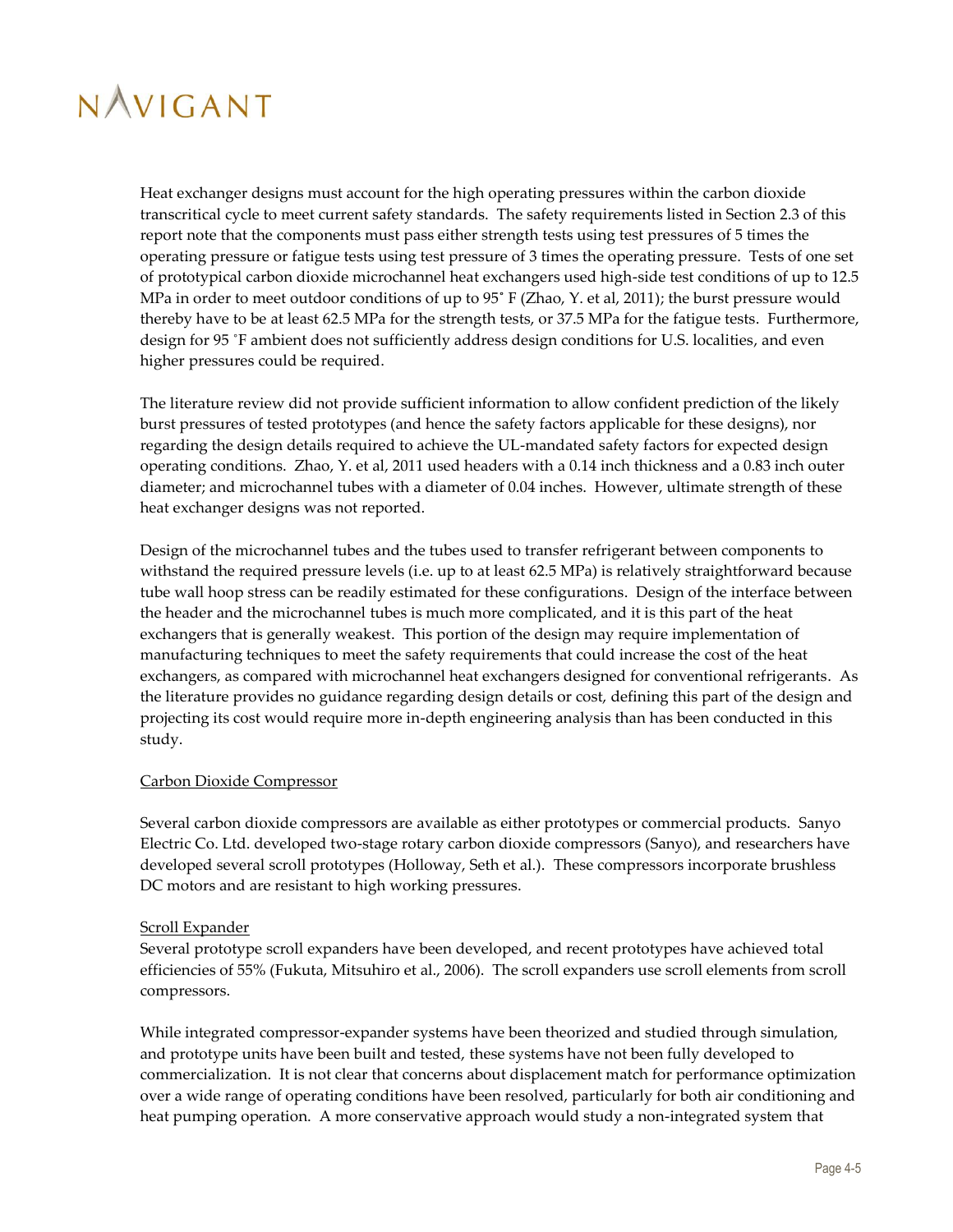connects the expander to a generator and power electronics. This configuration would produce energy that can offset power consumption by other components (Huff, Hans-Joachim and Radermacher, Reinhard). While this configuration would be more costly and less efficient than compressor/expander integration, it would have greater flexibility to assure proper system performance in all operating modes. We have adopted this conservative approach for our carbon dioxide system.

A non-integrated system would involve use of a hermetic package housing the scroll expander and the generator. Power electronics would be used to convert generated power into 60 Hz line power, while varying the rotation speed to ensure optimal efficiency of the refrigeration system. However, no such expander/generator is currently available commercially, prototype heat pump systems successfully using such a device have not been discussed in the open literature, and questions remain regarding the peak efficiency levels achievable by such a device. The expander would likely have a lubrication system with a small oil sump. System design would have to consider how to assure that neither the compressor nor expander run out of oil. The system would also include the necessary solenoid valves and piping for connections to the main refrigerant circuit both for cooling and in reverse mode for heat pump operation.

There are some challenges associated with integrating the expander into a system designed for both airconditioning and heat pumping. Typical heat pump systems use two thermostatic expansion valves (TXV's), but use of two expander/generator assemblies would be prohibitively expensive. Thus, a single expander would be used--placement of the expander in the outdoor assembly was chosen for the following reasons:

- Due to the difference in operating temperatures between the heat pump and air-conditioning modes, and to the expectation that more of the interconnecting refrigerant piping is located inside the house, placement of the expander in the outdoor coil is expected to result in less significant thermal loss associated with two-phase refrigerant flow through one of the interconnecting refrigerant lines when the operating evaporator is not in the package housing the expander (i.e. if the expander is located in the outdoor unit, the two-phase refrigerant will flow through the interconnecting tubing in cooling mode).
- The outdoor assembly has more space to accommodate the expander assembly
- Placement of the expander in the outdoor assembly close to the compressor will allow for future integration of the expander and compressor components

Exact details of all circuiting of the expander with the refrigeration system using solenoid valves will need to be developed; we have made a conservative estimate of four solenoid valves for the valve requirements. Previous studies of carbon dioxide units with expanders showed that two valves are likely needed to control the entry and exit of the refrigerant into the expander (Baek, Joo Seok, et al.). Two more valves may be required to control the circuiting of refrigerant when system operation is reversed, to ensure proper operation of the expander.

#### Heat Pump Features

A reversing valve (at the compressor inlet), a refrigerant charge compensator, and a suction line accumulator are included in the design to allow for heat pump operation of the cycle. The reversing valve allows for the compressor to change the direction of the suction and discharge lines. The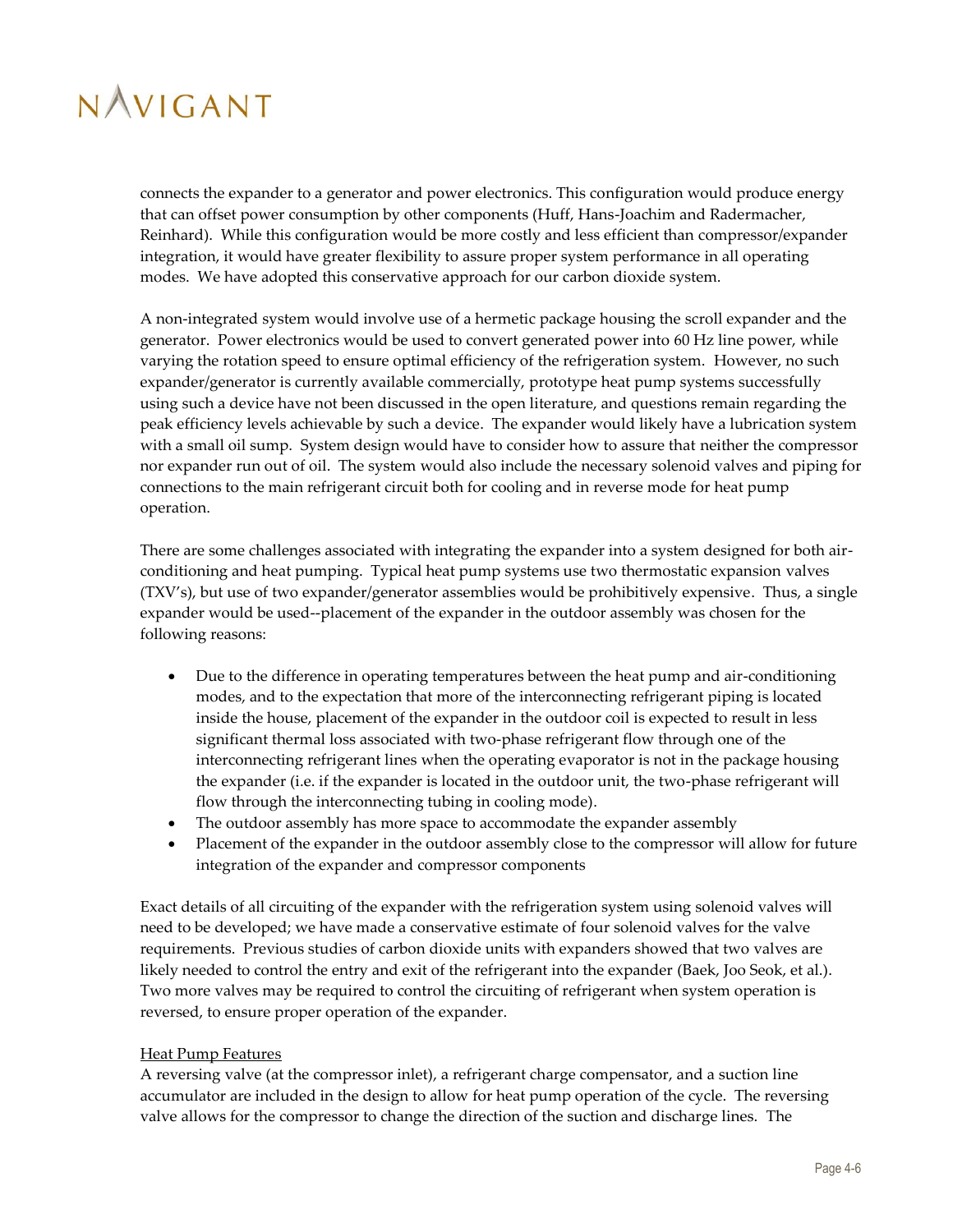

refrigerant charge compensator will balance the refrigerant charge differences for air-conditioning mode versus heat pump mode by storing refrigerant charge. The suction line accumulator will prevent liquid slugs from damaging the compressor, during cold start.

In addition, reverse operation of the scroll expander may require additional valves, as mentioned in the section above.

#### <span id="page-30-0"></span>**4.1.4 Sources**

Zhao, Y. et al. "Microchannel Heat Exchangers with Carbon Dioxide." ARTI-21CR/10020-01. September 2011.

Fukuta, Mitsuhiro et al. "Performance of a Scroll Expander for CO2 Refrigeration Cycle." Purdue University 2006. <http://docs.lib.purdue.edu/icec/1768>

Holloway, Seth et al. "Experimental Performance of a Prototype Carbon Dioxide Compressor."

Huff, Hans-Joachim and Radermacher, Reinhard. "CO2 Compressor-Expander Analysis." ARTI-21CR. March 2003.

Connaghan, M. "Experimental Investigation of a Breadboard Model of a Carbon Dioxide U.S. Army Environmental Control Unit." U.S. Army Communications and Electronics Command. 2002. <http://docs.lib.purdue.edu/iracc/582>

Richter, M.R. et al. "Comparison of R744 and R410A for Residential Heating and Cooling Applications." ACRC CR-39. University of Illinois at Urbana-Champaign. June 2001.

Takahashi, Torahide. "Development of Carbon Dioxide (CO2) Applied Refrigeration System." CalsonicKansei Corporation. 2000.<http://www.sae.org/altrefrigerant/presentations/calsonic.pdf>

Bosch. "Installation and Maintenance Manual. Unitary Air-Handler, DX and Hydronic Series." [http://www.bosch-climate.us/files/201202091736260.AHU\\_DXHY\\_IOM\\_D7\\_2-9-12.pdf](http://www.bosch-climate.us/files/201202091736260.AHU_DXHY_IOM_D7_2-9-12.pdf)

Westphalen, Detlef and Dieckmann, John. "Scroll Expander for Carbon Dioxide Cycles." TIAX LLC. 2004.

<http://docs.lib.purdue.edu/iracc/690>

Westphalen, Detlef and Dieckmann, John. "Scroll Expander for Carbon Dioxide Cycle." TIAX LLC. 2006. <http://docs.lib.purdue.edu/iracc/787>

Sanyo Electric Co. LTD. <http://jp.sanyo.com/comp-unit/english/co2/about.html>

DOE CAC TSD. "Appendix B Detailed Reverse Engineering Cost Estimates and Equipment Data." DOE Central Air Conditioner Rulemaking SNOPR Technical Support Document. July 25, 2011. [http://www1.eere.energy.gov/buildings/appliance\\_standards/residential/pdfs/app-b\\_reveng-costs.pdf](http://www1.eere.energy.gov/buildings/appliance_standards/residential/pdfs/app-b_reveng-costs.pdf)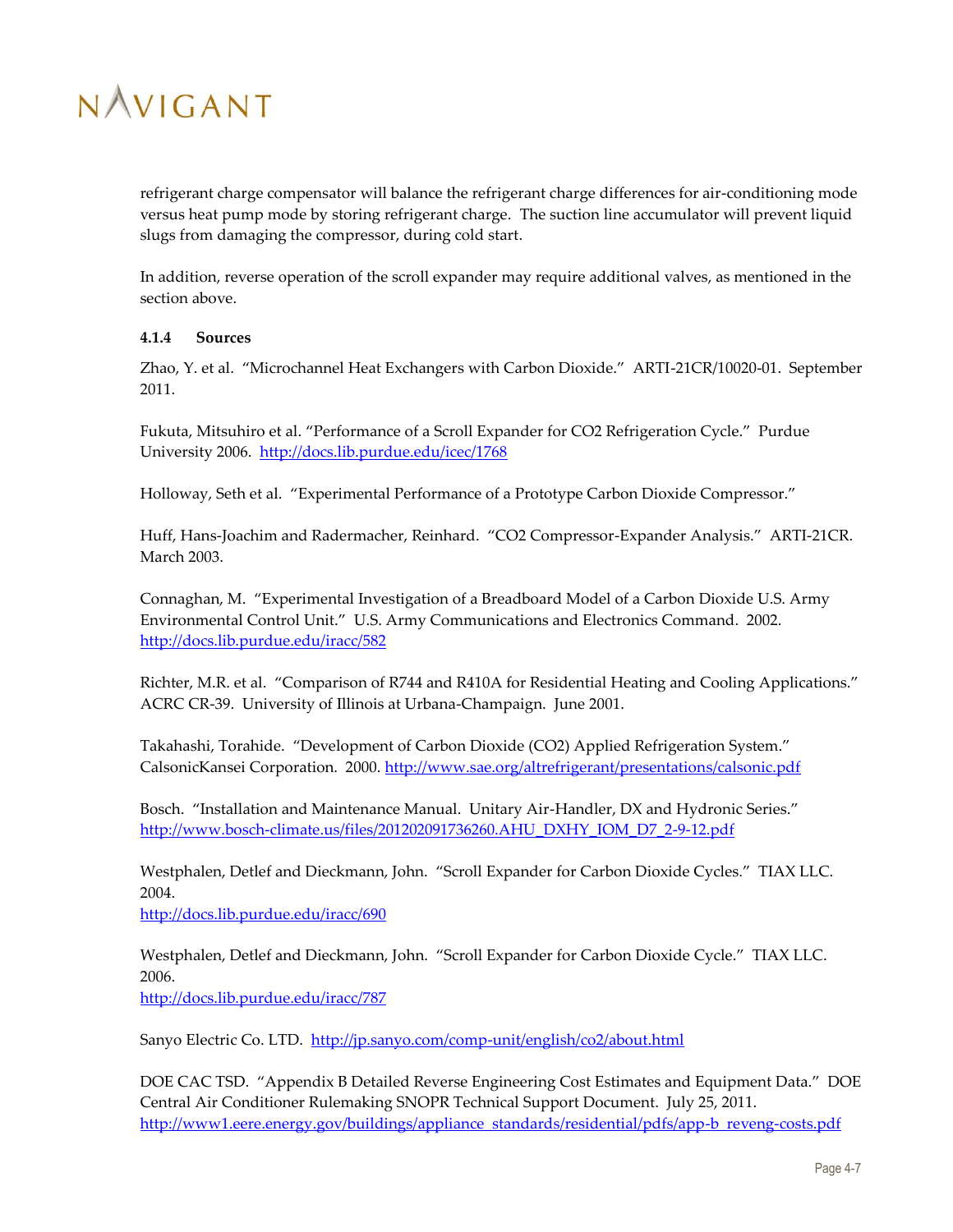

Ingram's Water and Air Equipment. "Installation and Operation Manual. Central Air Conditioner. Models: HC18-60A1VAR/S, HC18-60C1VAR, HC18-60D1VAR." <http://ingramswaterandair.com/>

Baek, Joo Seok., Groll, Eckhard A., and Lawless, Patrick. "Development of a Carbon Dioxide-Based Field Deployable Environmental Control Unit to Replace HCFC-22 or HFC-134a Units." Purdue University. AFRL-ML-TY-TR-2002-4549.

Padhmanabhan, Sankar et al. "Comparison of Frost and Defrost Performance between Microchannel Coil and Fin-and-Tube Coil for Heat Pump Systems." Purdue University Purdue e-Pubs. http://docs.lib.purdue.edu/iracc/869/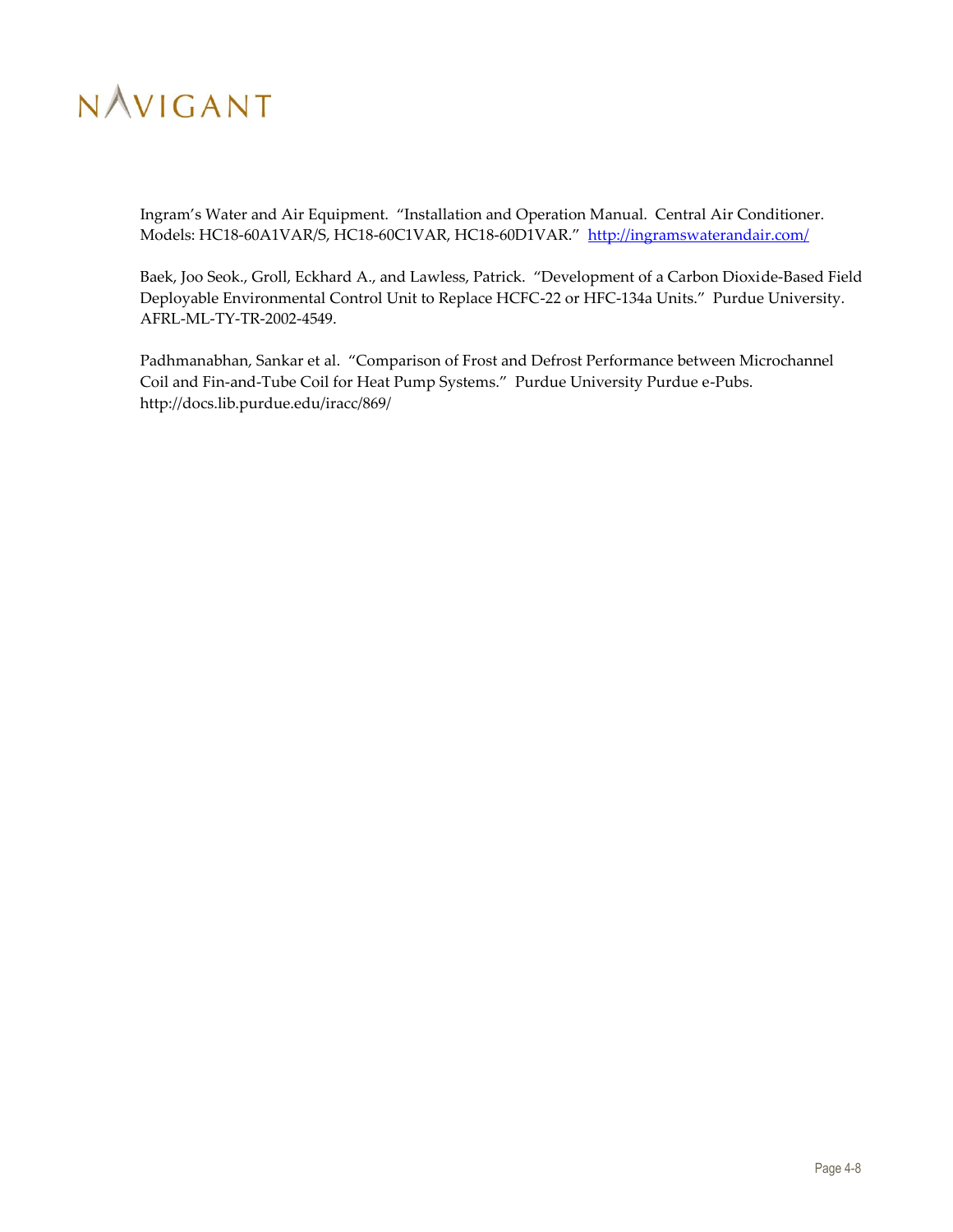### <span id="page-32-0"></span>*4.2 Ammonia*

The sections below describe our configuration for ammonia. The selected configuration for ammonia is a 3-ton heat-pump chiller system. The target efficiency for a fully developed ammonia system would be the same as a conventional R-410A system. Our proposed system is intended to lay out a design path to reach this goal. With this system, the ammonia will act as the primary refrigerant for the chiller/heater, which will be located outdoors. The primary refrigerant will heat or cool the water-propylene glycol mixture secondary refrigerant, which flow in a loop that runs between the outdoor section and an indoor hydronic fan-coil unit. The system meets all of the code requirements listed in Section [2.3](#page-17-0) above, and is considered a low-probability system under ASHRAE 15.

The heat-pump chiller configuration is best suited to meet the RCL requirements for ammonia in ASHRAE Standards 15 and 34, which are much lower than those for other candidate refrigerants. The chiller configuration is intrinsically about 10% less efficient than a comparable split-system due to the additional temperature lift the refrigeration system must overcome to transfer heating or cooling to the secondary refrigerant, and the power input for the pump required to circulate the secondary refrigerant.<sup>8</sup>

The reduced efficiency associated with the indirect configuration will be mitigated due to the increased efficiency of the ammonia cycle. Under identical operating conditions ammonia is about 10% more efficient than conventional refrigerants such as HCFC-22 (Inlow, S.W. and Groll, E.A.) and HFC-410A (Digmanese). Thus the penalty for an indirect system would be wholly or partially mitigated. A full efficiency and feasibility analysis will require more detailed analysis than was completed for this study.

The complete heat-pump chiller configuration includes a secondary water- propylene glycol loop that runs between a brazed heat exchanger (transferring heat from the ammonia loop) and an indoor hydronic heat exchanger (which is connected to a duct system for air delivery). Designs of commercial R-410A heat-pump chiller systems were used as guides for the design of this configuration.

The sections below describe:

- The key design parameters used to design the system and size the components
- The physical positioning of all relevant components and sections
- The components that are used by this system

### <span id="page-32-1"></span>**4.2.1 Key Design Parameters**

1

[Table 4-4](#page-33-2) below contains the key design parameters for the ammonia air-conditioning system. These design parameters will guide the sizing of the key components and any relevant safety features. The ammonia refrigerant charge is based on an ammonia chiller prototype developed by Hrnjak, P. et al. that achieved a ratio of 18g of charge per kW of cooling using microchannel heat exchangers.

<sup>8</sup> A 60,000 Btu/h heat-pump chiller system may use a 0.5 HP pump for the primary water- propylene glycol system (Multi aqua). A pump half this size (0.25 HP) would represent 5% of the power required for a 36,000 Btu/h, 10 EER system. An additional 5% loss is due to the heat losses through the additional heat exchanger and secondary loop.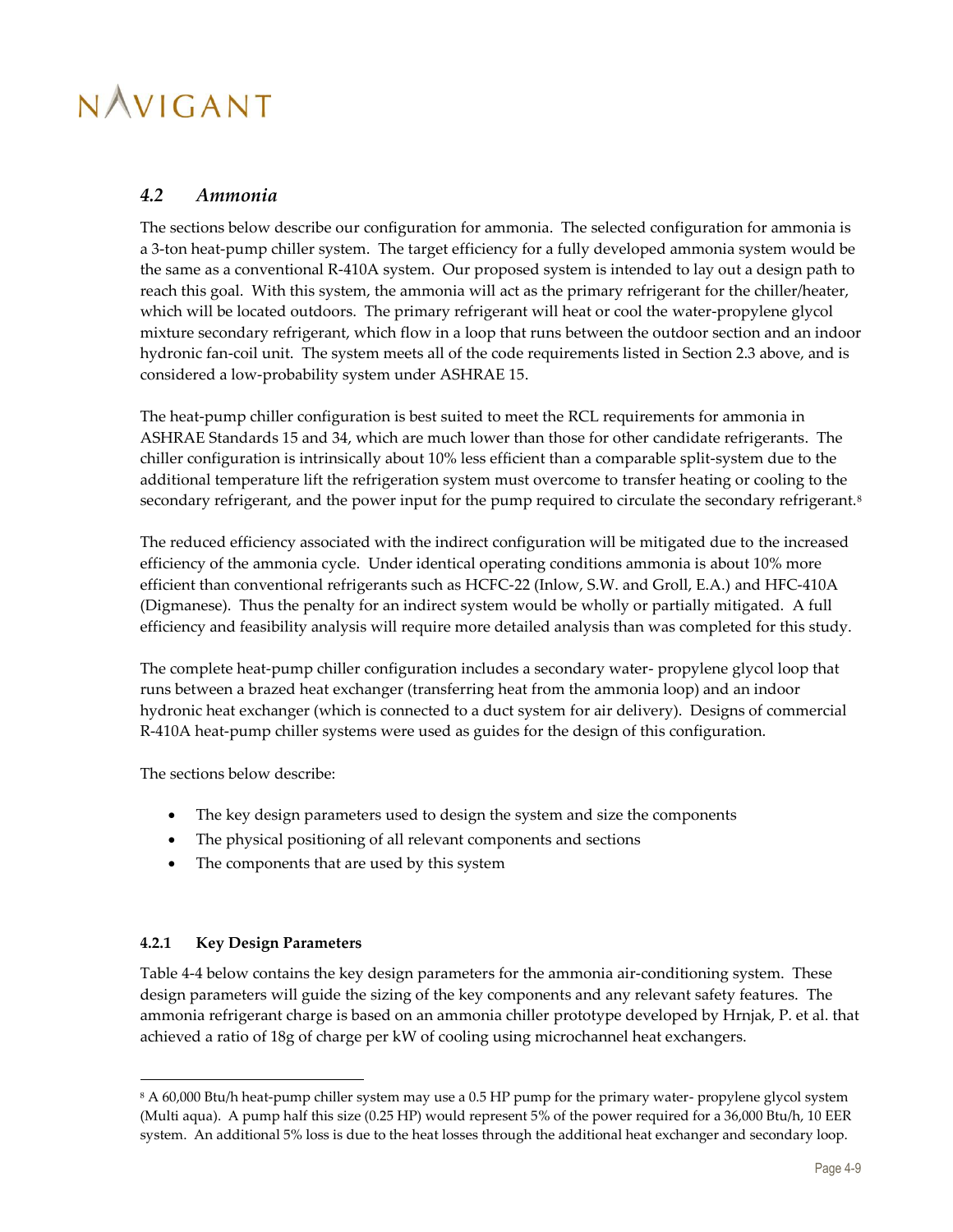<span id="page-33-2"></span>

| <b>Design Parameters</b>   | Value                                          |
|----------------------------|------------------------------------------------|
| Capacity                   | 3 RT                                           |
| <b>Target Efficiency</b>   | 13 SEER; 7.7 HSPF                              |
| System-type                | Indirect Chiller with a water-propylene glycol |
|                            | loop                                           |
| Applicable Standards       | <b>ASHRAE 15, UL 1995</b>                      |
| Ammonia Refrigerant Charge | 190 g                                          |
| Design Requirements        | <b>Indirect System Design</b>                  |
| Indirect Implementation    | Water-Propylene Glycol Loop, Brazed Plate Heat |
|                            | Exchanger                                      |

#### **Table 4-4: Design Parameters for Ammonia System**

While the details in this section of the report are specifically designed for a 3-ton air-conditioning system, there are no barriers to prevent this configuration from being used in larger systems, such as a 5 ton air-conditioning system.

#### <span id="page-33-0"></span>**4.2.2 Layout**

[Figure 4-2](#page-33-1) below contains a picture of an R-407C outdoor chiller assembly. This chiller is typically used in light commercial applications with loads of 5 RT (Multi aqua). It delivers both heating and cooling by using a reversing valve. Elements from this chiller were used to inform our ammonia configuration.



#### **Figure 4-2: Picture of a 5 RT Light-Commercial Chiller Outdoor Unit**

Source: Multi aqua

<span id="page-33-1"></span>[Figure 4-3](#page-34-1) below shows a schematic of the full refrigeration system and the ammonia's relation to the occupied space. The figure shows that the ammonia loop is kept outside the indoor space, allowing it to comply with current safety standards as an indirect system.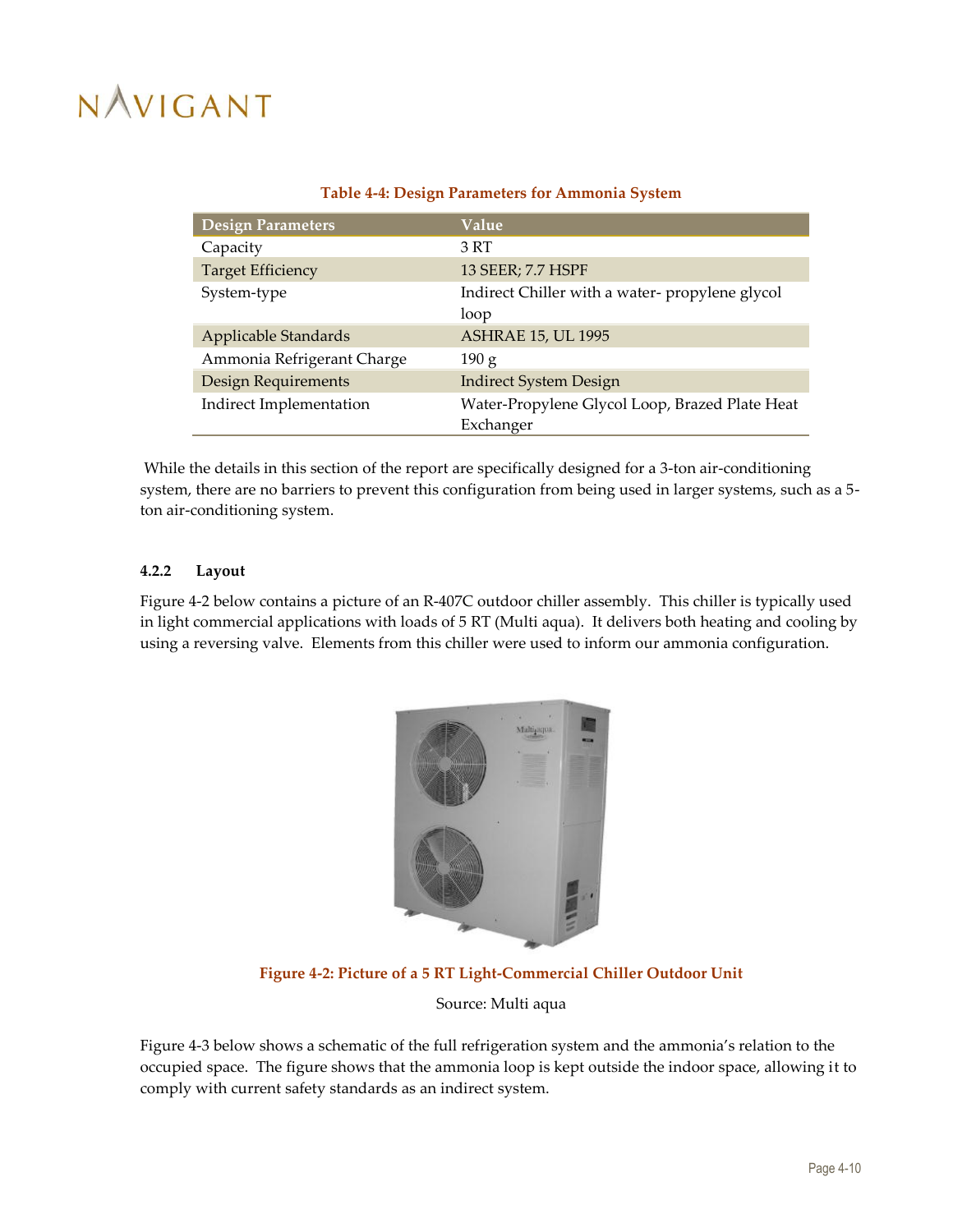

**Figure 4-3: Layout of the Full Ammonia System**

### <span id="page-34-1"></span><span id="page-34-0"></span>**4.2.3 Key Components**

[Table 4-5](#page-34-2) below contains a list of key system components. Detailed descriptions of the heat exchangers, propylene glycol loop, and compressor follow the table.

<span id="page-34-2"></span>

| <b>Components</b>                            | Refrigerant System Specific Features                          |
|----------------------------------------------|---------------------------------------------------------------|
| Heat Exchangers                              | Brazed-Plate "Indoor" Heat Exchanger, Microchannel            |
|                                              | Outdoor Coil, Hydronic Air Handler                            |
| Compressor                                   | Hermetic ammonia scroll compressor                            |
| <b>Expansion Device</b>                      | 2 Bi-Directional Expansion/Check Valves                       |
| <b>Connective Tubing</b>                     | Steel Tubing for Ammonia circuit, copper or plastic tubing    |
|                                              | for glycol circuit                                            |
| <b>Efficiency Enhancement Features</b>       | None <sup>1</sup>                                             |
| <b>Additional Refrigerant Cycle Features</b> | Reversing valve to reverse refrigerant flow for heat pumping, |
|                                              | Refrigerant Charge Compensator, Suction Line Accumulator      |
| Secondary Loop Features                      | Water- Propylene Glycol loop serving Hydronic Air-Handler,    |
|                                              | Propylene Glycol Pump, Expansion Tank with Diaphragm          |
| Sources: 1) Hrnjak, P. et al, 2) Multi aqua  |                                                               |

#### **Table 4-5: Ammonia System Key Components**

1 : No energy-efficiency enhancements beyond the inherent efficiency advantages of using ammonia

#### Brazed-Plate Heat Exchanger

The brazed-plate heat exchanger provides heat transfer between the outdoor primary loop (ammonia) and the indoor secondary loop (water- propylene glycol). This heat exchanger must be reinforced and protected to insure that the primary refrigerant does not enter the secondary loop.

A brazed-plate heat exchanger consists of several corrugated plates placed together and sealed. The two fluids flow through separate channels defined by the plates. In this heat exchanger, the plates are made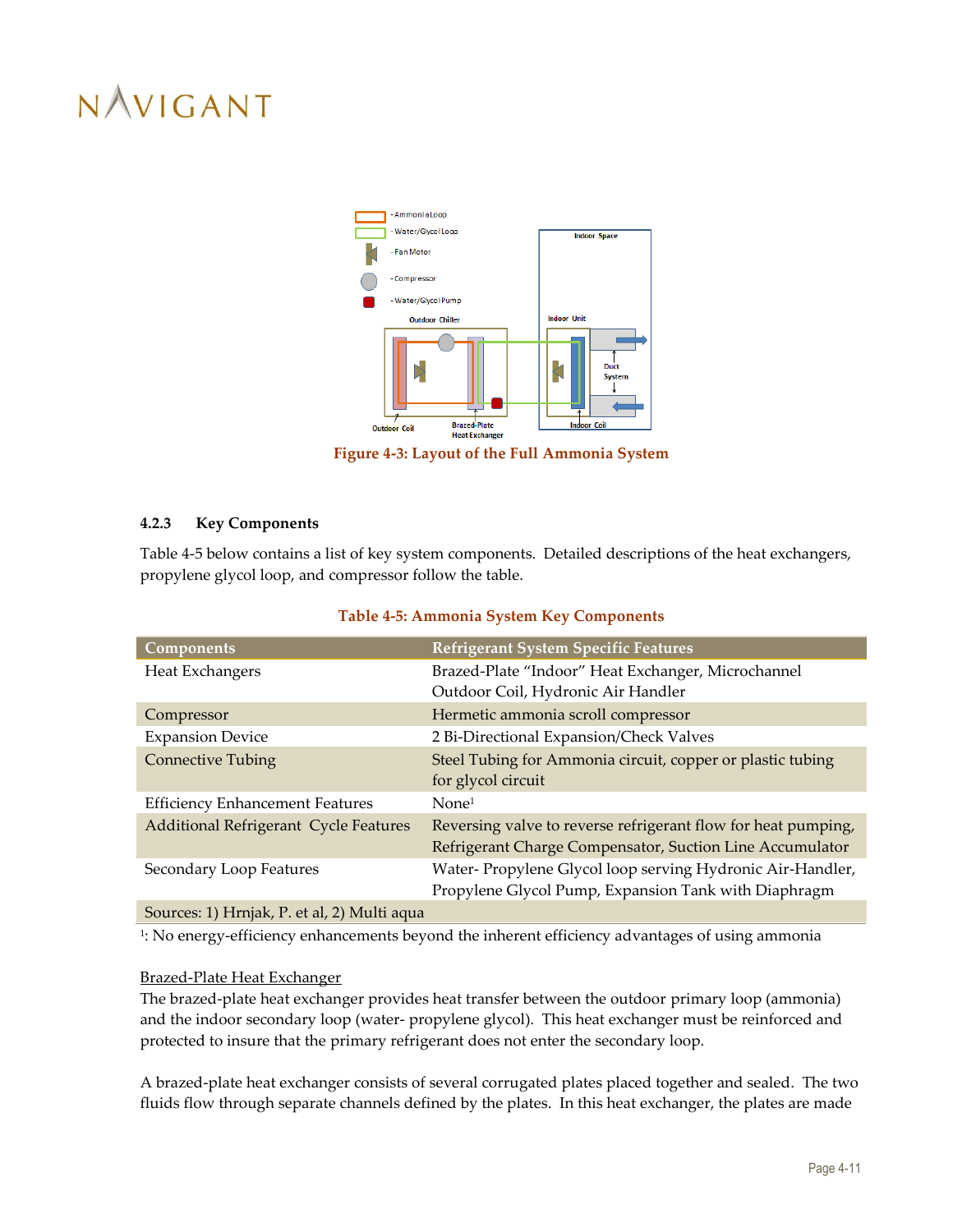of stainless steel and the brazes are made of nickel. The nickel brazes (unlike copper brazes) will not corrode when meeting ammonia.

The brazed heat exchanger is a commercial product from an ammonia chiller prototype developed by Hrnjak, P. et al. To validate this approach, research on the 5-ton light commercial heat pump chiller system showed it uses a brazed plate heat exchanger as well.

[Table 4-6](#page-35-0) shows some initial characteristics of this heat exchanger.

<span id="page-35-0"></span>

| Characteristic                                       | Description                                                                            |
|------------------------------------------------------|----------------------------------------------------------------------------------------|
| Type of Heat Exchanger                               | Nickel Brazed Plate Heat Exchanger                                                     |
| Materials                                            | Plates and Connections: Stainless Steel                                                |
|                                                      | Brazes: Nickel                                                                         |
| Heat Exchanger Height                                | 12.1 inches                                                                            |
| Width                                                | 4.3 inches                                                                             |
| Depth                                                | 2.8 inches                                                                             |
| Weight                                               | $10.1$ lbs                                                                             |
| Source: Matrix Process Solutions: "Alfa Laval" brand |                                                                                        |
|                                                      | http://www.matrixps.com/products/alfalaval/heatex/PD Leaflets/82 83 PHE NB14 76 gb.pdf |

### **Table 4-6: Ammonia Brazed Heat Exchanger**

### Microchannel Outdoor Coil

Microchannel heat exchangers some advantages for ammonia systems, over round-tube configurations.

- Less refrigerant charge per capacity delivered
- Equivalent heat transfer performance in a more compact size

However, Padhmanabhan, Sankar et al. noted that microchannel heat exchangers experienced more frequent frosting and greater performance impacts in frosting conditions, due to imperfect defrosting performance. These heat exchangers may require further development to assure their viability for use in as outdoor heat exchangers for heat pumps. It may be necessary instead to use conventional round-tube heat exchangers in the ammonia system, in which case the heat exchanger size and system size may have to increase in order to achieve comparable efficiency levels. Such a change would also result in greater refrigerant charge.

The heat exchanger dimensions are based on an ammonia chiller prototype developed by Hrnjak, P. et al; the face area was proportionally adjusted based on the required capacity. [Table 4-7](#page-36-0) below contains preliminary specifications for the outdoor coil.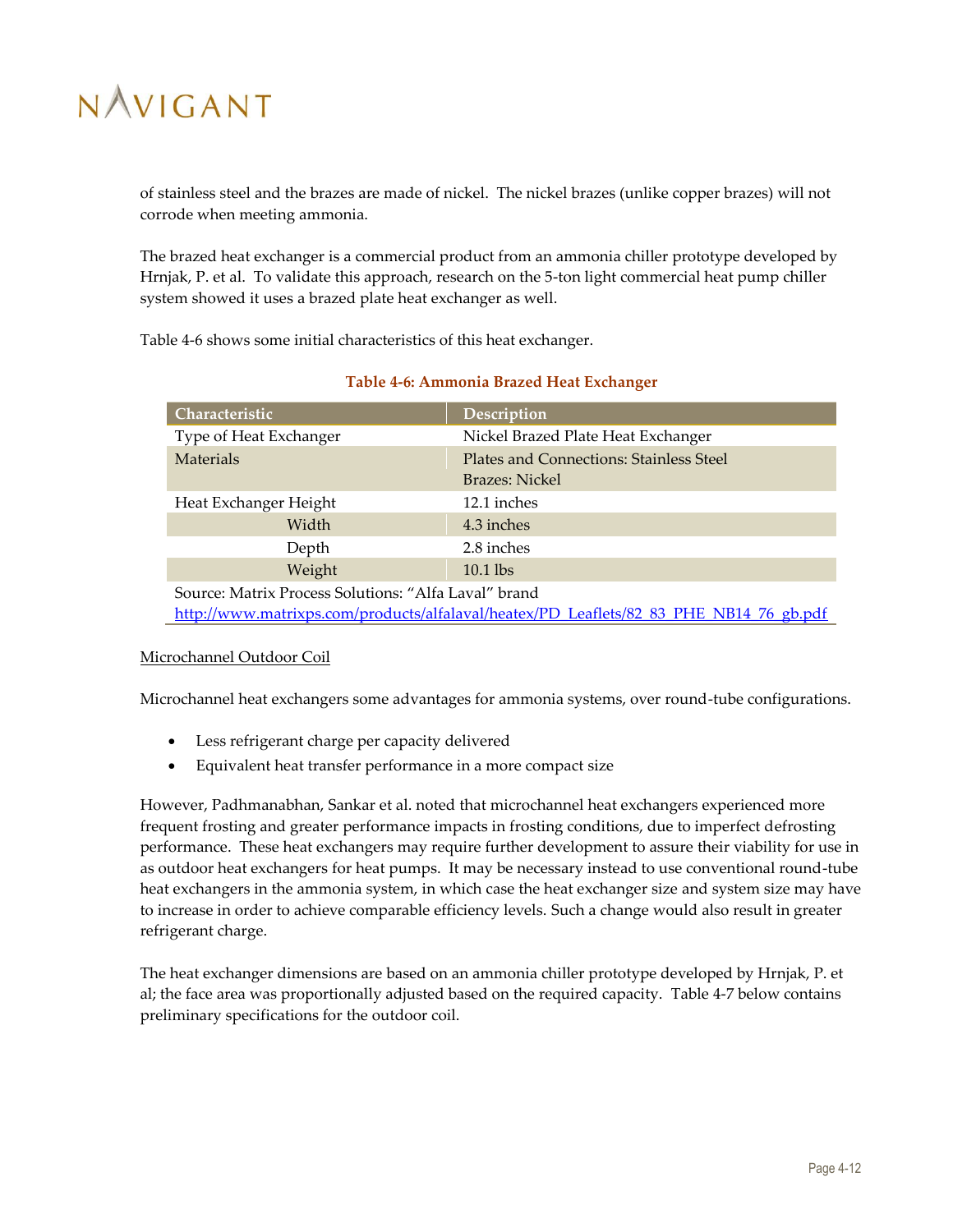<span id="page-36-0"></span>

| Characteristic              | Description                      |
|-----------------------------|----------------------------------|
| Type of Heat Exchanger      | Microchannel                     |
| <b>Cooling Medium</b>       | Air/Refrigerant                  |
| Materials                   | Aluminum                         |
| Capacity                    | Sized for a 3-ton heat pump unit |
| Channel Diameter            | $0.03$ inches                    |
| <b>Heat Exchanger Tubes</b> | 38 Tubes                         |
| Heat Exchanger Face         | 2.3 square feet                  |
| Area                        |                                  |
| Heat Exchanger Depth        | $0.83$ inches                    |
| Fins Per Inch               | 20                               |
| Fan Power                   | $0.5$ HP                         |
| Source: Hrnjak, P. et al    |                                  |

### **Table 4-7: Ammonia Outdoor Coil**

#### Propylene Glycol Loop

<span id="page-36-1"></span>The primary loop will contain a water- propylene glycol solution and flow between the occupied space and the outdoor chiller. [Table 4-8](#page-36-1) below contains preliminary specifications for the propylene glycol loop.

| <b>General Loop Characteristics</b> | Description                                                                       |
|-------------------------------------|-----------------------------------------------------------------------------------|
| Capacity                            | 3-tons                                                                            |
| % Glycol in Water Loop              | $0 - 50\%$ <sup>1</sup>                                                           |
| Connective Piping Material          | Copper                                                                            |
| <b>Pump Size</b>                    | $0.5$ HP                                                                          |
| <b>Additional Features</b>          | Expansion Tank with Diaphragm                                                     |
|                                     | <sup>1</sup> : Dependent on the actual outdoor conditions experienced by the unit |
| Source: Rittling Hydronics          |                                                                                   |

### **Table 4-8: Ammonia Propylene Glycol Loop**

The propylene glycol loop includes an expansion tank to address propylene glycol thermal expansion. This is typical for modern water heating systems, such as the 5-ton light commercial heat pump chiller system illustrated above. UL requirements have not been developed for ammonia chiller/heaters used in residential applications. However, the possibility exists that the secondary loop piping will have to be able to withstand elevated pressure levels without resorting to pressure relief if the propylene glycol/refrigerant heat exchanger develops an internal leak that can transfer ammonia refrigerant into the propylene glycol loop.

A propylene glycol loop that is exposed to cold temperature conditions (during heat pump mode) may require additional preventive measures to assure reliable cold startup. Cold propylene glycol can have a very high viscosity, requiring measures such as a larger pump (Commercial Hydronics I) or heaters to assure glycol temperature remains sufficiently warm for startup.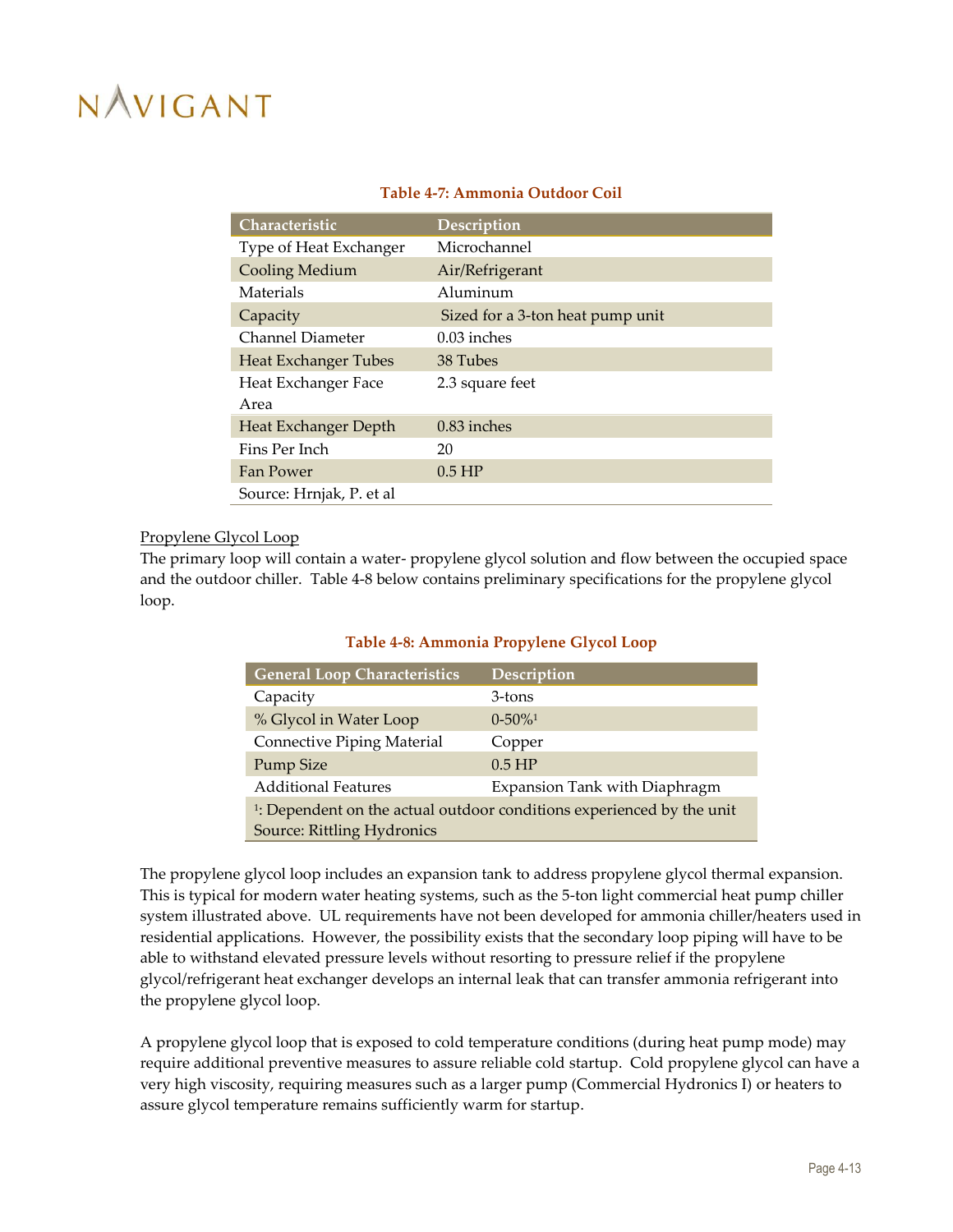### Indoor Fan-Coil

The system will need an air-handler sized to 3 RT to deliver the air throughout the home. The fan coil dimensions are based on the specifications from a commercial hydronic fan-coil; the face area was proportionally adjusted based on the required capacity. [Table 4-9](#page-37-1) below contains preliminary specifications for the indoor- fan-coil. The fan-coil unit may also require a supplementary resistance heating coil.

<span id="page-37-1"></span>

| Characteristic                                    | Description                      |  |
|---------------------------------------------------|----------------------------------|--|
| Type of Heat Exchanger                            | Tube and Fin                     |  |
| <b>Materials</b>                                  | Copper Tubing with Aluminum Fins |  |
| Fan Coil Face Area                                | 3.2 square feet                  |  |
| <b>Fan Coil Tube Diameters</b>                    | $0.5$ inch                       |  |
| Fan Coil Tube Rows                                | 4 row coil                       |  |
| Fan Coil Fins Per Inch                            | 12                               |  |
| Fan motor size                                    | $1/4$ HP output                  |  |
| Source: Rittling Hydronics and Navigant estimates |                                  |  |

### **Table 4-9: Ammonia Indoor Fan-Coil**

### Semi-Hermetic Scroll Compressor

Compressor manufacturers have developed scroll compressors that are compatible with ammonia. These compressors use a semi-hermetic motor that contains aluminum windings (instead of copper), which makes it resistant to ammonia. The efficiency of these compressors is competitive with current HCFC-22 compressors, allowing ammonia air-conditioning systems to achieve similar efficiencies to current equipment (Oku, Tatsuya. et al).

### Heat Pump Features

A reversing valve, a refrigerant charge compensator, and a suction line accumulator are included in the design to allow for heat pump operation of the cycle. The reversing valve allows for switching between cooling and heat pumping operation. The refrigerant charge compensator will balance the refrigerant charge differences for air-conditioning mode versus heat pump mode by storing refrigerant charge; the chiller configuration makes it easier to achieve a volume ratio of 1 to 1 between condenser and evaporator (eliminating the need for a charge compensator), but we provided one in our design to be conservative. Finally, the suction line accumulator will prevent liquid slugs from damaging the compressor, during cold start.

The secondary loop containing the water- propylene glycol solution can be heated or cooled by the primary loop; no changes are necessary for this part of the configuration.

### <span id="page-37-0"></span>**4.2.4 Sources**

Hrnjak, P. et al. "Microchannel heat exchangers for charge minimization in air-cooled ammonia condensers and chillers." University of Illinois at Urbana-Champaign. January 2008.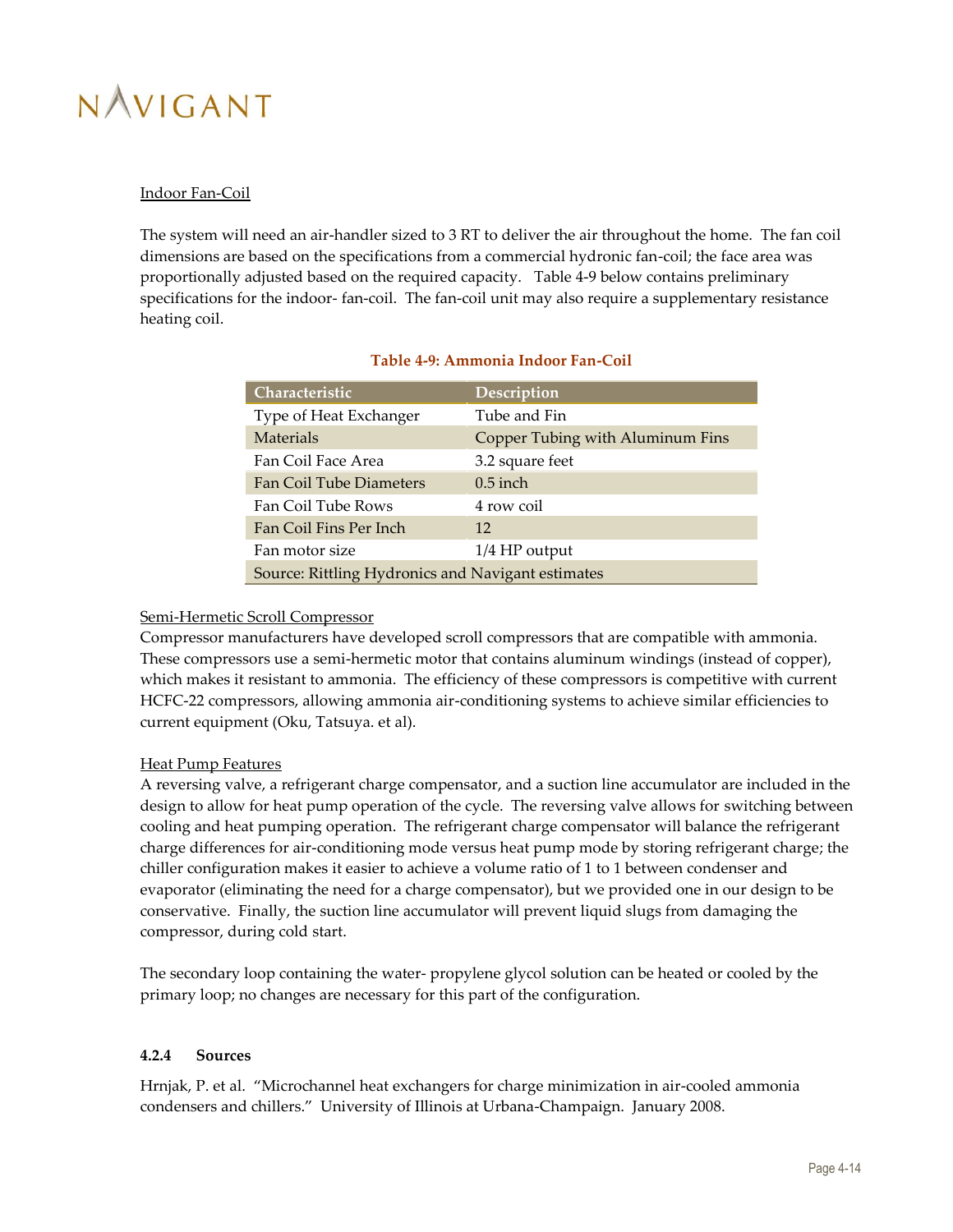

Multi aqua. "MAC120 Air-Cooled Chiller." Air-Cooled Chillers for Global Residences and Light Commercial MicroClimates.

Oku, Tatsuya. et al. "Optimal Performance Development of High-Pressure Type Ammonia Scroll Compressors for Maximum Efficiency." Purdue University, 2008.

eJarn. "Mayekawa / Hitachi World 1st Packaged Chiller Unit – Hermetic Scroll Ammonia Compressor." August 2007. <http://www.ejarn.com/news.asp?id=6696&classid=10>

Pearson, Andy. "Ammonia's Future." ASHRAE Journal, February 2008.

Rittling Hydronics. "Hydronic Fan-Coil Units." [http://www.mark](http://www.mark-off.ru/fam/eqpmnt/other%20eqpmnt/fancoils/hidronic_031706.pdf)[off.ru/fam/eqpmnt/other%20eqpmnt/fancoils/hidronic\\_031706.pdf](http://www.mark-off.ru/fam/eqpmnt/other%20eqpmnt/fancoils/hidronic_031706.pdf)

Rinnai. "Installation, Operation, and Maintenance Manual. 37AHB Series, Hydronic Air-Handler."

Bosch. "Installation and Maintenance Manual. Unitary Air-Handler, DX and Hydronic Series." [http://www.bosch-climate.us/files/201202091736260.AHU\\_DXHY\\_IOM\\_D7\\_2-9-12.pdf](http://www.bosch-climate.us/files/201202091736260.AHU_DXHY_IOM_D7_2-9-12.pdf)

Inlow, S.W. and Groll, E.A. "A Performance Comparison of Secondary Refrigerants." 1996. <http://docs.lib.purdue.edu/iracc/349>

"Commercial Hydronics I, Selecting the Pump." [http://fluidh.com/documents/CIH-](http://fluidh.com/documents/CIH-Taco5aSelectingthePump-Website.pdf)[Taco5aSelectingthePump-Website.pdf](http://fluidh.com/documents/CIH-Taco5aSelectingthePump-Website.pdf)

Digmanese, Tony. "Global Refrigerant Shift – HCFCs to HFCs." Chair of ARI Chiller Product Section. Nashville, Oct 9, 2007. <http://www.ashraeregion7.org/nashville/Global%20Refrigerant%20Shift.pdf>

Padhmanabhan, Sankar et al. "Comparison of Frost and Defrost Performance between Microchannel Coil and Fin-and-Tube Coil for Heat Pump Systems." Purdue University Purdue e-Pubs. http://docs.lib.purdue.edu/iracc/869/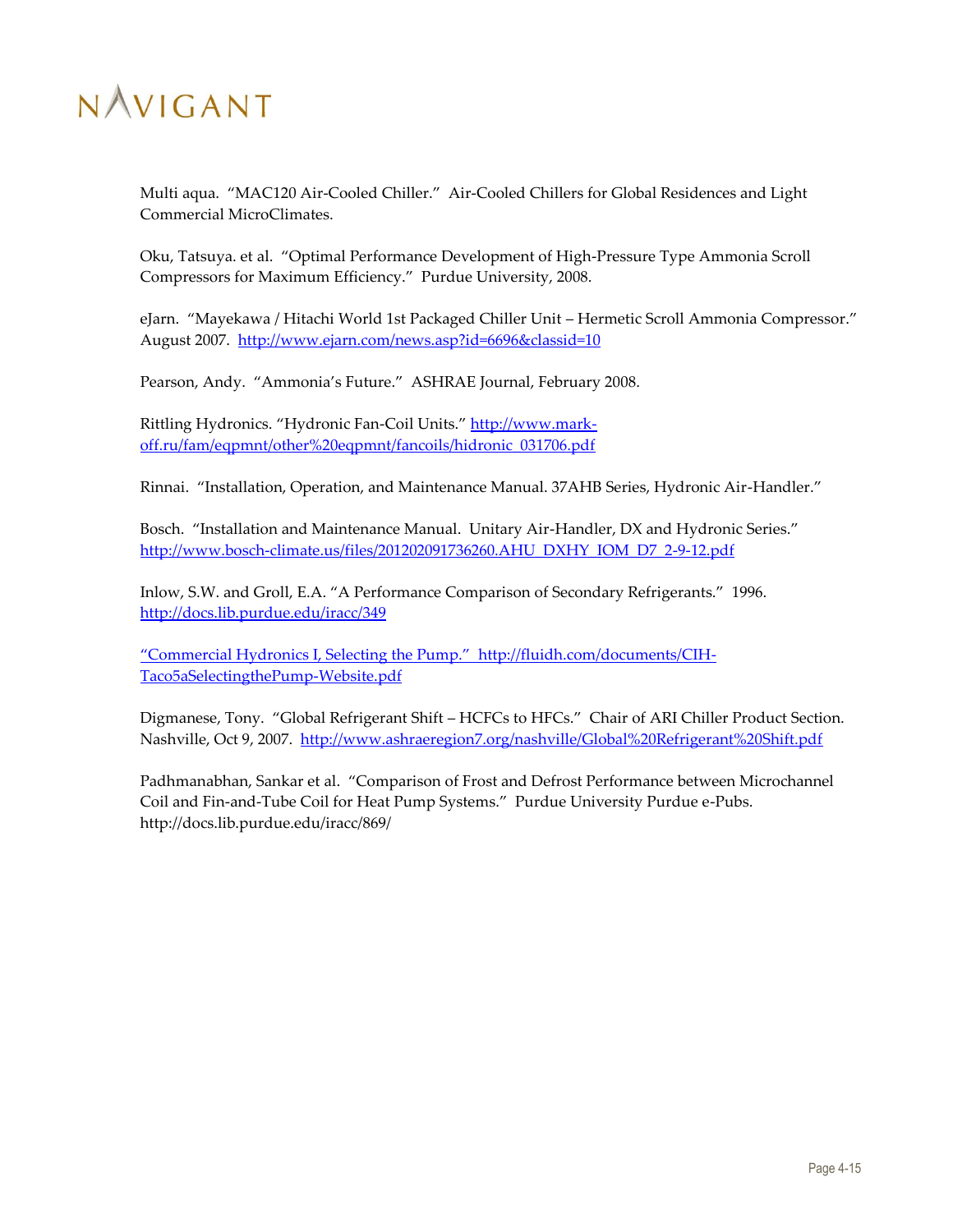### <span id="page-39-0"></span>*4.3 Propane*

The sections below describe our configuration for propane. The selected configuration for propane is a 0.34 ton cooling and heating room air conditioner system. The target efficiency for a fully developed propane system would be the same as a conventional R-410A system. Our proposed system is intended to lay out a design path to reach this goal, but further research and development is required to finalize the design details of the system and establish the viability of the component selections. The room air conditioner has been designed to use 150 g of propane as a refrigerant. The system meets all of the code requirements listed in Section [2.3](#page-17-0) above.

The single-packaged, portable configuration of a room air conditioner is the only configuration that meets the requirements of ASHRAE 15 and UL 484. To meet the charge requirements in the standards, the room air conditioner uses microchannel heat exchangers.

The sections below describe:

- The key design parameters used to design the system and size the components
- The physical positioning of all relevant components and sections
- The components that are used by this system

#### <span id="page-39-1"></span>**4.3.1 Key Design Parameters**

[Table 4-10](#page-39-2) contains the key design parameters for the propane room air conditioner. These design parameters will guide the sizing of the key components and any relevant safety features. The capacity and charge were proportionally adjusted from a prototype designed by Hoehne, M.R. and Hrnjak, P.S., to meet a charge size of 150g.

<span id="page-39-2"></span>

| <b>Design Parameters</b>              | Value                                                                                              |
|---------------------------------------|----------------------------------------------------------------------------------------------------|
| Cooling Capacity                      | 0.34 RT                                                                                            |
| <b>Target Efficiency</b>              | 11.0 EER <sup>1,2</sup>                                                                            |
| System-type                           | Room Air Conditioner                                                                               |
| Applicable Standards                  | <b>UL 484, ASHRAE 15</b>                                                                           |
| Refrigerant Charge                    | 150 <sub>g</sub>                                                                                   |
| Design Requirements                   | Charge Minimization, Ignition Prevention                                                           |
| <b>Charge Minimization Techniques</b> | Microchannel Indoor Coil, Microchannel Outdoor<br>Coil                                             |
| Ignition Prevention Techniques        | Totally-enclosed air-over double-shafted motor,<br>ignition-proof or enclosed electronics          |
| on June 1, 2014.                      | <sup>1</sup> : Efficiency level from DOE RAC DFR. Compliance with these standards will be required |

### **Table 4-10: Design Parameters for Propane System**

2 : Due to the low technical readiness of the design options discussed, further research and

development may be required to assure that the target efficiencies are attained.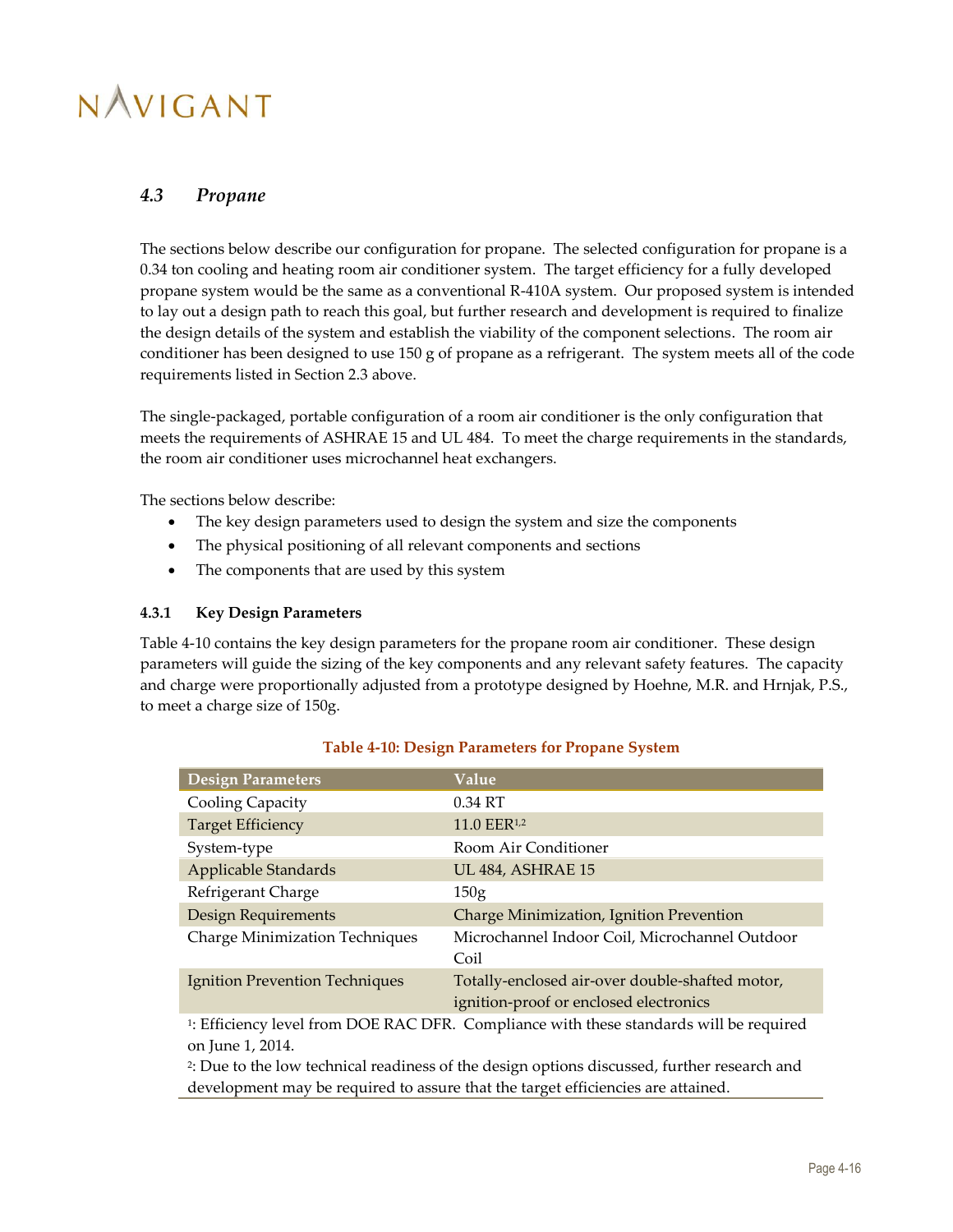

Because the standards limit the amount of charge that can be used in a room air conditioner, this is the largest system that can be used. Consequently, a 3-ton house would have to use 9 room air conditioners, while a 5-ton house would have to use 15 room air conditioners.

### <span id="page-40-0"></span>**4.3.2 Layout**

[Figure 4-4](#page-40-2) below shows a schematic of the full refrigeration system and the propane's relation to the occupied space. The low refrigerant charge allows the refrigeration system to be placed in direct contact with the outdoor space.



**Figure 4-4: Layout of the Full Propane System**

### <span id="page-40-2"></span><span id="page-40-1"></span>**4.3.3 Key Components**

[Table 4-11](#page-40-3) below contains a list of key system components. Detailed descriptions of the heat exchangers, compressor, and safety features follow the table.

<span id="page-40-3"></span>

| Components <sup>'</sup>                  | Refrigerant System Specific Features                                                                                                                                                                 |  |  |
|------------------------------------------|------------------------------------------------------------------------------------------------------------------------------------------------------------------------------------------------------|--|--|
| Heat Exchangers                          | Microchannel Evaporator, Microchannel Condenser                                                                                                                                                      |  |  |
| Compressor                               | R-290 Rotary Compressor                                                                                                                                                                              |  |  |
| <b>Expansion Device</b>                  | 2 Capillary Tubes                                                                                                                                                                                    |  |  |
| <b>Unique Safety Features</b>            | All electrical components should be ignition-proof,<br>$\bullet$<br>separated from the main chamber, or be located in an<br>enclosure<br>Totally-enclosed air-over double-shafted motor<br>$\bullet$ |  |  |
| Additional Refrigerant Cycle<br>Features | Reversing valve to reverse refrigerant flow for heat pumping                                                                                                                                         |  |  |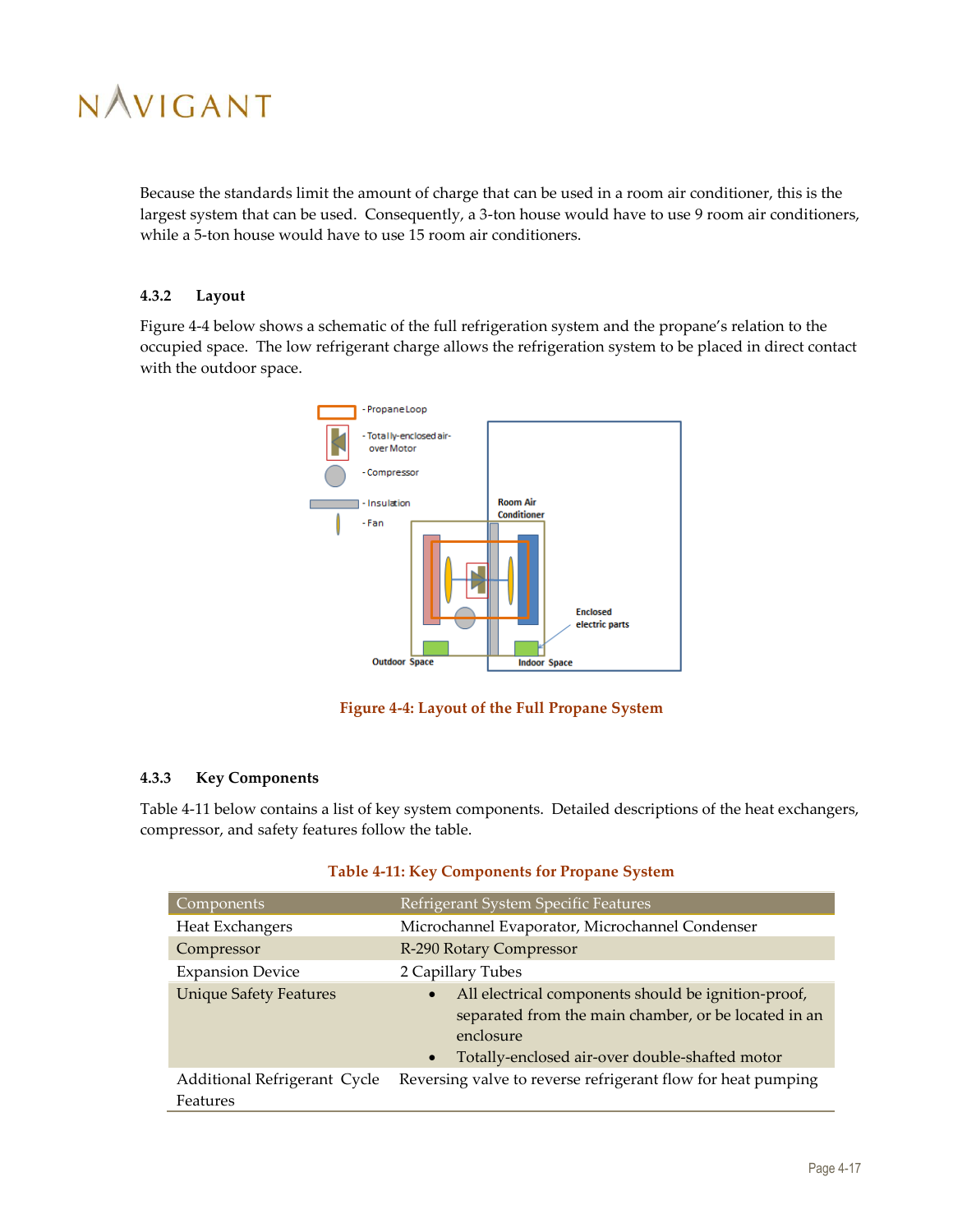The following sections contain detailed descriptions of some of the key design components.

Microchannel Heat Exchangers

Microchannel heat exchangers some advantages for propane systems, over round-tube configurations.

- Less refrigerant charge per capacity delivered
- Equivalent heat transfer performance in a more compact size

However, Padhmanabhan, Sankar et al. noted that microchannel heat exchangers experienced more frequent frosting and greater performance impacts in frosting conditions, due to imperfect defrosting performance. These heat exchangers may require further development to assure their viability for use in as outdoor heat exchangers for heat pumps. However, use of microchannel heat exchangers for both the evaporator and the condenser reduce refrigerant charge, and are essential to allow the room air conditioner to achieve the target capacity given the charge limitations imposed by applicable safety codes. It may be necessary to limit this design to air-conditioning only.

The brazed heat exchanger dimensions in [Table 4-12](#page-41-0) are from a propane prototype developed by Hoehne, M.R. and Hrnjak, P.S.; the face area was proportionally adjusted based on the actual capacity of our system.

<span id="page-41-0"></span>

| Characteristic                        | Outdoor Coil                                           | Indoor Coil     |  |
|---------------------------------------|--------------------------------------------------------|-----------------|--|
| Type of Heat Exchanger                | Microchannel                                           | Microchannel    |  |
| Material                              | Aluminum                                               | Aluminum        |  |
| Cooling Medium                        | Air/Refrigerant                                        | Air/Refrigerant |  |
| Capacity                              | Sized appropriately for a 0.38 RT room air conditioner |                 |  |
| Channel Diameter                      | $0.14$ inches                                          | $0.14$ inches   |  |
| <b>Heat Exchanger Tube</b><br>Pitch   | $0.38$ inches                                          | $0.45$ inches   |  |
| Heat Exchanger Face<br>Area           | $0.87$ sq. feet                                        | $0.51$ sq. feet |  |
| Heat Exchanger Depth                  | $0.7$ inches                                           | 1.0 inches      |  |
| Fins Per Inch                         | 16.7                                                   | 16.7            |  |
| Fan Motor Size                        | 1/25 HP Double-shafted motor                           |                 |  |
| Source: Hoehne, M.R. and Hrnjak, P.S. |                                                        |                 |  |

### **Table 4-12: Design Parameters for Propane System**

### **Compressor**

Compressor manufacturers have developed rotary R-290 compressors whose efficiency is comparable to current R-410A systems (Hasse, Dr. Volkmar). Gree Electric is using these compressors to achieve EERs of close to 12 in mini-split systems. The compressors incorporate an improved electric connection to reduce the risk of ignition and require material changes to make them more compatible with propane applications.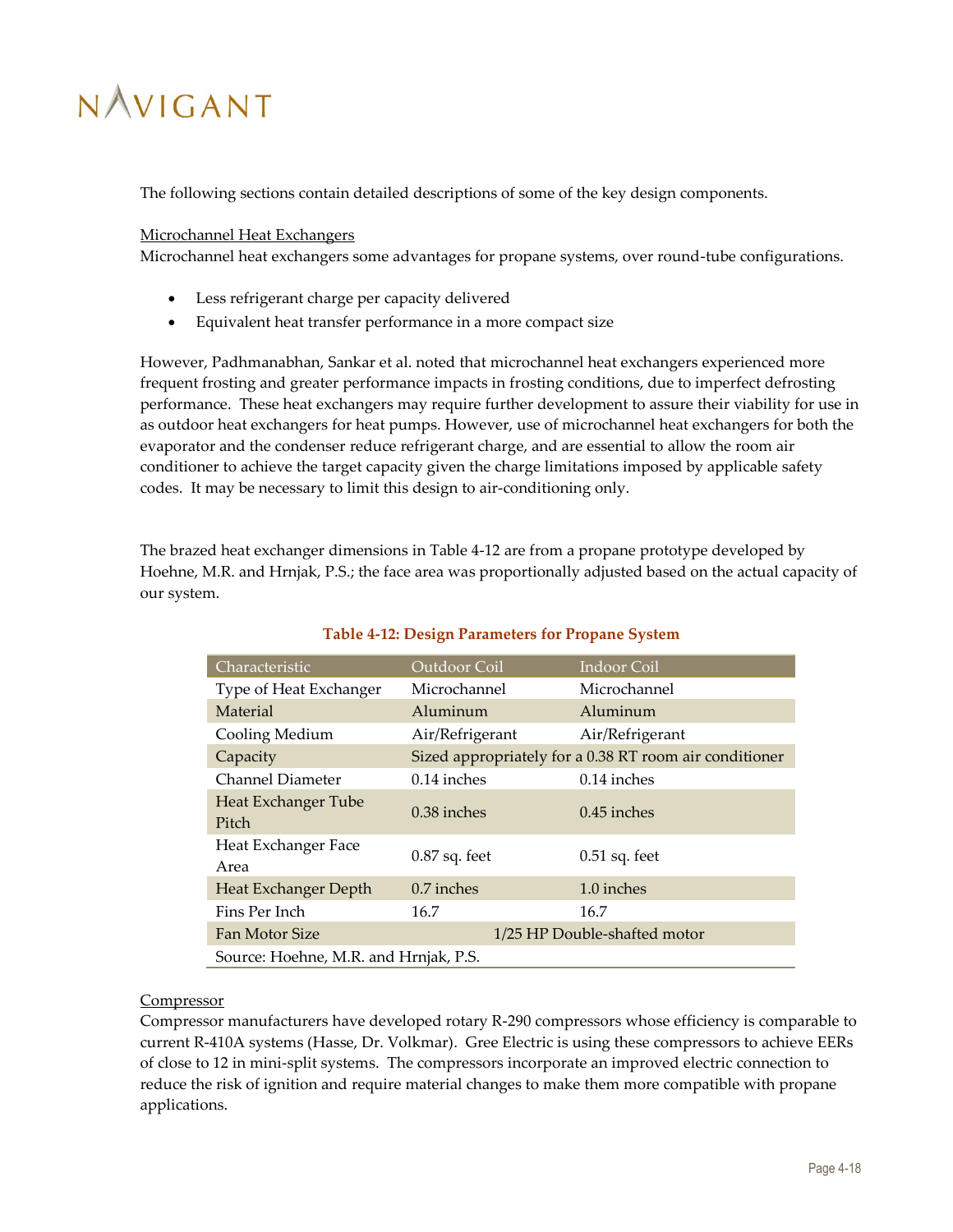### Motor and Electrical Components

To prevent possible ignition, the design includes sealed fan motors and a separate enclosure for all electric boards, switching components, and capacitors. This includes:

- A totally-enclosed air-over (TEAO) motor should be used for the 1/25 HP fan motor, which will allow it to meet the requirements of IEC standard 60079-15:2010 (as referenced by UL Standard 484).
- The remaining electrical parts (capacitors, circuit boards, switches) should be sealed off from the main refrigeration circuit, so they do not come into contact with any potential leaks. A hermetic enclosure encloses these parts.

### Heat Pump Features

A reversing valve and is included in the design to allow for heat pump operation of the cycle. The reversing valve allows for the high-side and low-sides of the cycle to switch places.

### <span id="page-42-0"></span>**4.3.4 Sources**

Devotta, S. et al. "Performance assessment of HC-290 as a drop-in substitute to HCFC-22 in a window air conditioner." National Environmental Engineering Research Institute, India. January 25, 2005.

Hoehne, M.R. and Hrnjak, P.S. "Charge Minimization in Systems and Components Using Hydrocarbons as a Refrigerant." ACRC TR-224. University of Illinois at Urbana-Champaign. January 2004.

Colbourne, Daniel. "Guidelines for the safe use of hydrocarbon refrigerants." GTZ Proklima. September 2010.

Hasse, Dr. Volkmar. "R290 Air Conditioner." Gree Electric. Joint West Asia and South Asia Network Meeting. May 10, 2009.

[http://www.4-traders.com/GD-MIDEA-HOLDING-CO-LTD-6497230/news/GD-MIDEA-HOLDING-CO-](http://www.4-traders.com/GD-MIDEA-HOLDING-CO-LTD-6497230/news/GD-MIDEA-HOLDING-CO-LTD-Midea-Displays-GMCC-Compressors-at-2012-Chicago-AHR-Expo-14026141/)[LTD-Midea-Displays-GMCC-Compressors-at-2012-Chicago-AHR-Expo-14026141/](http://www.4-traders.com/GD-MIDEA-HOLDING-CO-LTD-6497230/news/GD-MIDEA-HOLDING-CO-LTD-Midea-Displays-GMCC-Compressors-at-2012-Chicago-AHR-Expo-14026141/)

DOE RAC DFR. Department of Energy: Energy Conservation Standards for Residential Clothes Dryers and Room Air Conditioners, Final Rule, April 21, 2011. Compliance with these standards will be required on June 1, 2014.

Padhmanabhan, Sankar et al. "Comparison of Frost and Defrost Performance between Microchannel Coil and Fin-and-Tube Coil for Heat Pump Systems." Purdue University Purdue e-Pubs. http://docs.lib.purdue.edu/iracc/869/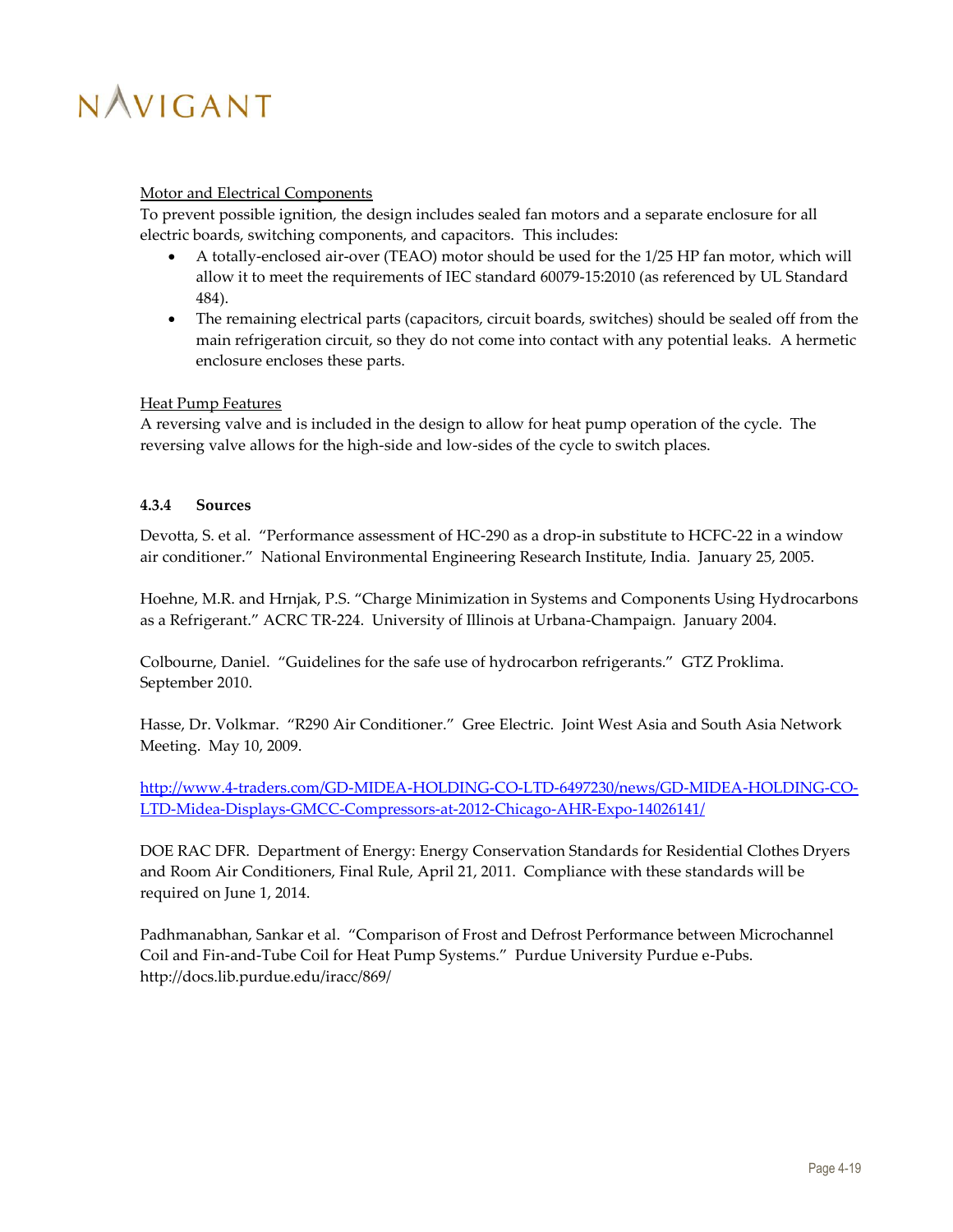### <span id="page-43-0"></span>*4.4 HFO-1234yf*

The sections below describe our configuration for HFO-1234yf. Our selected configuration for HFO-1234yf is a 3-ton split-system air-conditioner and heat pump. The target efficiency for a fully developed HFO-1234yf system would be the same as a conventional R-410A system. Our proposed system is intended to lay out a design path to reach this goal.

The system meets all of the code requirements listed in Section [2.3](#page-17-0) of this report. In ASHRAE Standard 15, the HFO-1234yf split-system is limited to 6.6 lbs of refrigerant. [Figure 4-5](#page-43-1) below shows the charge sizes for typical R-410A equipment using round-tube heat exchangers (Ingram's Water and Air Equipment). Current equipment using R-410A would be challenged to meet this limit. Assuming a 20% charge increase for HFO-1234yf, similar equipment using HFO-1234yf would not meet this limit.

Based on work by Hoehne, M.R. and Hrnjak, P.S., microchannel heat exchangers have the potential to lower the system charge by 40% when used for both the indoor and outdoor coils. Applying this conversion to the assumed HFO-1234yf charge sizes, HFO-1234yf equipment using microchannel heat exchangers can meet the 6.6 lbs limit in ASHRAE Standard 15 (up to 42,000 Btu/h). A focused development effort may lead to the potential for higher capacity within the charge limit, but this is not certain based on the available research described in the open literature. The figure below shows the relationship between actual and projected charge levels, and the ASHRAE Standard 16 limit.



<span id="page-43-1"></span>**Figure 4-5: Comparison of Equipment Charge Sizes to ASHRAE 15 Limits**

*Source:* Ingram's Water and Air Equipment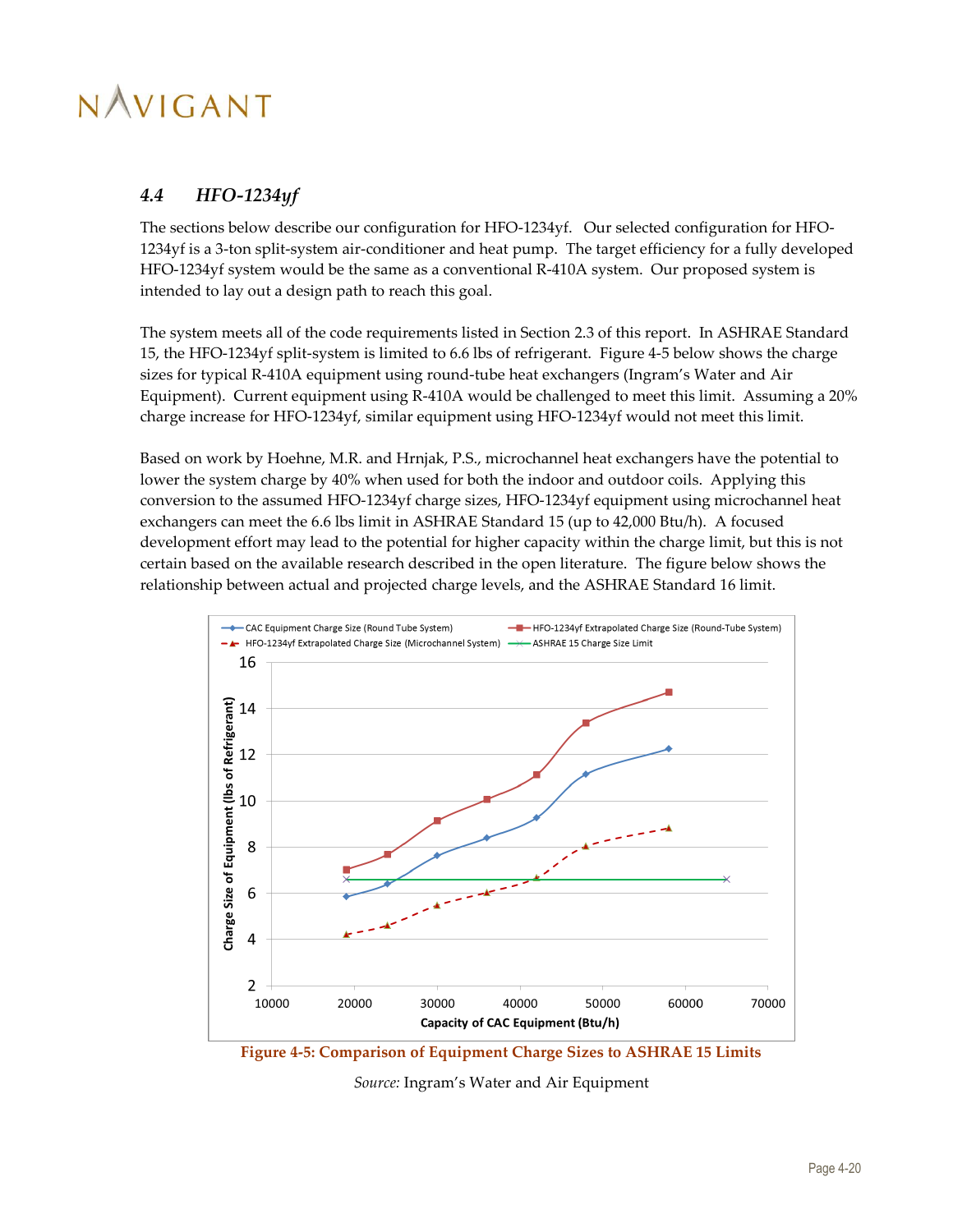Based on this analysis, the HFO-1234yf configuration will use microchannel heat exchangers to meet the charge limits found in ASHRAE 15. The configuration will be able to hit the target 3.0 RT capacity, but will be unable to extend to the desired 5.0 RT.

Studies by Leck showed that an R-410A system, using HFO-1234yf as a drop-in refrigerant, may be 14% less efficient than R-410A equipment for cooling, and 12% less efficient than R-410A equipment for heating. However, studies by Fujitaka, Akira et al. indicate that the COP of HFO-1234yf cycles is comparable to R-410A cycles (though at much reduced capacity). This indicates that additional efficiency measures and optimization of HFO-1234yf heat exchangers (to account for pressure drops) is needed to ensure similar efficiency performance. In addition, further research and development are needed to ensure the performance of other immature HFO-1234yf components.

The sections below describe:

- The key design parameters used to design the system and size the components
- The physical positioning of all relevant components and sections
- The components that are used by this system

#### <span id="page-44-0"></span>**4.4.1 Key Design Parameters**

[Table 4-13](#page-44-2) contains the key design parameters for the HFO-1234yf air-conditioning system. These design parameters will guide the sizing of the key components and any relevant safety features.

<span id="page-44-2"></span>

| <b>Design Parameters</b>                                                                                | Value                                             |  |
|---------------------------------------------------------------------------------------------------------|---------------------------------------------------|--|
| Capacity                                                                                                | 3 RT                                              |  |
| <b>Target Efficiency</b>                                                                                | 13 SEER; 7.7 HSPF <sup>1</sup>                    |  |
| System-type                                                                                             | Direct split-system with indoor and outdoor units |  |
| <b>Applicable Standards</b>                                                                             | <b>ASHRAE 15, UL 1995</b>                         |  |
| Refrigerant Charge                                                                                      | $6.0$ lbs                                         |  |
| Design Requirements<br>Charge minimization                                                              |                                                   |  |
| <b>Charge Minimization Techniques</b><br>Microchannel outdoor coil, microchannel indoor coil            |                                                   |  |
| <sup>1</sup> : Due to the low technical readiness of the design options discussed, further research and |                                                   |  |
| development may be required to assure that the target efficiencies are attained.                        |                                                   |  |

### **Table 4-13: Design Parameters for HFO-1234yf System**

The details in this section are specifically designed for a 3-ton air-conditioning system. Based on our calculations, a single system using the maximum of 6.6 lbs of refrigerant would have a capacity of 3.5 RT. Larger systems would need to employ multiple circuits to meet the code requirements.

### <span id="page-44-1"></span>**4.4.2 Layout**

[Figure 4-6](#page-45-1) below shows a schematic of the full refrigeration system and the HFO-1234yf's relation to the occupied space. The low charge and low flammability of the refrigeration system allows the refrigeration system to be placed in direct contact with the indoor space.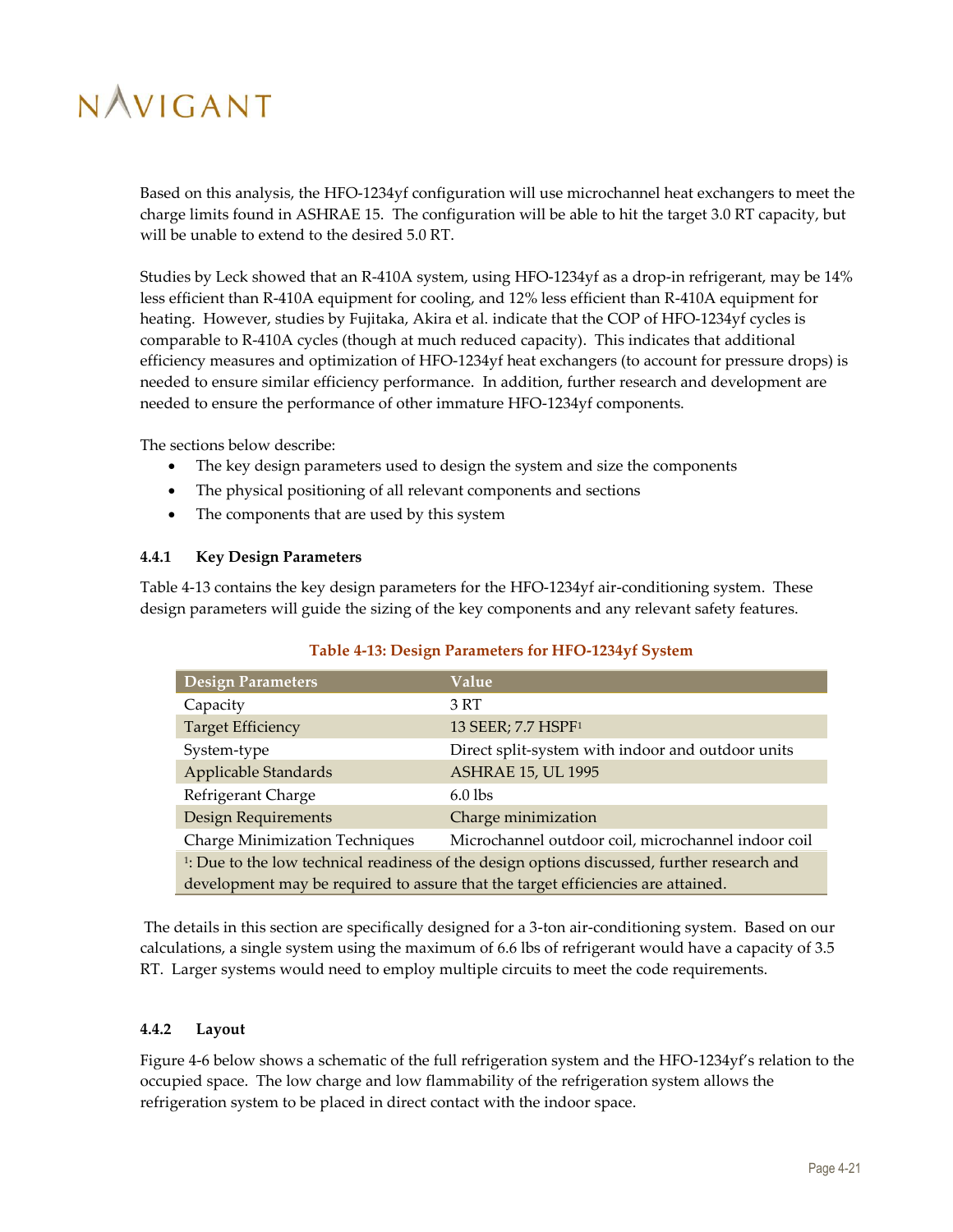

**Figure 4-6: Layout of the Full HFO-1234yf System**

### <span id="page-45-1"></span><span id="page-45-0"></span>**4.4.3 Key Components**

[Table 4-14](#page-45-2) contains a list of key system components. Detailed descriptions of the heat exchangers, compressor, and safety features follow the table.

<span id="page-45-2"></span>

| <b>Components</b>                         | Refrigerant System Specific Features                                                                                                                                                                                        |
|-------------------------------------------|-----------------------------------------------------------------------------------------------------------------------------------------------------------------------------------------------------------------------------|
| Heat Exchangers                           | Microchannel Evaporator, Microchannel Condenser                                                                                                                                                                             |
| Compressor                                | Scroll or Rotary compressor                                                                                                                                                                                                 |
| <b>Expansion Device</b>                   | 2 Thermostatic expansion valves                                                                                                                                                                                             |
| <b>Efficiency Enhancement</b><br>Features | Suction-Line Heat Exchanger                                                                                                                                                                                                 |
| Additional Refrigerant Cycle<br>Features  | Reversing valve to reverse refrigerant flow for heat pumping,<br>Block valve connectors to connect tubing sections from the<br>indoor and outdoor units, Refrigerant Charge Compensator,<br><b>Suction Line Accumulator</b> |

### **Table 4-14: Key Components for HFO-1234yf System**

The following sections contain detailed descriptions of some of the key design components.

### Scroll or Rotary Compressor

Several compressor types have been tested and modeled in HFO-1234yf stationary A/C systems. However, there are no commercially-available specifications for HFO-1234yf compressors for stationary A/C systems. Both scroll and rotary compressors may be suitable options; Okazaki, Takashi et al. performed drop-in tests in a 4.0 kW room air conditioner using a rotary compressor, and both scroll and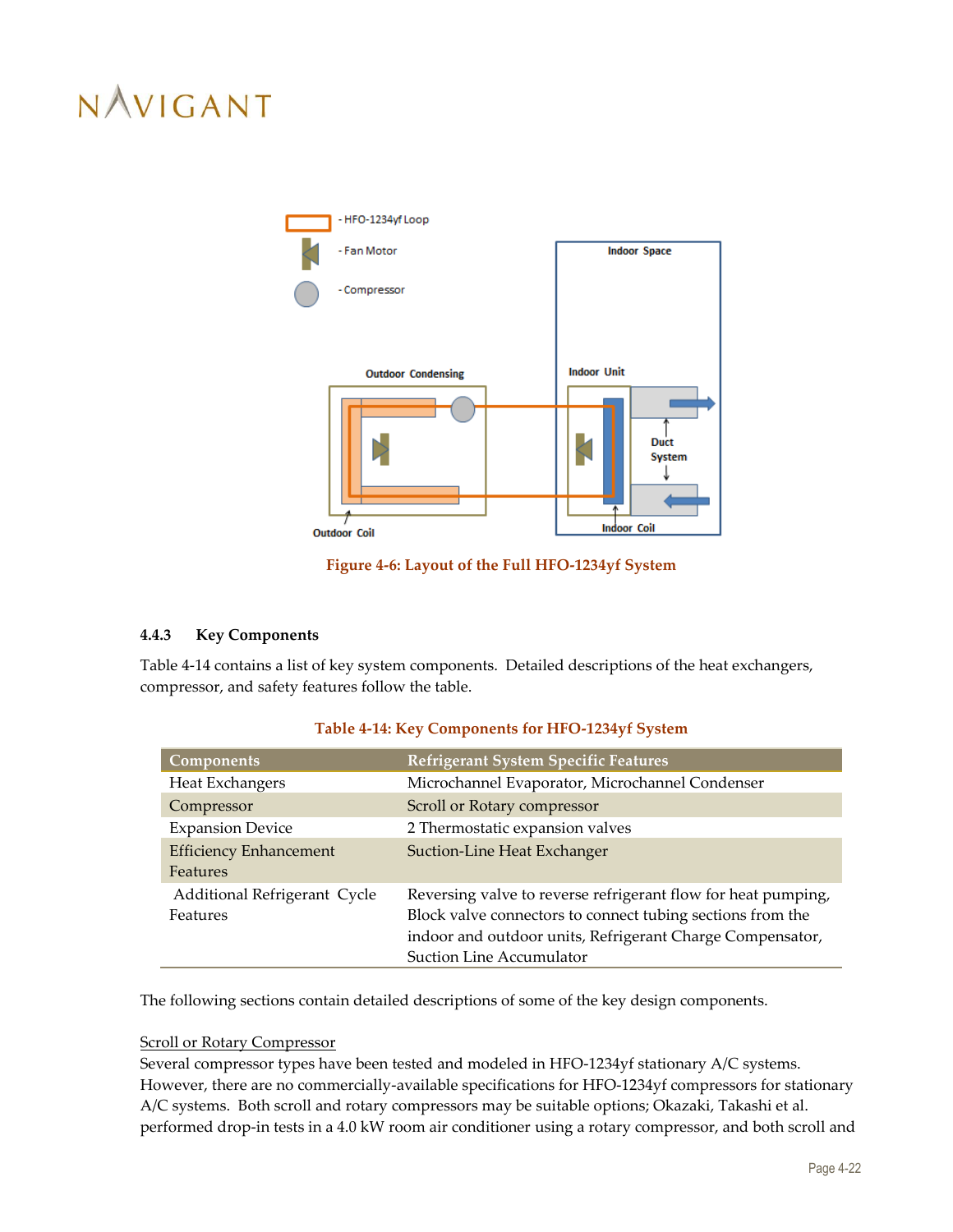rotary compressors have been tested in mobile air-conditioning applications (Ikegami, Tohru et al). At the time of publication, we were not aware of any commercially-available compressors for stationary airconditioning applications (either as scrolls or rotaries).

At this time, it is premature to suggest a preference for a scroll or rotary compressor at this time, due to the limited available performance data.

#### Microchannel Heat Exchangers

Microchannel heat exchangers some advantages for HFO-1234yf systems, over round-tube configurations.

- Less refrigerant charge per capacity delivered
- Equivalent heat transfer performance in a more compact size

However, Padhmanabhan, Sankar et al. noted that microchannel heat exchangers experienced more frequent frosting and greater performance impacts in frosting conditions, due to imperfect defrosting performance. These heat exchangers may require further development to assure their viability for use in as outdoor heat exchangers for heat pumps. However, use of microchannel heat exchangers for both the evaporator and the condenser reduce refrigerant charge, and are essential to allow the air conditioner to achieve the target capacity given the charge limitations imposed by applicable safety codes. It may be necessary to limit this design to air-conditioning only.

[Table 4-15](#page-46-0) below contains specifications for the two heat exchangers in this system. A few calculations were performed, including:

- The heat exchanger face areas were assumed to be equivalent to those in a typical R-410A splitsystem (DOE CAC TSD). Heat exchanger size reductions due to use of microchannel coils will offset the need for larger heat exchangers to meet efficiency and capacity targets.
- The heat exchanger depth, tube diameter, and fins per inch were taken from a microchannel study using R-134A (Nelson, S.M. and Hrnjak, P.S.).
- The fan motor sizes were assumed to be equivalent to those in a typical R-410A split-system (DOE CAC TSD). Because of the reduced pressure drop associated with the microchannel heat exchangers, these could be reduced by 5-10%.

<span id="page-46-0"></span>

| Characteristic               | Outdoor Coil                     | Indoor Coil     |
|------------------------------|----------------------------------|-----------------|
| Type of Heat Exchanger       | Microchannel                     | Microchannel    |
| Material                     | Aluminum                         | Aluminum        |
| Cooling Medium               | Air/Refrigerant                  | Air/Refrigerant |
| Capacity                     | Sized for a 3-ton heat pump unit |                 |
| Channel Diameter             | 0.05 inches                      | $0.02$ inches   |
| Heat Exchanger Tube<br>Pitch | 0.4 inches<br>0.4 inches         |                 |

### **Table 4-15: HFO-1234yf System Heat Exchangers**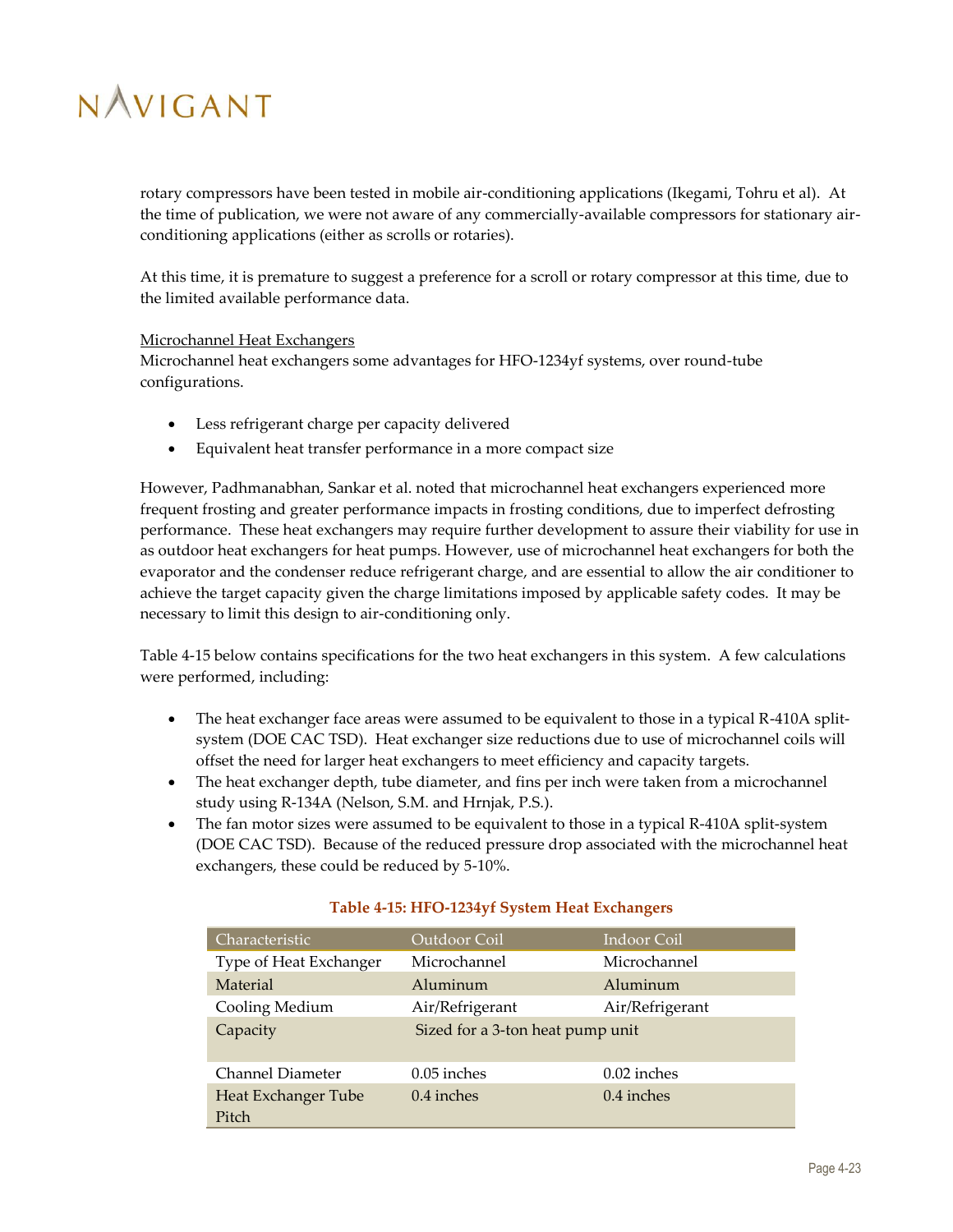| Heat Exchanger Face<br>Area                                                              | $3024$ sq. inches <sup>1</sup> | 1152 sq. inches <sup>1</sup> |  |
|------------------------------------------------------------------------------------------|--------------------------------|------------------------------|--|
| Heat Exchanger Depth                                                                     | 0.8 inches                     | $0.8$ inches                 |  |
| Fins Per Inch                                                                            | 21                             | 17                           |  |
| Fan Motor Size                                                                           | $0.25$ HP                      | $0.45$ HP                    |  |
| Source: Hoehne, M.R. and Hrnjak, P.S.                                                    |                                |                              |  |
| <sup>1</sup> : The face area was assumed to be equivalent to a typical R-410A system, as |                                |                              |  |

#### Block valve

According to ASHRAE 15, a direct HFO-1234yf system must use block valves (also known as connector or quick-connect valves) to connect the indoor and outdoor units (these connections would otherwise would require field brazing, which is prohibited). These valves must be paired and placed at the end of the refrigerant tubing, allowing for the indoor and outdoor units to be joined quickly and easily. The quick-connector valves should be sized to fit slightly larger suction lines (about 1" OD) and slightly larger liquid lines (a 0.75" OD).

### Suction-Line Heat Exchanger

described in the DOE CAC TSD.

Current studies have shown that an HFO-1234yf air-conditioning system may be significantly less efficient than a comparable R-410A system without considering performance enhancement. According to tests on mini-split units in Leck and Yamaguchi 2, these systems will suffer an efficiency drop of at least 12%-14% in cooling and heating COP. To mitigate the potential efficiency loss compared to a conventional system, our proposed HFO-1234yf system uses a suction-line heat exchanger. More careful design study and testing will have to be conducted to determine whether additional efficiency improvement would be necessary in order to achieve parity with the efficiency levels of conventional heat pump systems.

<span id="page-47-0"></span>The suction-line heat exchanger is a commercial product and used by Hoehne, M.R. and Hrnjak, P.S. The dimensions are described below in [Table 4-16](#page-47-0) below.

| Characteristic                        | Description               |  |
|---------------------------------------|---------------------------|--|
| Type of Heat Exchanger                | Concentric Heat Exchanger |  |
| <b>Materials</b>                      | Aluminum                  |  |
| Heat Exchanger Length                 | 7.0 inches                |  |
| Heat Exchanger Outer Diameter         | 1.3 inches                |  |
| Heat Exchanger Weight                 | $0.66$ lbs                |  |
| Source: Hoehne, M.R. and Hrnjak, P.S. |                           |  |

### **Table 4-16: Suction Line Heat Exchanger for HFO-1234yf System**

#### Heat Pump Features

A reversing valve, a refrigerant charge compensator, and a suction line accumulator are included in the design to allow for heat pump operation of the cycle. The reversing valve allows for the high-side and low-sides of the cycle to switch places, while the refrigerant charge compensator will balance the refrigerant charge differences for air-conditioning mode versus heat pump mode by storing refrigerant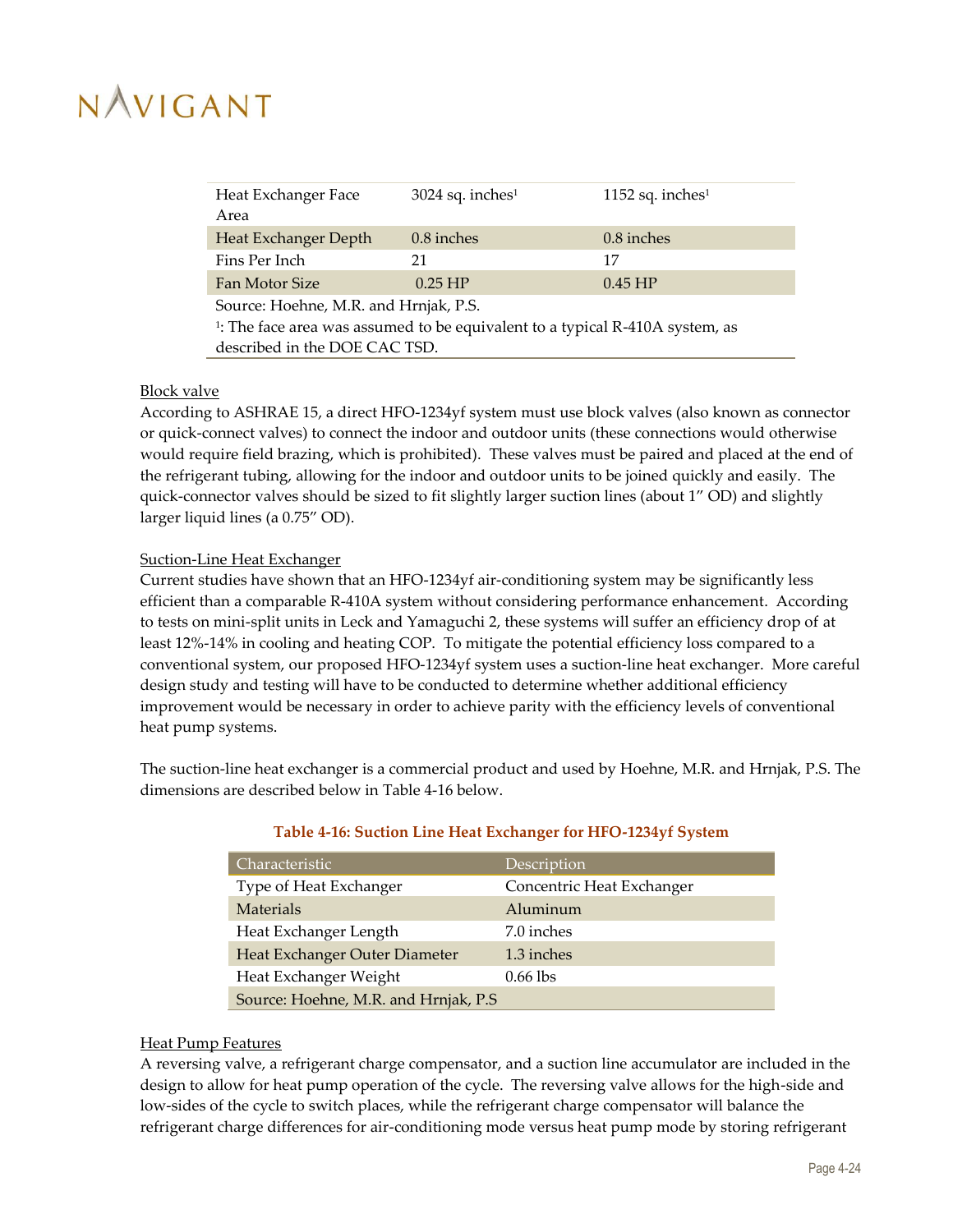

charge. The suction line accumulator will prevent liquid slugs from damaging the compressor, during cold start.

#### <span id="page-48-0"></span>**4.4.4 Sources**

Leck, T. "Property and Performance Measurements of Low GWP Fluids for AC and Heat Pump Applications." DuPont Fluorochemicals R&D. ICR 2011, August 21 – 26. Prague, Czech Republic.

Leck, T. and Yamaguchi, H. "Reduced GWP Refrigerant Options for AC and Heat Pump Applications." ASHRAE Seminar, Las Vegas, January 30, 2011.

Leck and Yamaguchi 2. Leck, T. and Yamaguchi, H. "Development and Evaluation of Reduced GWP AC and Heating Fluids." DuPont Company, Wilmington, DE. JRAIA International Symposium 2010.

Endoh, Kazuhiro, et al. "Evaluation of Cycle Performance of Room Air Conditioner Using HFO-1234yf as Refrigerant." 2010. <http://docs.lib.purdue.edu/iracc/1050>

Bosch. "Installation and Maintenance Manual. Unitary Air-Handler, DX and Hydronic Series." [http://www.bosch-climate.us/files/201202091736260.AHU\\_DXHY\\_IOM\\_D7\\_2-9-12.pdf](http://www.bosch-climate.us/files/201202091736260.AHU_DXHY_IOM_D7_2-9-12.pdf)

Hoehne, M.R. and Hrnjak, P.S. "Charge Minimization in Systems and Components Using Hydrocarbons as a Refrigerant." ACRC TR-224. University of Illinois at Urbana-Champaign. January 2004.

Ingram's Water and Air Equipment. "Installation and Operation Manual. Central Air Conditioner. Models: HC18-60A1VAR/S, HC18-60C1VAR, HC18-60D1VAR." <http://ingramswaterandair.com/>

Fujitaka, Akira et al. "Application of Low Global Warming Potential Refrigerants for Room Air Conditioner." Panasonic Corporation, Japan.

DOE CAC TSD. "Appendix B Detailed Reverse Engineering Cost Estimates and Equipment Data." DOE Central Air Conditioner Rulemaking SNOPR Technical Support Document. July 25, 2011. [http://www1.eere.energy.gov/buildings/appliance\\_standards/residential/pdfs/app-b\\_reveng-costs.pdf](http://www1.eere.energy.gov/buildings/appliance_standards/residential/pdfs/app-b_reveng-costs.pdf)

Nelson, S.M. and Hrnjak, P.S. "Improved R134A Mobile Air Conditioning Systems." University of Illinois at Urbana-Champaign. ACRC CR-45. January 2002.

Okazaki, Takashi et al. "Performance and Reliability Evaluation of a Room Air Conditioner with Low GWP Refrigerant." Mitsubishi Electric Corporation, Oshika, Shizuoka, Japan. 2010 International Symposium on Next-generation Air Conditioning and Refrigeration Technology, February 2010

Ikegami, Tohru et al. "New Refrigerants Evaluation Results." JAMA-JAPIA Consortium. 2008 SAE Alternative Refrigerant Systems Symposium. Phoenix, Arizona June 2008.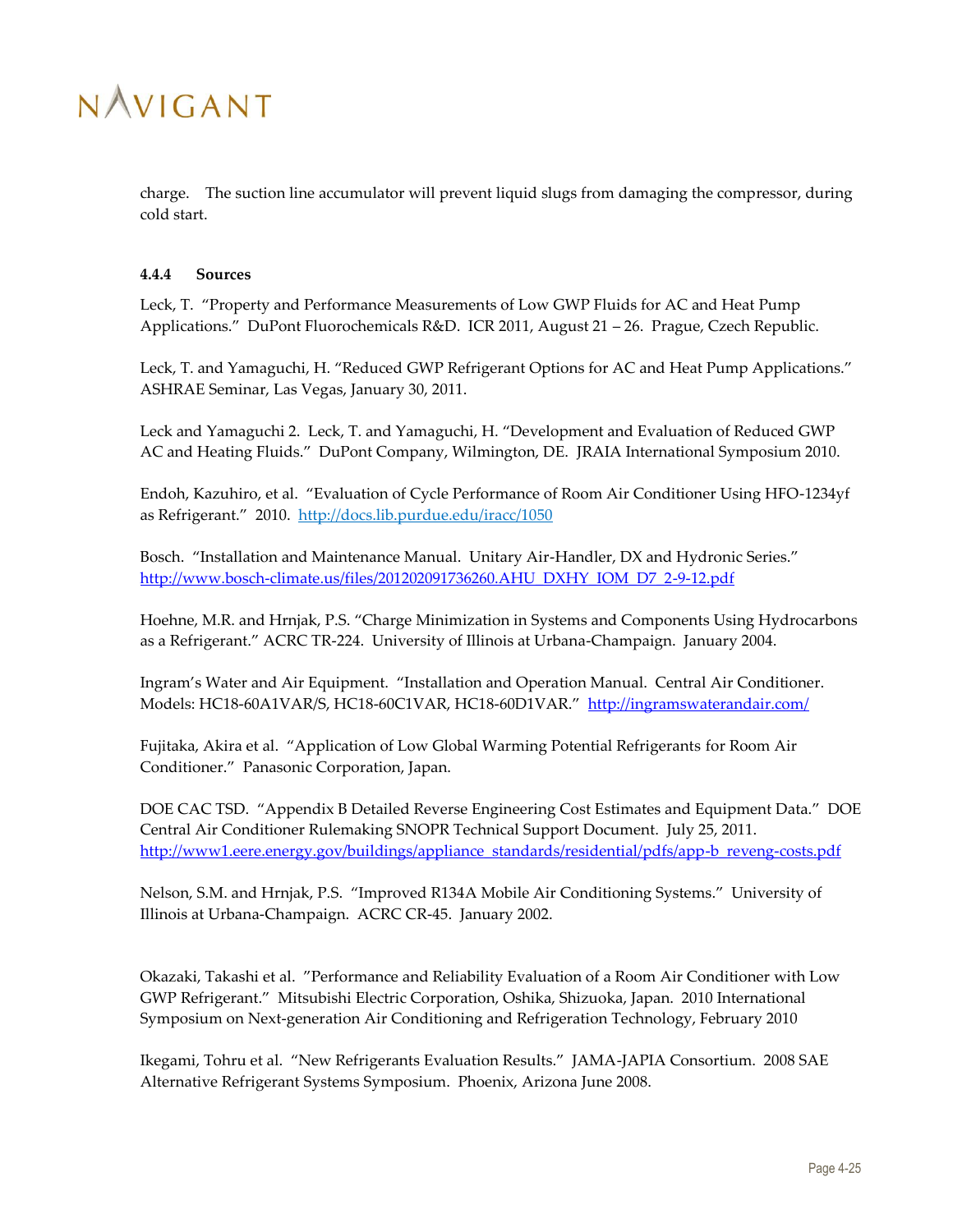

Padhmanabhan, Sankar et al. "Comparison of Frost and Defrost Performance between Microchannel Coil and Fin-and-Tube Coil for Heat Pump Systems." Purdue University Purdue e-Pubs. http://docs.lib.purdue.edu/iracc/869/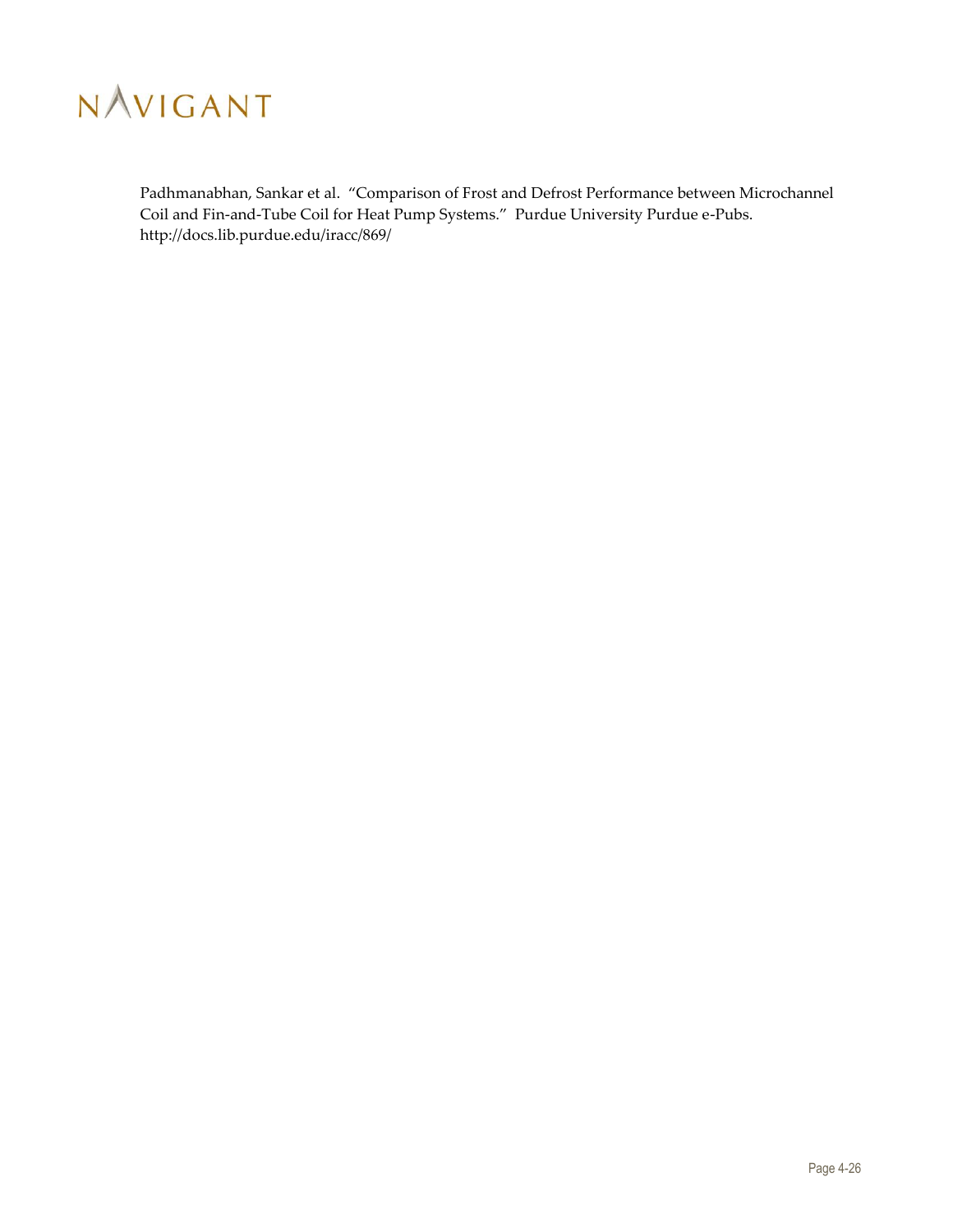### <span id="page-50-0"></span>**5. Summary**

This report presents system configurations for four candidate refrigerants in a residential airconditioning system: carbon dioxide, ammonia, propane, and HFO-1234yf. Each configuration meets the safety requirements found in today's codes and standards, most notably ASHRAE Standard 15 and UL Standards 484 and 1995. Based on the safety requirements and pre-defined performance goals, each refrigerant adopted either a direct or indirect configuration. Further study of research designs and prototype configurations led to key design details of the most promising system configurations for the candidate refrigerants.

Each refrigerant poses unique challenges that will require additional design features to address. [Table](#page-50-1)  [5-1](#page-50-1) shows the additional design features that were included in each of the systems designs. Due to the low technical readiness of many of the design options that are shown, further research and development is needed to finalize the actual design for each refrigerant.

<span id="page-50-1"></span>

| Refrigerant    | Configuration                  | <b>Additional Design Features</b>                                                                                                                                                                                                                                                                                                                                                            |  |  |
|----------------|--------------------------------|----------------------------------------------------------------------------------------------------------------------------------------------------------------------------------------------------------------------------------------------------------------------------------------------------------------------------------------------------------------------------------------------|--|--|
| Carbon Dioxide | Direct split-system            | Microchannel Evaporator and Condenser<br>٠<br>Hermetic scroll expander/generator for work-recovery<br>$\bullet$<br>with power electronics and controls for conversion to<br>60Hz power while maintaining optimized high-side<br>pressure<br>More complicated valve system to reverse refrigerant<br>$\bullet$<br>flow for heat pumping                                                       |  |  |
| Ammonia        | Indirect                       | Brazed-Plate Evaporator and Hydronic Indoor Coil to<br>$\bullet$<br>replace single Refrigerant/Air Indoor Coil<br>Microchannel Condenser<br>$\bullet$<br>Steel Tubing for Ammonia circuit, copper or plastic<br>$\bullet$<br>tubing for glycol circuit<br>Water-Propylene Glycol loop serving Hydronic Air-<br>$\bullet$<br>Handler, Propylene Glycol Pump, Expansion Tank<br>with Diaphragm |  |  |
| Propane        | Direct room air<br>conditioner | System has a capacity of 0.34 RT; several air<br>$\bullet$<br>conditioners will be needed to meet full cooling and<br>heating needs<br>Microchannel Evaporator and Condenser<br>٠<br>All electrical components ignition-proof, separated<br>$\bullet$<br>from the main chamber, or located in an enclosure<br>Totally-enclosed air-over double-shafted motor                                 |  |  |

### **Table 5-1: Recommended Additions to Baseline Design for Each Refrigerant**